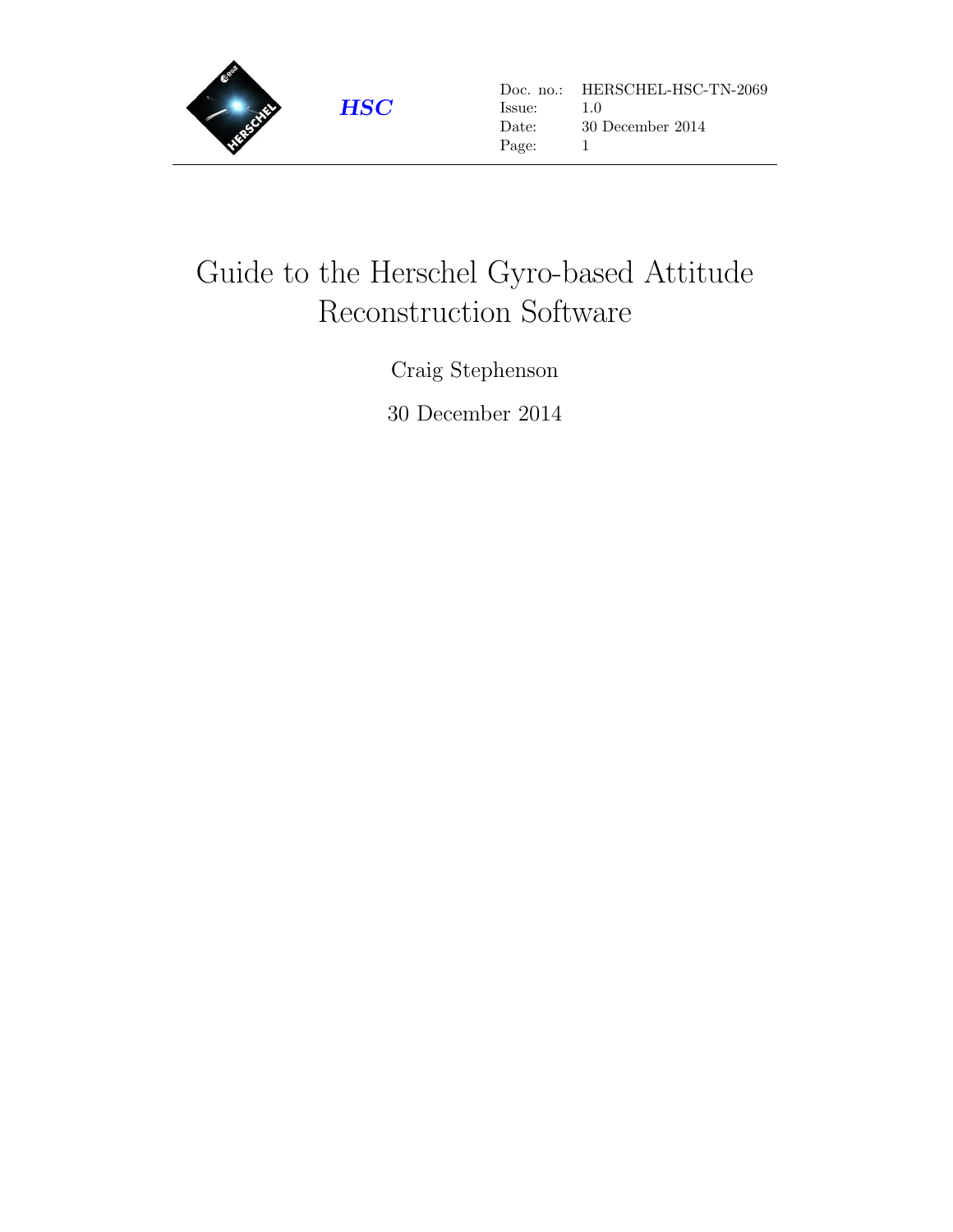

## Contents

|             | 1 Introduction<br>3                                        |                                                                            |     |  |  |
|-------------|------------------------------------------------------------|----------------------------------------------------------------------------|-----|--|--|
| $2^{\circ}$ | Method<br>4                                                |                                                                            |     |  |  |
|             | Improvement of star tracker attitude measurements 4<br>2.1 |                                                                            |     |  |  |
|             |                                                            | On-board construction of measured star vectors $\dots$ 5<br>2.1.1          |     |  |  |
|             |                                                            | On-ground processing $\dots \dots \dots \dots \dots \dots \dots$<br>2.1.2  | - 6 |  |  |
|             | 2.2                                                        | Gyro-based attitude reconstruction $\ldots \ldots \ldots \ldots \ldots 14$ |     |  |  |
|             |                                                            | Derivation of the model<br>2.2.1                                           | 14  |  |  |
|             |                                                            | Estimation of the model parameters 17<br>2.2.2                             |     |  |  |
|             |                                                            | Computation of the new attitude estimate and its uncertainty 20<br>2.2.3   |     |  |  |
| 3           |                                                            | How to use the software                                                    | 22  |  |  |
| 4           |                                                            | Summary of known issues                                                    | 41  |  |  |
|             |                                                            | A Inversion of distortion correction equations                             | 44  |  |  |
|             |                                                            | A.1 Using a modified Newton method                                         | 44  |  |  |
|             | A.2                                                        |                                                                            | 45  |  |  |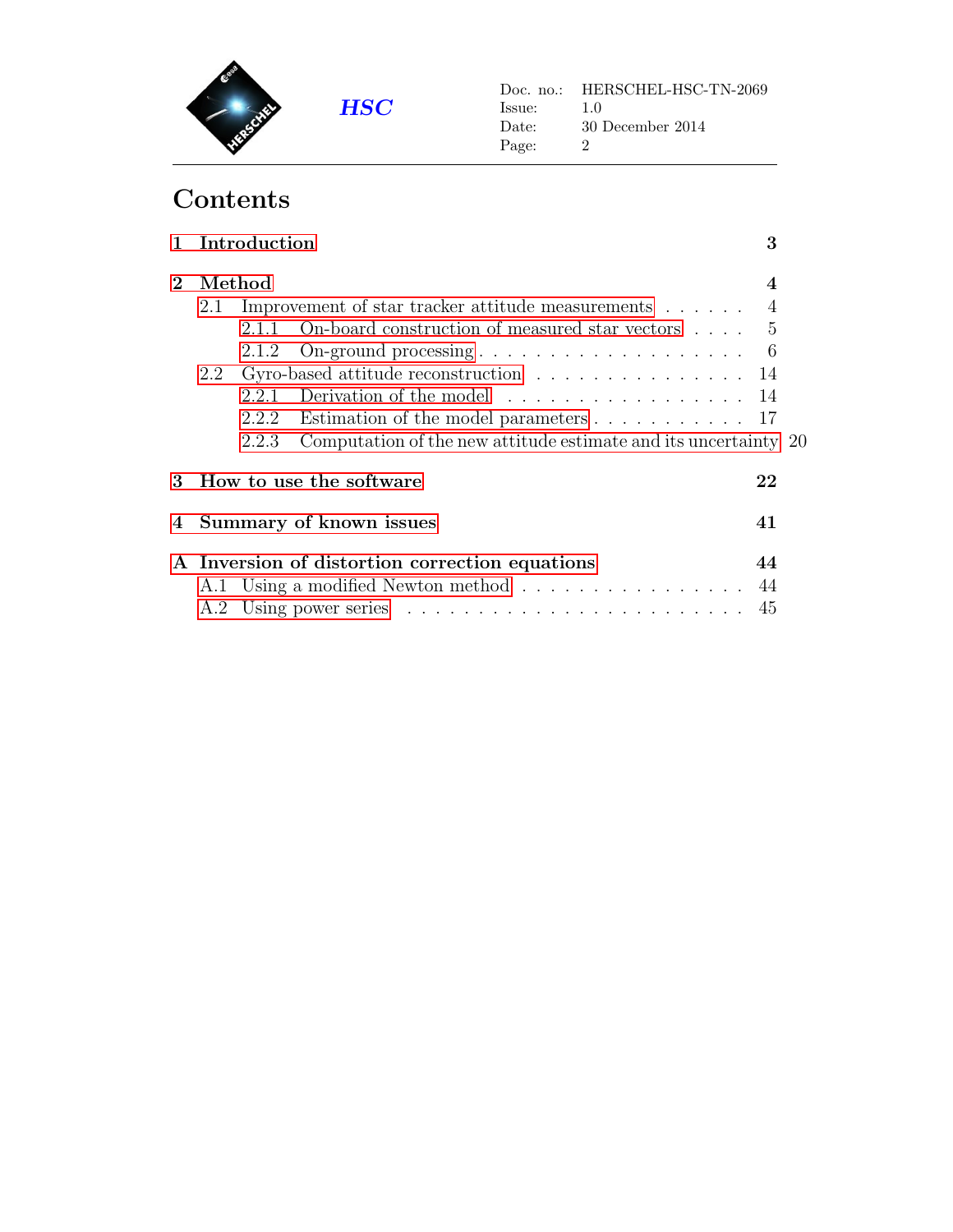

## <span id="page-2-0"></span>1 Introduction

Despite the success achieved during the mission in improving the accuracy of the attitude measurements made by the star tracker [\[6,](#page-46-0) [21,](#page-47-0) [22\]](#page-47-1), and later the success in further improving these measurements on-ground [\[7\]](#page-46-1), it has been shown that the on-board attitude filter is still rather poor at following the high-frequency changes in the spacecraft attitude (i.e. the spacecraft jitter)  $[2, 3]$  $[2, 3]$ .<sup>[1](#page-2-1)</sup> A new method, the 'gyro-based attitude reconstruction' method, was therefore proposed for combining the star tracker attitude measurements with the output from the Inertial Reference Unit (GYR) [\[8\]](#page-46-4). As the name implies, this method places much greater weight on the measurements made by the gyros, using attitude measurements constructed from star tracker data to provide an absolute reference and to account for gyro drifts. Although it has been demonstrated that this method is able to successfully reduce the high-frequency components of the Absolute Measurement Error (AME) it neverthess suffers from a couple of drawbacks (when compared with a conventional attitude estimator). When 'calibrating' the gyro measurements, firstly, only those attitude measurements close to the reference attitude may be used and, secondly, a deterministic model of the variation of the gyro drift rates must be assumed.<sup>[2](#page-2-2)</sup>

Software based on the gyro-based attitude reconstruction method was first prototyped by H. Feuchtgruber and later implemented, in HIPE 12.0, by B. Vandenbussche. The author's involvement has been with its further refinement for the release of HIPE 13.0. In addition to describing how to use the software (Section [3\)](#page-21-0), this document provides a detailed description of the method which has been implemented (Section [2\)](#page-3-0). A (non-exhaustive) list of the issues known to be currently affecting the software is included (Section [4\)](#page-40-0).

<span id="page-2-1"></span><sup>&</sup>lt;sup>1</sup>The consequence of improved star tracker attitude measurements is a reduction in the bias and low-frequency components of the Absolute Measurement Error (AME). When the AME is reduced on-board it has the additional effect of simultaneously reducing the Absolute Pointing Error (APE).

<span id="page-2-2"></span><sup>&</sup>lt;sup>2</sup>The software currently assumes the gyro drift rates to remain constant over intervals of a fixed length (see p. [16,](#page-15-0) footnote [32\)](#page-15-0). A more general-purpose estimator, in which low-pass filtered attitude measurements from the star tracker are combined with high-pass filtered gyro measurements, has since been prototyped and shown to produce equally-accurate results for the case of staring observations [\[22\]](#page-47-1). Furthermore, M. Tuttlebee has shown that, by simply retuning the gains, the on-board filter may be used to produce similar results. Whether similar results can be achieved for other observation types requires further investigation.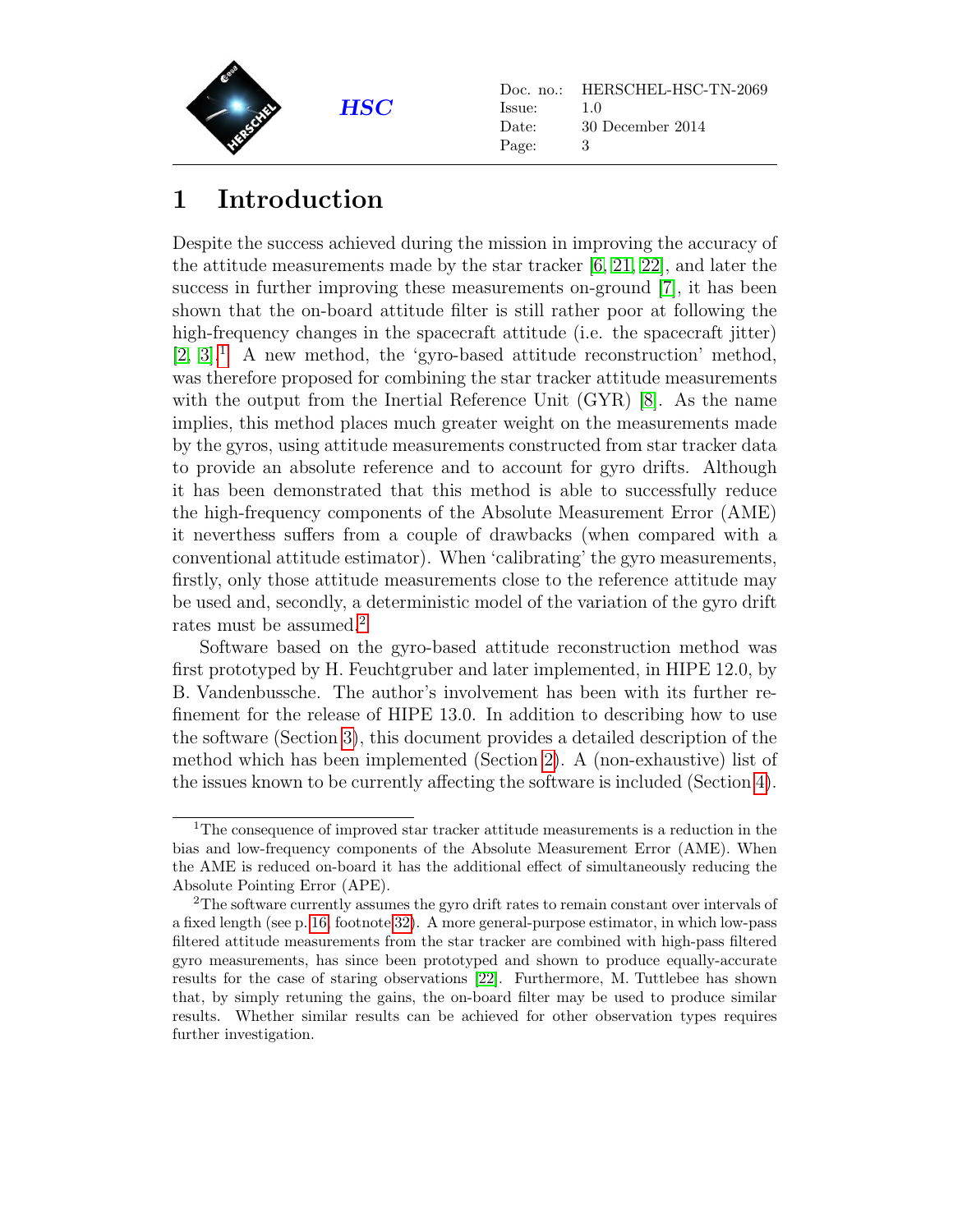

## <span id="page-3-0"></span>2 Method

### <span id="page-3-1"></span>2.1 Improvement of star tracker attitude measurements

Although not truly part of the gyro-based attitude reconstruction method, the first function of the software is to use the data contained in the STRspecific diagnostics telemetry dataset (AcmsDtmStr), whenever these data are present, to create a set of improved (often referred to as 'corrected') star tracker attitude measurements.[3](#page-3-2) This dataset contains at each timestep (typically every 1 s, but every 0.25 s is also possible) the following information for each of the (up to) nine stars tracked by the star tracker:[4](#page-3-3)

- $y_{b}$  and  $z_{b}$ -coordinates,  $u'_{y_{b}}$  and  $u'_{z_{b}}$ , of the aberration-corrected, measured star vector in the Boresight Reference Frame (BRF);
- Catalogue ID of the matched star;
- right ascension and declination of the matched star (corrected for proper motion);
- parameter,  $\alpha_c$ , used to correct the star tracker focal length according to the colour of the star; see [\(4\)](#page-5-1).

Using these data and the residual distortion maps [see [7\]](#page-46-1), the software constructs improved measurements of the star directions and these in turn are used to create improved attitude measurements (replacing those that were originally produced on-board by the star tracker).

Before explaining in detail how the improved attitude measurements are created, it is helpful to review the procedure employed on-board the spacecraft to convert the measured CCD coordinates of each star into an aberration-corrected, measured star vector,  $\mathbf{u}'$ .

<span id="page-3-2"></span><sup>3</sup> In this document the term 'star tracker attitude measurement' refers to an estimate of the spacecraft attitude, i.e. of the Attitude Control Axes (ACA) reference frame, that is made using data downlinked from the star tracker. It does not refer to a measurement of the star tracker attitude, i.e. of the Boresight Reference Frame (BRF).

<span id="page-3-3"></span> $4$ Other information, not used by the software, is also available in this dataset [see [15,](#page-47-2) pp. 39–45]. When interlacing moded is active, the star tracker may track up to 18 stars, but this functionality is not handled by the software.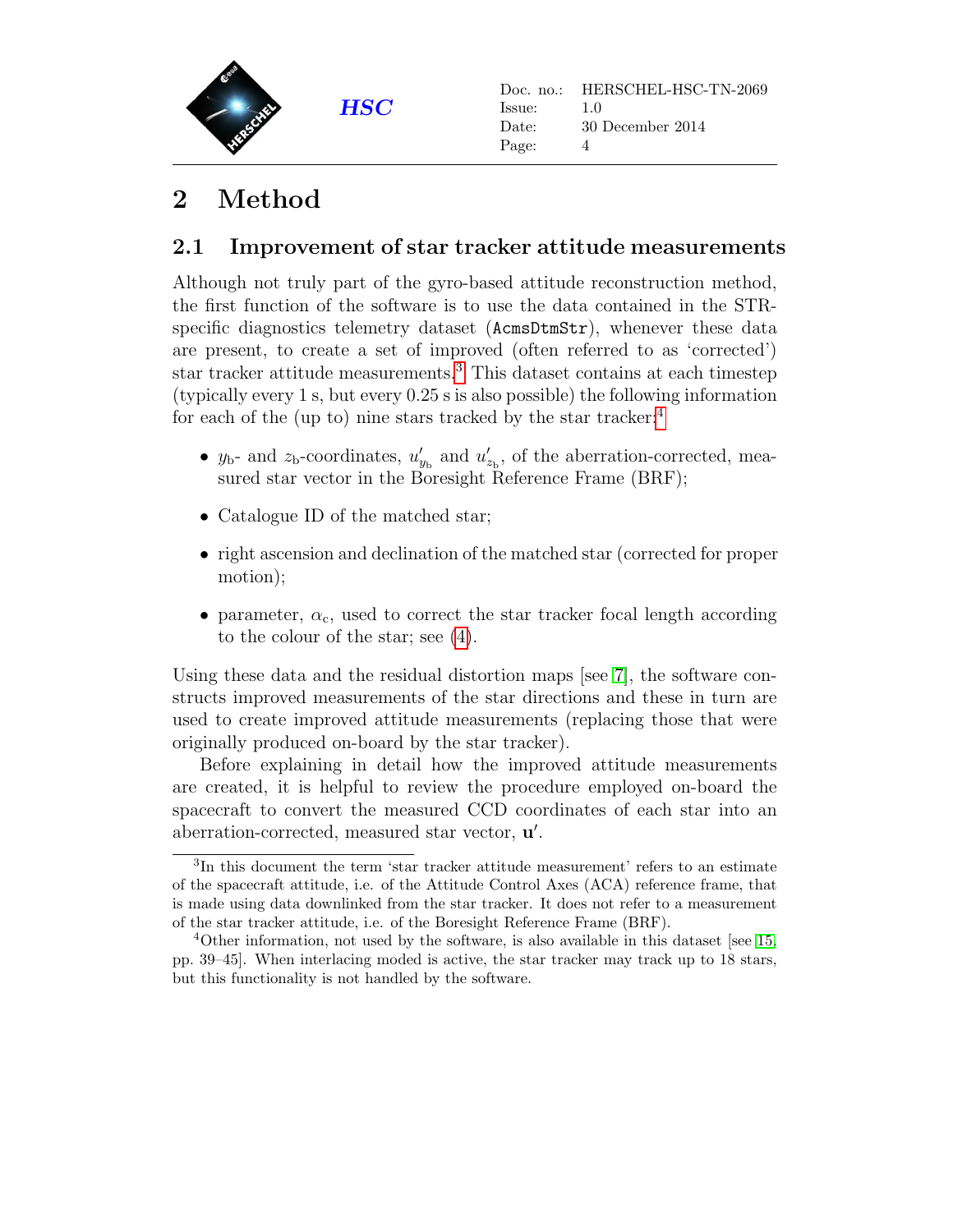

#### <span id="page-4-0"></span>2.1.1 On-board construction of measured star vectors

The process which was used on-board by the star tracker to convert the measured CCD coordinates of each star into an aberration-corrected, measured star vector can be broken down into three steps:

1. Correction for star tracker CCD distortion

Let the position of the star on the CCD, as determined by the centroiding algorithm, be  $(y, z)$ .<sup>[5](#page-4-1)</sup> The distortion-corrected coordinates,  $(y', z')$ , were calculated on-board according to:[6](#page-4-2)

$$
y' = F(y, z; k_0, \dots, k_7),
$$
  
\n
$$
z' = F(z, y; h_0, \dots, h_7),
$$
\n(1)

<span id="page-4-5"></span>where

<span id="page-4-6"></span>
$$
F(u, v; a_0, \dots, a_7) = a_0 + a_1 u + a_2 v + a_3 u (u^2 + v^2) + a_4 u (u^2 + v^2)^2
$$
  
+  $a_5 u^2 + a_6 u v + a_7 v^2,$  (2)

and the  $a_i$   $(i = 0, \ldots, 7)$  are real constants. The coefficients  $k_0, k_1,$  $\ldots, k_7$  and  $h_0, h_1, \ldots, h_7$  are referred to as the 'distortion correction coefficients' for the y- and the z-axis respectively.<sup>[7](#page-4-3)</sup>

#### 2. Calculation of the focal length and apparent star direction

The apparent direction of the star with respect to the BRF is given by the unit vector:<sup>[8](#page-4-4)</sup>

<span id="page-4-7"></span>
$$
\mathbf{u} = \begin{pmatrix} f \\ -y' \\ -z' \end{pmatrix} (f^2 + y'^2 + z'^2)^{-\frac{1}{2}}, \tag{3}
$$

<span id="page-4-1"></span><sup>&</sup>lt;sup>5</sup>The variables y and z correspond respectively to the variables  $y_{fcd}$  and  $z_{fcd}$  in [\[4,](#page-46-5) p. 83].

<span id="page-4-2"></span><sup>&</sup>lt;sup>6</sup>Eqs. [\(1\)](#page-4-5) and [\(2\)](#page-4-6) correspond precisely to eqs. (9.2-3) in [\[4,](#page-46-5) p. 83], with y' and z' replacing y and z, and y and z replacing  $y_{f c d}$  and  $z_{f c d}$ .

<span id="page-4-3"></span><sup>&</sup>lt;sup>7</sup>Three sets of values for the parameters  $k_i$  and  $h_i$  were used on-board during the mission, depending on the Operational Day (OD): (i) OD  $\in \{1, 2, \ldots, 865\} \setminus \{858\}$ : prelaunch values; (ii) OD ∈ {858} ∪ {866, 867, ..., 1010} \ {1005}: modified values of  $k_1$  and  $h_1$ ; (iii) OD ∈ {1005} ∪ {1011, 1012, ..., 1446}: all values modified.

<span id="page-4-4"></span><sup>&</sup>lt;sup>8</sup>Eq. [\(3\)](#page-4-7) corresponds precisely to eqs. (9.2-5) in [\[4,](#page-46-5) p. 83], with y' and z' replacing y and z.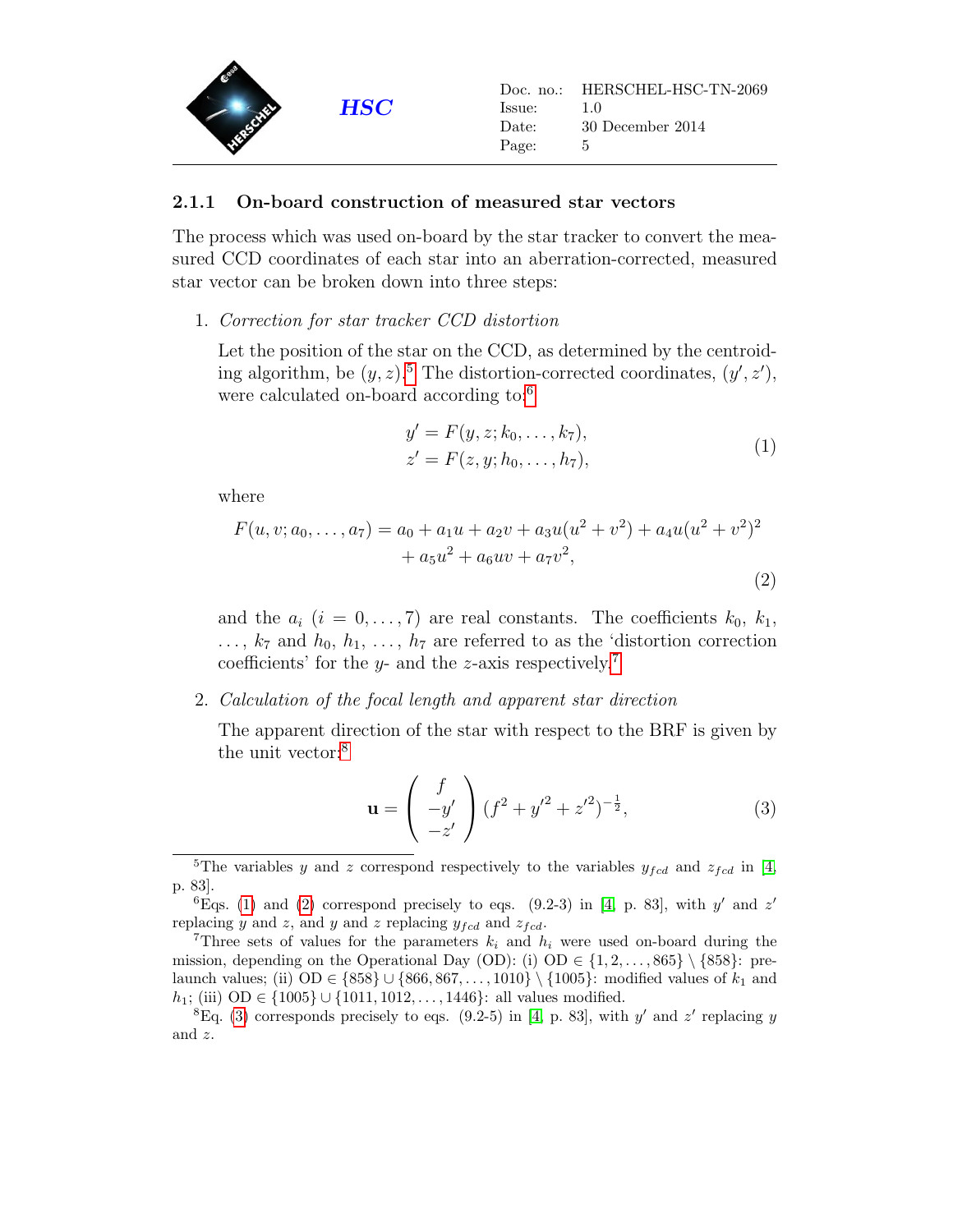

where the focal length,  $f$ , of the star tracker is determined from:<sup>[9](#page-5-2)</sup>

<span id="page-5-1"></span>
$$
f \equiv f(f_0, \alpha_c) = f_0[1 + \alpha_T(T - T_0) + \alpha_c].
$$
 (4)

 $f_0$  represents the nominal focal length of the star tracker at the reference temperature,  $T_0 = 22$  C, and the parameter  $\alpha_c$  (as obtained from the entry of the matched star in the on-board star catalogue) is used to correct the nominal focal length according to the colour of the star.<sup>[10](#page-5-3)</sup> For the entire duration of the mission, the coefficient of thermal expansion of the objective,  $\alpha_{\rm T}$ , was set equal to  $5.91 \times 10^{-6}$  C<sup>-1</sup> and the temperature,  $T$ , of the star tracker optics (which may found in the housekeeping telemetry) was found to remain constant at  $13.73 \text{ C}^{11}$  $13.73 \text{ C}^{11}$  $13.73 \text{ C}^{11}$ 

3. Correction of the stellar aberration

Stellar aberration is corrected using the classical model [\[5\]](#page-46-6). That is, the aberration-corrected (unit) vector in the direction of the star is given by:

<span id="page-5-6"></span>
$$
\mathbf{u}' = \mathbf{u} + \mathbf{u} \times (\mathbf{u} \times \mathbf{v}_{\mathrm{s/c}})/c,
$$
 (5)

where  $\mathbf{v}_{s/c}$  is the spacecraft velocity vector and c is the speed of light.<sup>[12](#page-5-5)</sup>

#### <span id="page-5-0"></span>2.1.2 On-ground processing

The process by which the attitude reconstruction software constructs, at each timestep (i.e. every 1 s), an improved attitude measurement is the following:

#### Removal of the on-board distortion correction

The first step in the process is to take each of the (aberration-corrected) measured star vectors

<span id="page-5-7"></span>
$$
\mathbf{u}' = \left( \begin{array}{c} \sqrt{1 - (u'_{y_{\rm b}})^2 - (u'_{z_{\rm b}})^2} \\ u'_{y_{\rm b}} \\ u'_{z_{\rm b}} \end{array} \right), \tag{6}
$$

<span id="page-5-3"></span><span id="page-5-2"></span><sup>&</sup>lt;sup>9</sup>See eq.  $(9.2-1)$  of  $[4, p. 82]$  $[4, p. 82]$ .

<sup>&</sup>lt;sup>10</sup>Two values for the nominal focal length,  $f_0$ , were used on-board during the mission:  $f_0 = 29.96330$  mm (OD < 762),  $f_0 = 29.97178$  mm (otherwise).

<span id="page-5-5"></span><span id="page-5-4"></span> $11$ See [\[7,](#page-46-1) p. 6].

<sup>&</sup>lt;sup>12</sup>Since **u**' is required with respect to the BRF, the spacecraft velocity vector,  $\mathbf{v}_{s/c}$ , is transformed from inertial coordinates to BRF before using eq. [\(5\)](#page-5-6).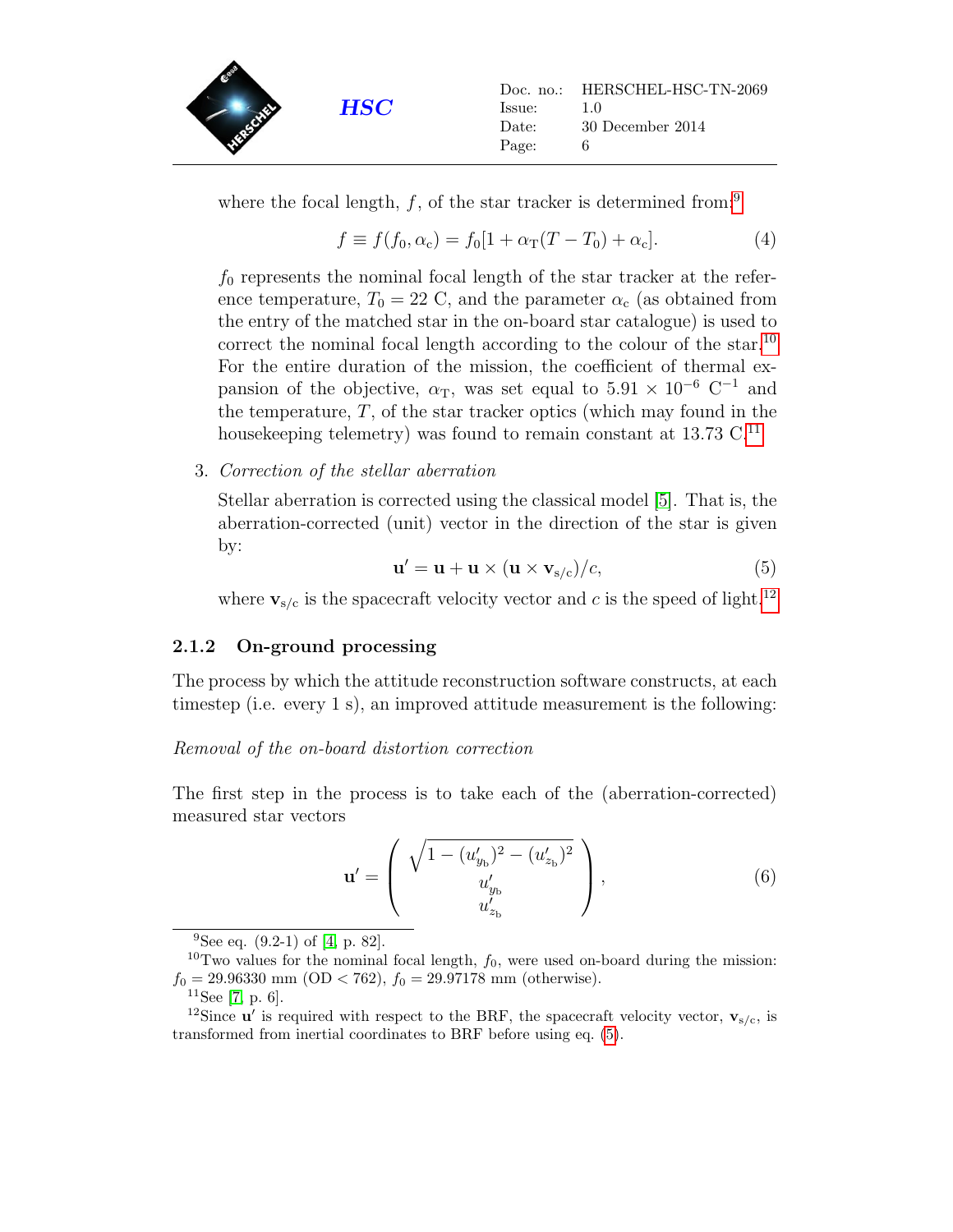

(expressed here in the BRF) and to remove the distortion correction that was applied on-board, thereby recovering the measured position of the star on the CCD. This is performed by:

1. Removing the aberration correction:

$$
\mathbf{u} = \mathbf{u}' - \mathbf{u}' \times (\mathbf{u}' \times \mathbf{v}_{s/c})/c.
$$
 (7)

<span id="page-6-3"></span>2. Calculating the distortion-corrected CCD coordinates of the star:<sup>[13](#page-6-0)</sup>

$$
y'_{\rm r} = f \frac{u_y}{u_x},
$$
  
\n
$$
z'_{\rm r} = f \frac{u_z}{u_x},
$$
\n(8)

where  $u_x$ ,  $u_y$  and  $u_z$  are the three components of **u** expressed in the BRF, and the focal length,  $f$ , is calculated from  $(4)$  using the value of  $f_0$  that was on-board during the OD in question (see footnote [10\)](#page-5-3) and the value of  $\alpha_c$  contained in AcmsDtmStr.<sup>[14](#page-6-1)</sup>

<span id="page-6-2"></span>3. Solving

$$
y'_{r} = F_{1}(y_{r}, z_{r}; k_{0}, \dots, k_{7}),
$$
  
\n
$$
z'_{r} = F_{1}(z_{r}, y_{r}; h_{0}, \dots, h_{7}),
$$
\n(9)

where

<span id="page-6-4"></span>
$$
F_1(u, v; a_0, \dots, a_7) = -F(-u, -v; a_0, \dots, a_7)
$$
  
= -a\_0 + a\_1u + a\_2v + a\_3u(u<sup>2</sup> + v<sup>2</sup>) + a\_4u(u<sup>2</sup> + v<sup>2</sup>)<sup>2</sup>  
- a\_5u<sup>2</sup> - a\_6uv - a\_7v<sup>2</sup>, (10)

and the coefficients  $k_i$  and  $h_i$  are those that were on-board during the OD in question (see footnote [7\)](#page-4-3), to obtain the measured position  $(y_r, z_r)$ of the star on the CCD.

<span id="page-6-0"></span><sup>13</sup>The subscript 'r' has been used to distinguish the variables used in the attitude reconstruction software from those used on-board.

<span id="page-6-1"></span><sup>&</sup>lt;sup>14</sup>Note that eqs. (9.3-2) of [\[4,](#page-46-5) p. 84] are incorrect; in each a factor  $-f$  is required for consistency with eqs. (9.2-5).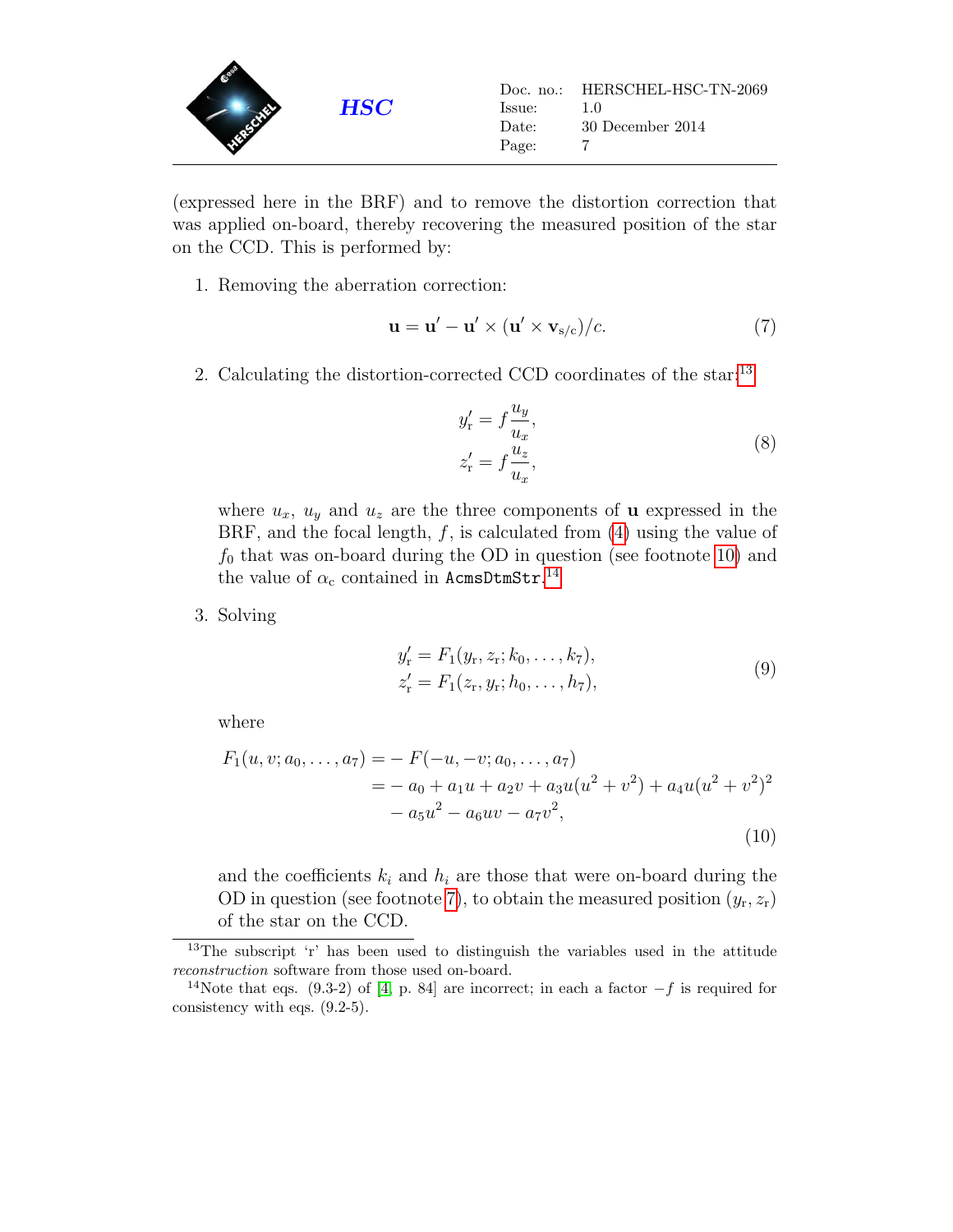

The software computes an approximate solution of [\(9\)](#page-6-2) by means of

$$
y_{\rm r} = F_1(y'_{\rm r}, z'_{\rm r}; k'_0, \dots, k'_7),
$$
  
\n
$$
z_{\rm r} = F_1(z'_{\rm r}, y'_{\rm r}; h'_0, \dots, h'_7),
$$
\n(11)

where the coefficients  $k'_i$  and  $h'_i$  of these 'inverse polynomials' have been computed so as to remove the distortion corrections applied by [\(9\)](#page-6-2) [see [7,](#page-46-1) p. 7 and p. 25]. Despite the seeming lack of theoretical justification for using polynomials of this form, it has been demonstrated (and indepedently verified) that, within the region of the CCD used to track guide stars (a disc of radius 4.07 mm), the errors introduced by this method are all less than  $0.05''$  [\[7,](#page-46-1) p. 7]. An alternative approach is described in Appendix [A.](#page-43-0)

Setting  $y'_r = -y'$  and  $z'_r = -z'$  in [\(8\)](#page-6-3) we obtain equations which are consistent with [\(3\)](#page-4-7) and then setting  $y_r = -y$ ,  $z_r = -z$  in [\(9\)](#page-6-2) we recover [\(1\)](#page-4-5), showing that the CCD coordinates used by the attitude improvement software are of opposite sign to those used in eq.  $(9.2-3)$  of  $[4, p. 83]$  $[4, p. 83]$ .<sup>[15](#page-7-0)</sup> Although it is unclear precisely why it was decided to use coordinates of opposite sign,  $^{16}$  $^{16}$  $^{16}$ this is of no consequence, provided that consistent transformations are used when re-applying the distortion correction [\(12\)](#page-7-2) and converting back to a unit vector  $(13)$ .

#### Application of the new distortion correction

Having removed the on-board distortion correction and recovered the measured position of the star on the CCD, the new distortion correction may be applied. The new correction consists of replacing [\(9\)](#page-6-2) by:

$$
y'_{r} = F_1(y_r - \widetilde{\Delta y_r}, z_r - \widetilde{\Delta z_r}; k_0, \dots, k_7),
$$
  
\n
$$
z'_{r} = F_1(z_r - \widetilde{\Delta z_r}, y_r - \widetilde{\Delta y_r}; h_0, \dots, h_7),
$$
\n(12)

<span id="page-7-2"></span><span id="page-7-0"></span><sup>15</sup>Alternatively, from [\(3\)](#page-4-7) and [\(8\)](#page-6-3) we obtain  $y'_{r} = -y'$ ,  $z'_{r} = -z'$  and then using [\(9\)](#page-6-2) and [\(10\)](#page-6-4):

$$
y' = F(-y_r, -z_r; k_0, \dots, k_7),
$$
  

$$
z' = F(-z_r, -y_r; h_0, \dots, h_7),
$$

from which, upon comparison with [\(1\)](#page-4-5), gives  $y_r = -y$ ,  $z_r = -z$ .

<span id="page-7-1"></span><sup>16</sup>Perhaps some confusion arose from a failure to notice the sign error in  $(9.3-2)$  of [\[4,](#page-46-5) p. 84] (see footnote [14\)](#page-6-1), followed by an attempt to compensate for this error by changing the sign of all the terms of even degree in the expression for  $F$ , i.e. in  $(2)$ .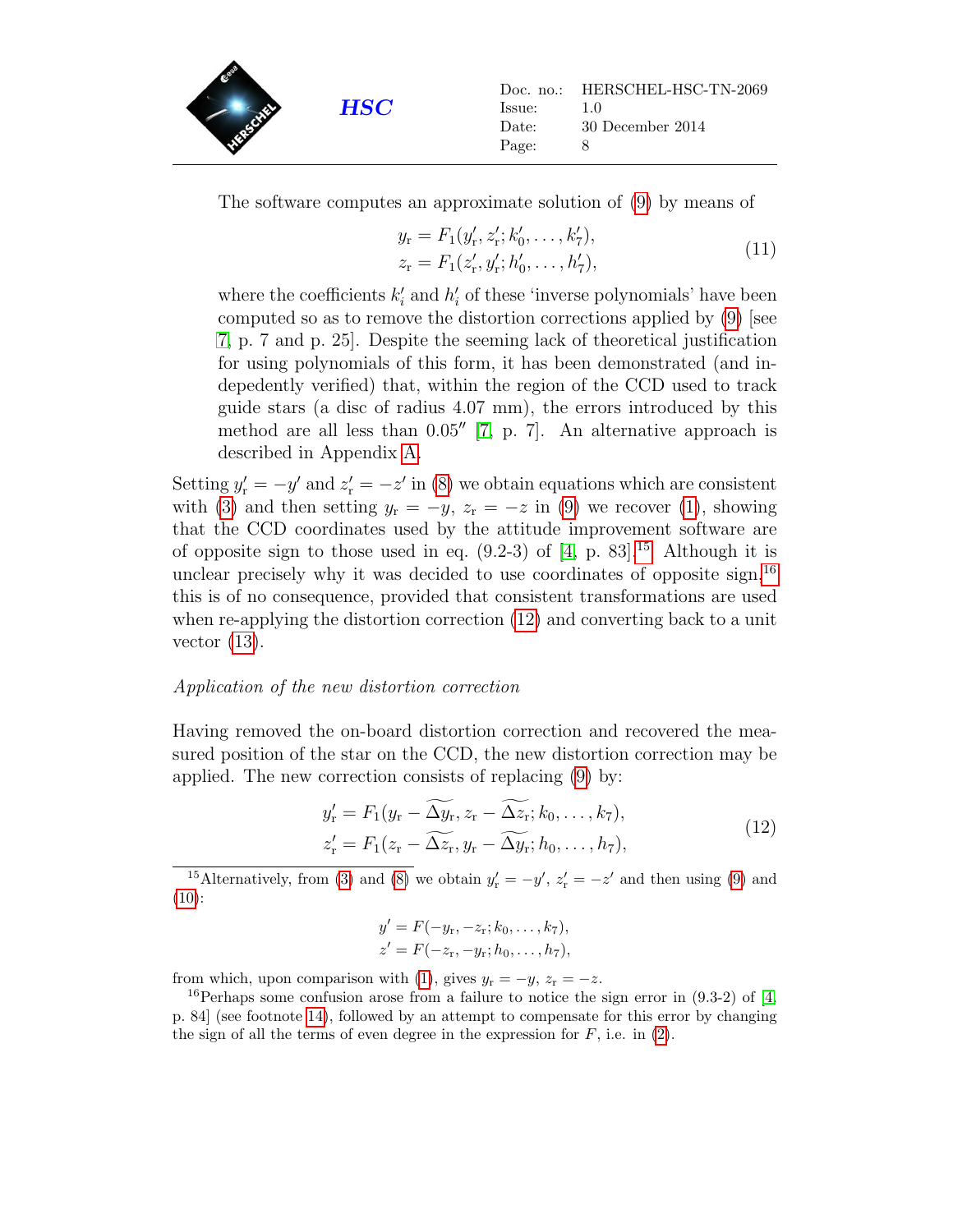

where the values of the distortion correction coefficients,  $k_0, \ldots, k_7, h_0, \ldots$ ,  $h_7$  are those that were on-board between ODs 320–762 (a period which is referred to as the 'reference period'  $[7, p. 7]$  $[7, p. 7]$ ).<sup>[17](#page-8-1)</sup>

The 'residual distortions',  $\Delta y_r$  and  $\Delta z_r$ , are obtained from a pair of maps (one for each axis).<sup>[18](#page-8-2)</sup> Each map consists of a  $5120 \times 5120$  array, where each element of the array is identified with a sub-pixel of the CCD (each pixel having been divided uniformly into  $10 \times 10 = 100$  sub-pixels).

The residual distortions have been shown to comprise both local (due to the location of the sub-pixel within the pixel) and global phenomena. To reduce the errors present in the local corrections, without unduly affecting the global corrections, the following averaging is employed. Suppose the star is found to lie in a particular sub-pixel of pixel  $(m, n)$ , where  $0 \le m, n \le 511$ . Then  $\widetilde{\Delta y}$  and  $\widetilde{\Delta z}$  are taken to be the median values of the residual distortions at the corresponding sub-pixel of the 121 pixels centred on pixel  $(m, n)$ , i.e. from pixels  $\{(i, j) : m - 5 \le i \le m + 5, n - 5 \le j \le n + 5\}.$ <sup>[19](#page-8-3)</sup>

Having applied the new distortion correction, it remains simply to construct the star (unit) vector,

<span id="page-8-0"></span>
$$
\mathbf{u} = \begin{pmatrix} f \\ y'_{r} \\ z'_{r} \end{pmatrix} (f^{2} + y'^{2}_{r} + z'^{2}_{r})^{-\frac{1}{2}}, \qquad (13)
$$

where the focal length  $f$  is calculated using  $(4)$ , making sure to use the value of  $f_0$  that was on-board during the reference period,<sup>[20](#page-8-4)</sup> and then to correct for stellar aberration using [\(5\)](#page-5-6).

<span id="page-8-1"></span><sup>&</sup>lt;sup>17</sup>Although a justification for the decision to use this period as the reference period is given in [\[7,](#page-46-1) p. 7], the choice was, in fact, quite arbitrary. The only point of importance is that values of the distortion correction coefficients and of  $f_0$  should be the same as those that were used when producing the residual distortion maps.

<span id="page-8-2"></span><sup>&</sup>lt;sup>18</sup>There are two such pairs of maps: one for the period prior to OD 320 (when the set-point for the temperature of the star tracker CCD was reduced to -10 C), and one for the remaining ODs. It is assumed that during each of these periods the distortion of the CCD remained constant.

<span id="page-8-3"></span><sup>&</sup>lt;sup>19</sup>Note that this is not the method described in [\[7,](#page-46-1) p. 12]. Note also that the software includes checks to ensure that the centroid of the star and all the pixels used for this averaging lie within the operational portion (disc) of the CCD plane.

<span id="page-8-4"></span> $20$ The decision to use this value was once again quite arbitrary.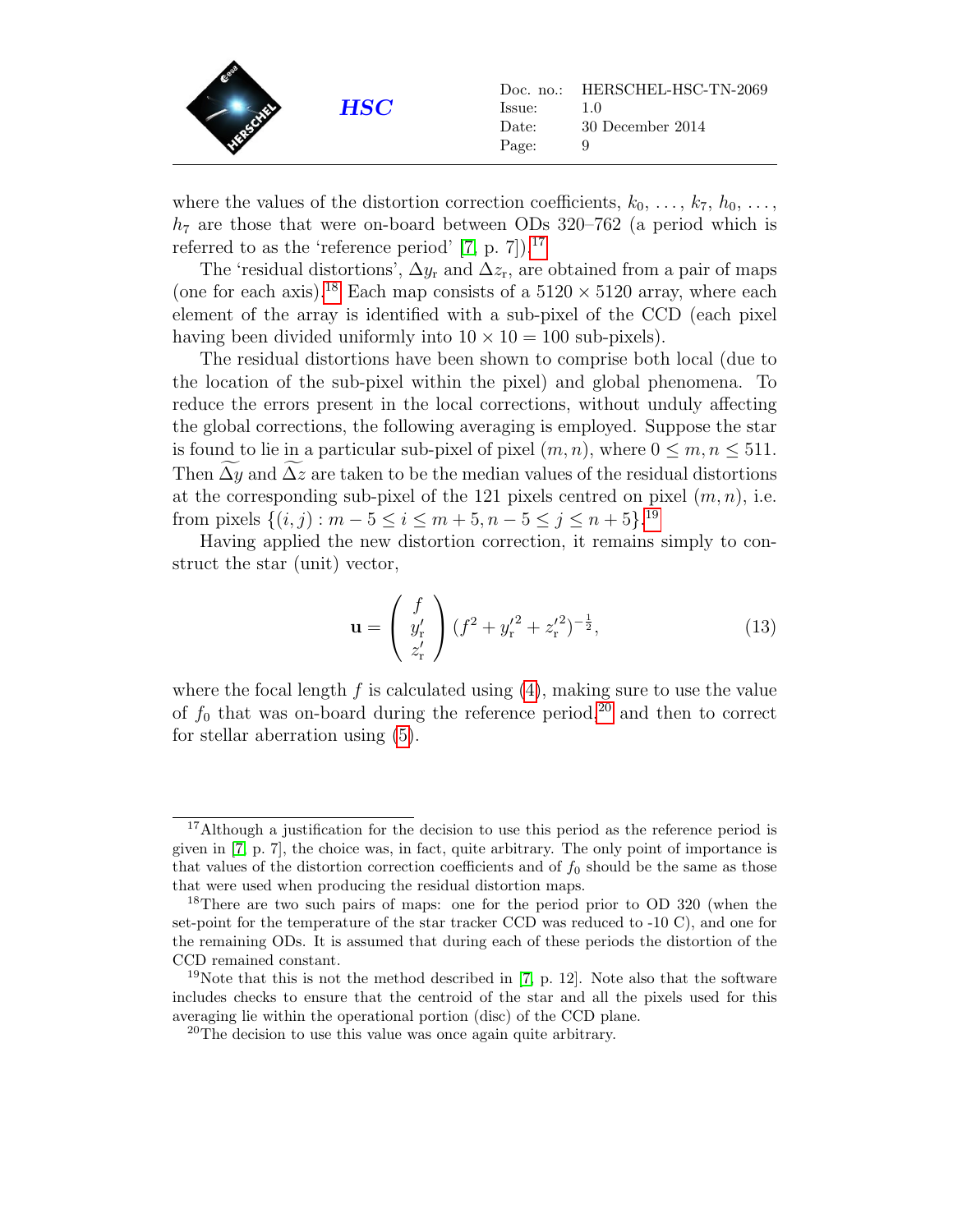

Estimation of the star tracker attitude

From the previous two steps we have obtained a set of up to nine measured star vectors  $\{\mathbf u'_1, \mathbf u'_2, \ldots, \mathbf u'_n\}, n \leq 9$ , each in the BRF and each with the new distortion correction applied. (In fact, only stars whose centroid lies inside the operational region of the field-of-view are used for the attitude determination. This is a disc, centred on the image of the boresight, of radius 4.07 mm. That is, all star vectors must be within 7.7◦ of the boresight direction.) The corresponding (expected) inertial directions  $\{v_1, v_2, \ldots, v_n\}$ are then easily derived from information which may be extracted from the star catalogue using the IDs of the matched stars.

The improved estimate of the spacecraft attitude is taken to be the rotation matrix  $A \in SO(3)$ , i.e. the three-dimensional orthogonal matrix with determinant 1, which minimizes the loss (cost) function

$$
L(A) \equiv \frac{1}{2} \sum_{i=1}^{n} a_i |\mathbf{u}'_i - A\mathbf{v}_i|^2, \qquad n \ge 2,
$$
 (14)

where the  $a_i$  are a set of non-negative weights.<sup>[21](#page-9-0)</sup> If one adopts the QUEST measurement model [\[20\]](#page-47-3), that is, if one assumes that each measured star vector,  $\mathbf{u}'_i$ , is related to its true direction,  $\mathbf{u}'_{i,\text{true}}$ , by

$$
\mathbf{u}_i' = \mathbf{u}_{i,\mathrm{true}}' + \Delta \mathbf{u}_i',
$$

where the measurement errors,  $\Delta \mathbf{u}'_i$ , are mutually independent and normally distributed random variables

$$
\Delta \mathbf{u}'_i \sim N(\mathbf{0}, R_i),
$$

with covariance matrices

<span id="page-9-1"></span>
$$
R_i = \sigma_i^2 (I_{3 \times 3} - \mathbf{u}'_{i,\text{true}} \mathbf{u}'^{\mathrm{T}}_{i,\text{true}}),
$$
 (15)

and if, furthermore, one chooses the weights such that

<span id="page-9-2"></span>
$$
a_i = \frac{c}{\sigma_i^2},\tag{16}
$$

where c is some arbitrary constant, then it has been shown [see  $17$ ] that the attitude matrix,  $A^*$ , which minimizes the loss function  $L(A)$  is also the

<span id="page-9-0"></span> $21$ This problem was first posed, in an unweighted form, by Wahba [\[23\]](#page-47-5).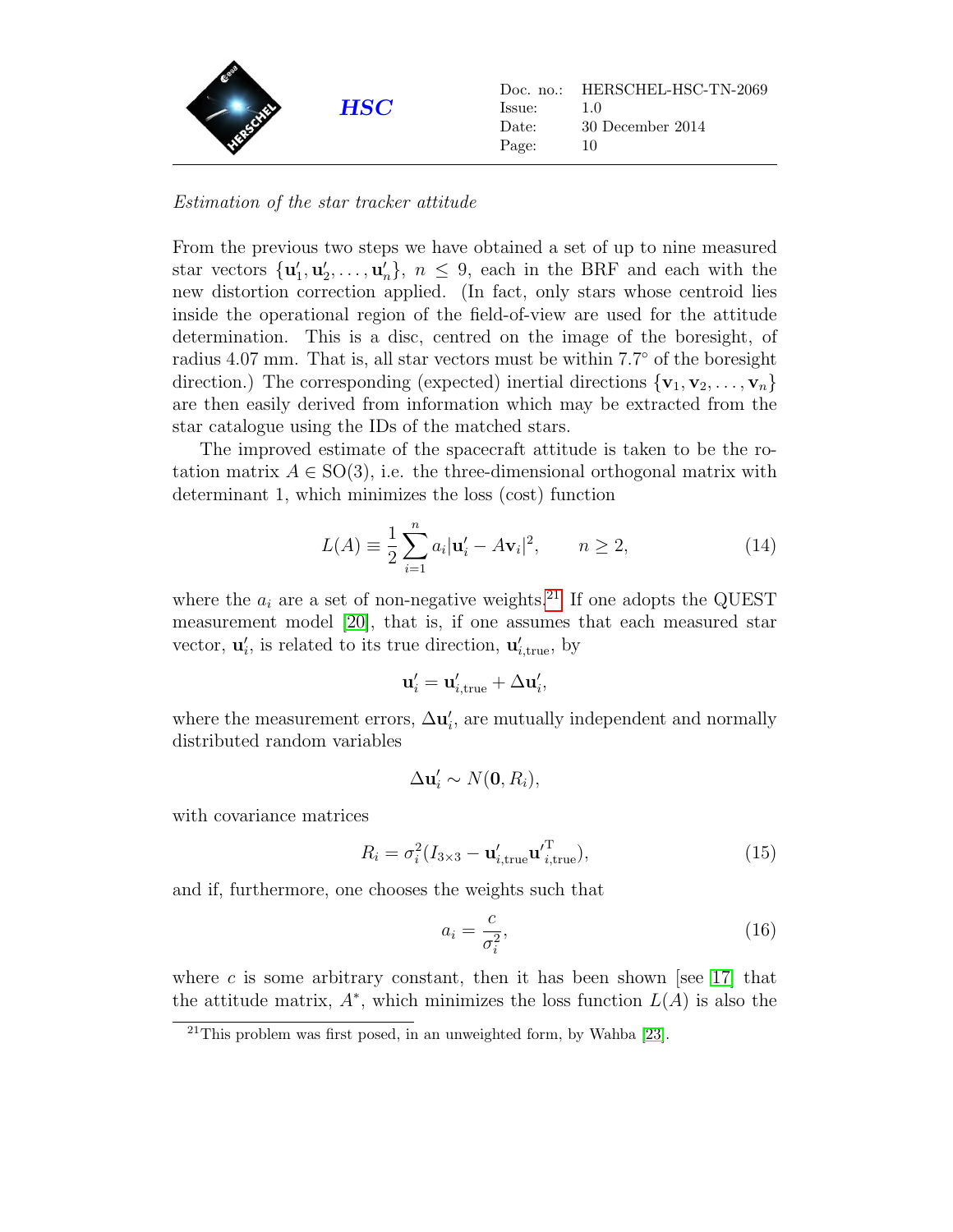

maximum likelihood attitude estimate. Equation [\(15\)](#page-9-1) is equivalent to assuming that the error  $\Delta u_i'$  is perpendicular to  $u'_{i,\text{true}}$  and that it has an axially-symmetric distribution with variance  $\sigma_i^2$ .

To minimize the loss function, Davenport's q-method is employed. First,  $L(A)$  is rewritten [e.g. [12,](#page-46-7) p. 360] in terms of the gain function q as:

$$
L(A) = \lambda_0 - g(A),\tag{17}
$$

where  $\lambda_0 = \sum_{i=1}^n a_i$ ,

$$
g(A) = \text{tr}(AB^{\text{T}}),
$$
  
<sub>n</sub>

and

$$
B = \sum_{i=1}^{n} a_i \mathbf{u}_i' \mathbf{v}_i^{\mathrm{T}}.
$$

So, to minimize  $L(A)$  we must maximize  $q(A)$ . In Davenport's method, the loss function is re-written in terms of the attitude quaternion q, i.e.

$$
\tilde{L}(\mathbf{q}) = \lambda_0 - \tilde{g}(\mathbf{q}),\tag{18}
$$

where  $\tilde{L}(\mathbf{q}) = L(A(\mathbf{q}))$  and  $\tilde{g}(\mathbf{q}) = g(A(\mathbf{q})),$  and it is shown that

<span id="page-10-0"></span>
$$
\tilde{g}(\mathbf{q}) = \mathbf{q}^{\mathrm{T}} K \mathbf{q},\tag{19}
$$

,

where

 $S = B + B<sup>T</sup>$  and  $z =$ 

$$
K = \begin{bmatrix} S - I \operatorname{tr}(B) & \mathbf{z} \\ \mathbf{z}^{\mathrm{T}} & \operatorname{tr}(B) \end{bmatrix}
$$

$$
\begin{bmatrix} B_{23} - B_{32} \\ B_{31} - B_{13} \\ B_{12} - B_{21} \end{bmatrix}.
$$

Applying Lagrange's "method of the undetermined multiplier" to the problem of maximizing [\(19\)](#page-10-0) subject to the constraint  $\mathbf{q}^T \mathbf{q} = 1$ , it is easy to see that our optimal attitude estimate,  $\hat{q}$ , is an eigenvector of K and from [\(19\)](#page-10-0) it is also clear that it corresponds to the maximum eigenvalue,  $\lambda_{\text{max}}$ .

Having solved the eigenvalue problem and obtained  $\hat{q}$ , it remains simply to multiply  $\hat{q}$  by the appropriate star tracker alignment quaternion,  $q_{\text{align}}$ , in order to obtain an estimate,  $\hat{\mathbf{q}}_{str}$ , of the ACA-frame attitude based on star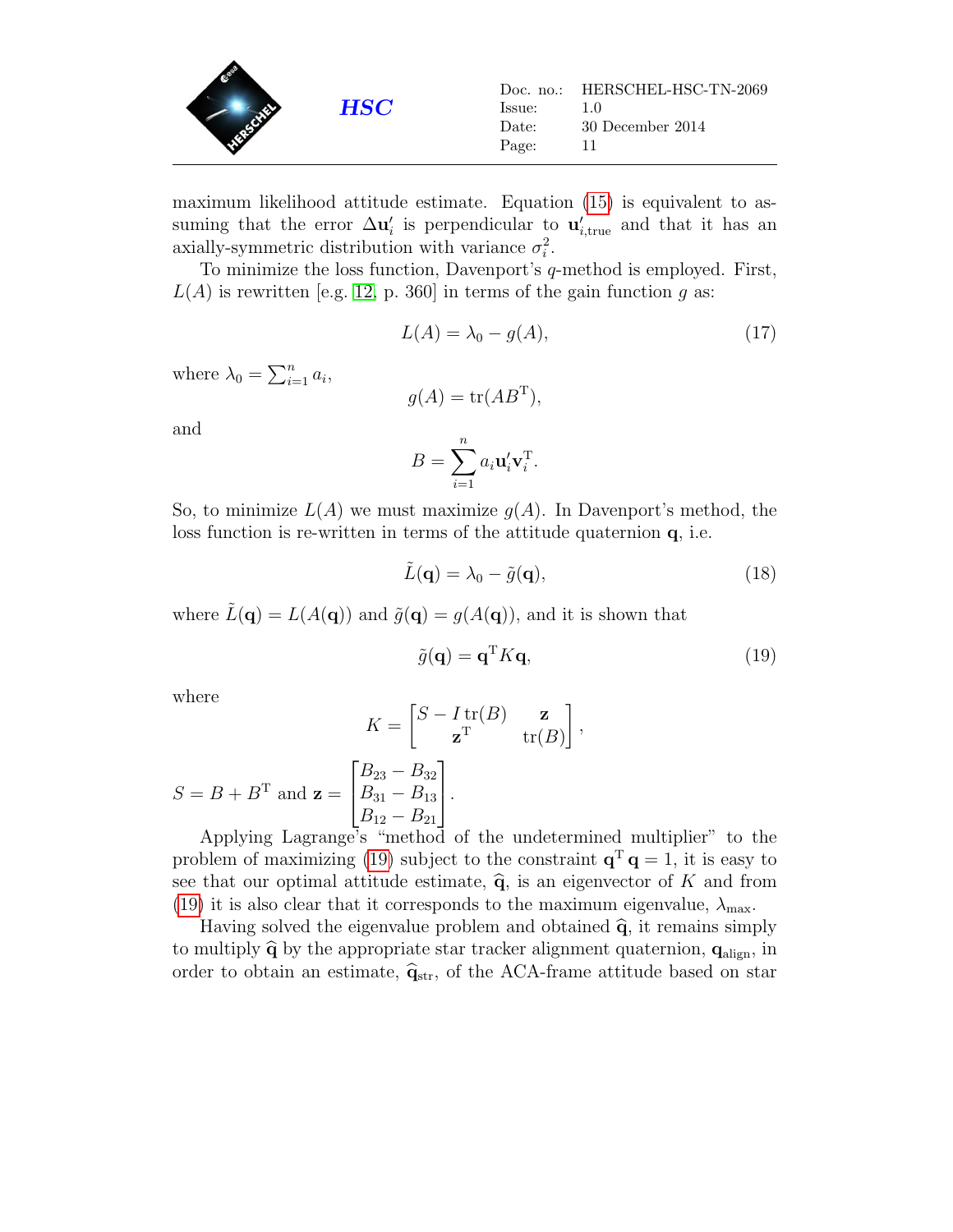

tracker data. $22$  That is,

$$
\hat{\mathbf{q}}_{\rm str} = \hat{\mathbf{q}} \, \mathbf{q}_{\rm align}. \tag{20}
$$

Calculation of goodness-of-fit

Now the value of  $c$  in [\(16\)](#page-9-2) is arbitrary and in the pointing reconstruction software we have set  $c = (\sum_{i=1}^{n} 1/\sigma_i^2)^{-1}$  so as to make  $\lambda_0 = 1$ . Furthermore, we have chosen to weight all the measurements equally, i.e.  $\sigma_i^2 = \sigma^2$ , so that  $a_i = 1/n$   $(i = 1, \ldots, n)$ .

In [\[19\]](#page-47-6) Shuster defines the variable TASTE (for the case where  $c = 1$ ,  $a_i = 1/\sigma_i^2$  and shows it to be distributed randomly according to a  $\chi^2$ -distribution with 2n – 3 degrees of freedom.<sup>[23](#page-11-1)</sup> In [\[18\]](#page-47-7) he provides a more general definition:

$$
\text{TASTE} = \frac{2L(A^*)}{\lambda_0 \sigma_{\text{tot}}^2} = \frac{2(\lambda_0 - \lambda_{\text{max}})}{\lambda_0 \sigma_{\text{tot}}^2},\tag{21}
$$

where  $\sigma_{\text{tot}}^2 = (\sum_{i=1}^n 1/\sigma_i^2)^{-1}$ , which makes the result independent of the choice for c (or equivalently  $\lambda_0$ ).

For the value of  $c$  chosen above, we find that

<span id="page-11-2"></span>
$$
\text{TASTE} = \frac{2n \tilde{L}(\hat{\mathbf{q}})}{\sigma^2} = \frac{2n (1 - \lambda_{\text{max}})}{\sigma^2}.
$$
 (22)

This is the expression for TASTE which is used in the pointing reconstruction software.

To estimate  $\sigma$  we may use the procedure suggested in [\[19,](#page-47-6) pp. 5–8]. Suppose that for a given observation there are N time steps and that at time step i the attitude is estimated from  $n_i$  star vectors and that the resulting

<span id="page-11-0"></span><sup>22</sup>For most of the mission—other than immediately following a star tracker reset the operational star tracker was STR-A. The alignment quaternion for this star tracker is:  $\mathbf{q}_{\text{align}} = \begin{bmatrix} 0.1953842 \times 10^{-3} & -0.2993422 \times 10^{-1} & -0.9995519 & 0.2061553 \times 10^{-4} \end{bmatrix}^{\text{T}},$ which amounts to a rotation of approximately 180 $\degree$  through an axis close to  $z_{\rm str-a}$  [\[1,](#page-46-8) p. 77 and p. 602]. Throughout this document, the quaternion  $q_1\mathbf{i} + q_2\mathbf{j} + q_3\mathbf{k} + q_4$  will be represented by the 4-vector  $\begin{bmatrix} q_1 & q_2 & q_3 & q_4 \end{bmatrix}^T$ .

<span id="page-11-1"></span><sup>&</sup>lt;sup>23</sup>This result, which seems very familiar, is normally only true for least-squares problems in which the model is linear with respect to the fitted parameters [\[14,](#page-47-8) p. 654]. Wahba's problem also differs from a standard least-squares problem in that the parameters are constrained by the attitude belonging to SO(3).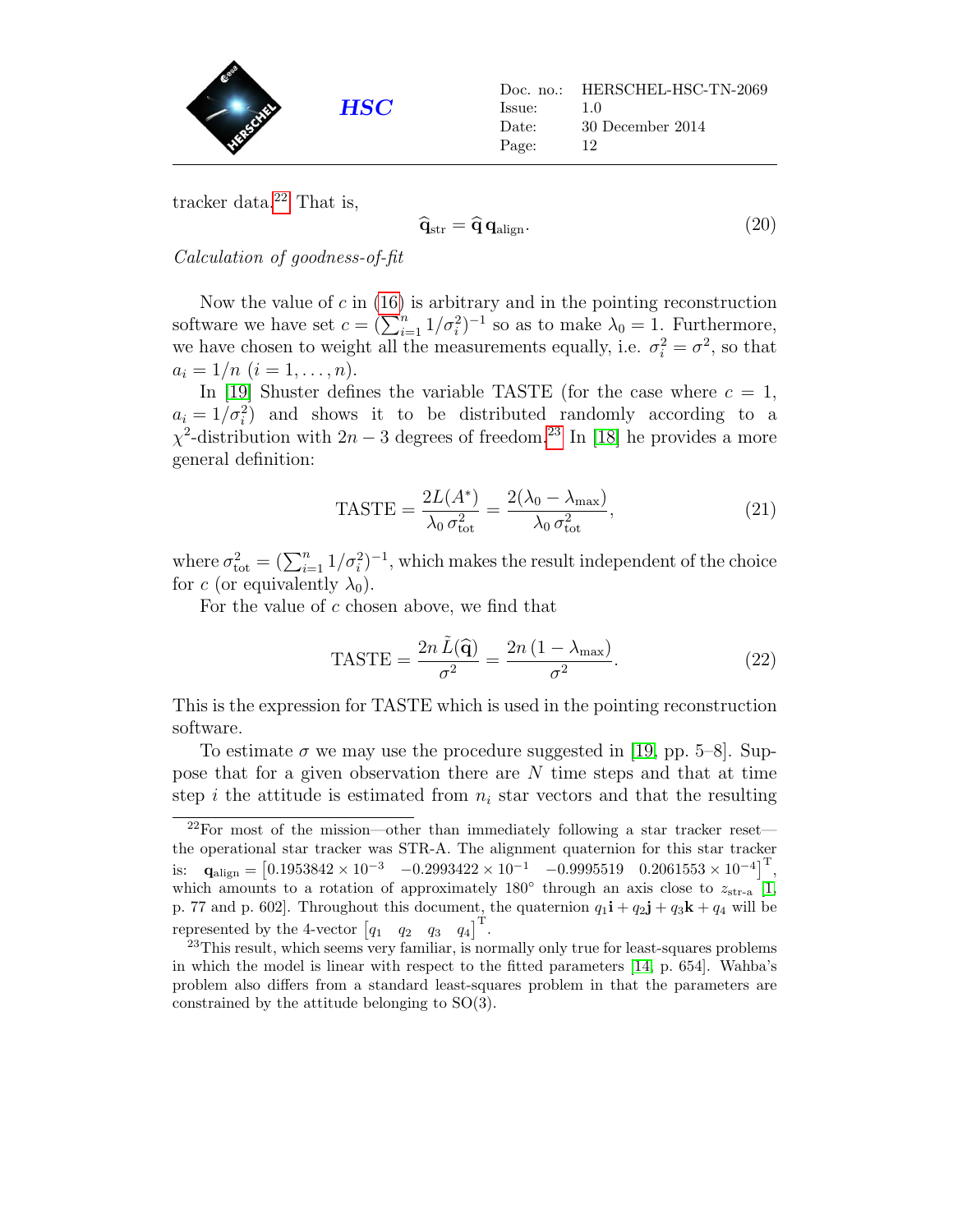

value of TASTE, when  $\sigma$  is set equal to  $\sigma_{ref}$  in [\(22\)](#page-11-2), is TASTE<sub>i</sub>. Then our estimate of  $\sigma$  is:

<span id="page-12-5"></span>
$$
\hat{\sigma} = \sqrt{\frac{\sigma_{\text{ref}}^2 \sum_{i=1}^N \text{TASTE}_i}{2 \sum_{i=1}^N n_i - 3N}}.
$$
\n(23)

Based on a handful of observations, the author has found  $\hat{\sigma} \approx 2.9''$ .<sup>[24](#page-12-0)</sup><br>The variable TASTE coloulated associance (22) provides an ind

The variable TASTE, calculated according to [\(22\)](#page-11-2), provides an indication of the goodness-of-fit: the larger the value of TASTE, the worse the fit. In fact, if our measurement model is accurate, we would expect:

<span id="page-12-3"></span>
$$
p_{\text{taste}} \equiv \Pr\{\text{TASTE} > val\} = 1 - P\left(\frac{2n-3}{2}, \frac{val}{2}\right),\tag{24}
$$

where  $P$  is the lower (regularized) incomplete gamma function. If the value of  $p_{\text{taste}}$  is found to be below a certain threshold—which may be specified by means of the parameter prob thresh (see p. [35,](#page-33-0) Table [2\)](#page-33-0)—then the fit is considered to be sufficiently bad as to indicate the presence of an outlier. The software then attempts to remove star vector measurements until  $p_{\text{taste}}$ is above this threshold.[25](#page-12-1)

Finally, if we follow Shuster and Oh [\[20,](#page-47-3) p. 71] and define the Cartesian attitude covariance matrix as

$$
P_{\theta\theta} = \mathcal{E}(\delta\theta \,\delta\theta^{\mathrm{T}}),
$$

where  $\delta\theta = (\delta\theta_1 \quad \delta\theta_2 \quad \delta\theta_3)^{\mathrm{T}}$  and the  $\delta\theta_i$  are the small-angle rotations about the body (ACA-frame) axes which take the true spacecraft attitude to its estimated attitude, then

<span id="page-12-4"></span>
$$
P_{\theta\theta} = \sigma^2 A_{\text{align}} \left[ \sum_{i=1}^n (I - \mathbf{u}'_i \mathbf{u}'_i^{\text{T}}) \right]^{-1} A_{\text{align}}^{\text{T}}, \tag{25}
$$

where  $A_{\text{align}} = A(\mathbf{q}_{\text{align}})^{26}$  $A_{\text{align}} = A(\mathbf{q}_{\text{align}})^{26}$  $A_{\text{align}} = A(\mathbf{q}_{\text{align}})^{26}$ 

<span id="page-12-0"></span><sup>24</sup>This value is currently hard-coded in the pointing reconstruction sofware, i.e. assigned (in radians) to the parameter sigmaVectorMeasurement; see [HCSS-19267](http://herschel.esac.esa.int/jira/browse/HCSS-19267).

<span id="page-12-1"></span><sup>&</sup>lt;sup>25</sup>At present the software excludes a maximum of two measurements; this appears to be sufficient.

<span id="page-12-2"></span><sup>&</sup>lt;sup>26</sup>The expression for the covariance matrix in the BRF follows from eqs.  $(87)$  and  $(99)$ of [\[20,](#page-47-3) p. 75], where it is also noted that a singular matrix  $\sum_{i=1}^{n} (I - \mathbf{u}'_i \mathbf{u}'_i^{\mathrm{T}})$  would signal a non-unique solution for the optimal quaternion  $\hat{q}$ .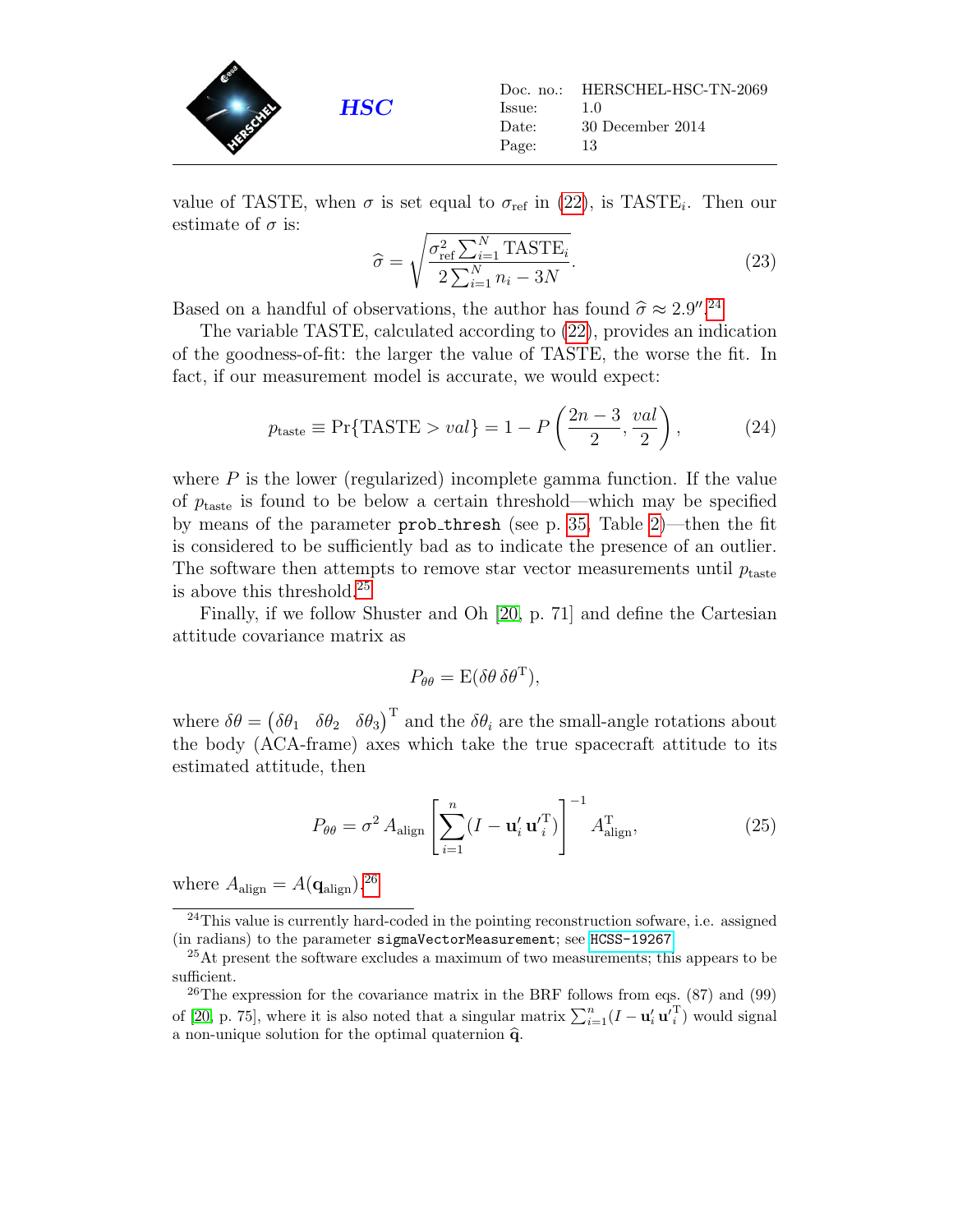

#### <span id="page-13-0"></span>2.2 Gyro-based attitude reconstruction

#### <span id="page-13-1"></span>2.2.1 Derivation of the model

Suppose we wish to estimate the (ACA-frame) attitude of the spacecraft,  $\mathbf{q}_{\text{aca}}(t)$ , at the time,  $t_k$ , of the k'th gyro measurement. We start by choosing a reference attitude  $\mathbf{q}_{0,k}$  such that, for t sufficiently close to  $t_k$ , the rotation between  $\mathbf{q}_{0,k}$  and  $\mathbf{q}_{aca}(t)$ , i.e. the angular rotation represented by the quaternion

<span id="page-13-3"></span>
$$
\mathbf{q}_{\mathbf{r}}^{(k)}(t) \equiv \mathbf{q}_{0,k}^* \, \mathbf{q}_{\text{aca}}(t),\tag{26}
$$

is small ( $*$  denotes the conjugate operation).<sup>[27](#page-13-2)</sup>

Suppose  $\mathbf{q}_{r}^{(k)}(t)$  corresponds to the rotation  $\theta^{(k)}(t)$  about the unit vector  $e^{(k)}(t)$ . Dropping the explicit references to t and k, we may write

<span id="page-13-5"></span>
$$
\mathbf{q}_{\rm r} = \begin{bmatrix} e_x \sin \frac{\theta}{2} & e_y \sin \frac{\theta}{2} & e_z \sin \frac{\theta}{2} & \cos \frac{\theta}{2} \end{bmatrix}^{\rm T},\tag{27}
$$

where  $e_x$ ,  $e_y$  and  $e_z$  are the components of **e** with respect to the  $\mathbf{q}_{0,k}$  reference frame. For small  $\theta$ , we may approximate sin θ 2 by  $\frac{\theta}{2}$ 2 and  $\cos \frac{\theta}{2}$ 2 by 1, so that

<span id="page-13-4"></span>
$$
\mathbf{q}_{\rm r} = \begin{bmatrix} \frac{\theta_x}{2} & \frac{\theta_y}{2} & \frac{\theta_z}{2} & 1 \end{bmatrix}^{\rm T} + \mathcal{O}\left(\theta^2\right),\tag{28}
$$

where  $\theta_x = \theta e_x$ ,  $\theta_y = \theta e_y$  and  $\theta_z = \theta e_z$ , and the kinematic equations of motion [e.g. [24,](#page-48-0) p. 512]

$$
\frac{d\mathbf{q}_r}{dt} = \frac{1}{2} \Omega \mathbf{q}_r, \quad \Omega = \begin{bmatrix} 0 & \omega_w & -\omega_v & \omega_u \\ -\omega_w & 0 & \omega_u & \omega_v \\ \omega_v & -\omega_u & 0 & \omega_w \\ -\omega_u & -\omega_v & -\omega_w & 0 \end{bmatrix},
$$

<span id="page-13-2"></span><sup>&</sup>lt;sup>27</sup>To achieve this, calcGyroAttitude sets  $\mathbf{q}_{0,k} = \mathbf{\hat{q}}_{\text{str}}^{(m)}$ , where  $\mathbf{\hat{q}}_{\text{str}}^{(m)}$  is the estimate of the ACA-attitude based on the star tracker data at time  $t_s^{(m)}$  and  $m = \max\{i : t_s^{(i)} \le t_k\},\$ whenever it is found that the rotation represented by  $q_{0,k}^* \hat{q}_{str}^{(m)}$  exceeds a certain threshold,<br>which the User may specify by means of the input parameter ref. threshold, In addition which the User may specify by means of the input parameter  $ref\_thresh$  . In addition, when updating the reference attitude it is ensured that only good quality attitude measurements are used, although it is currently still possible that a bad quality measurement may be taken as the initial reference (see [HCSS-19775](http://herschel.esac.esa.int/jira/browse/HCSS-19775)).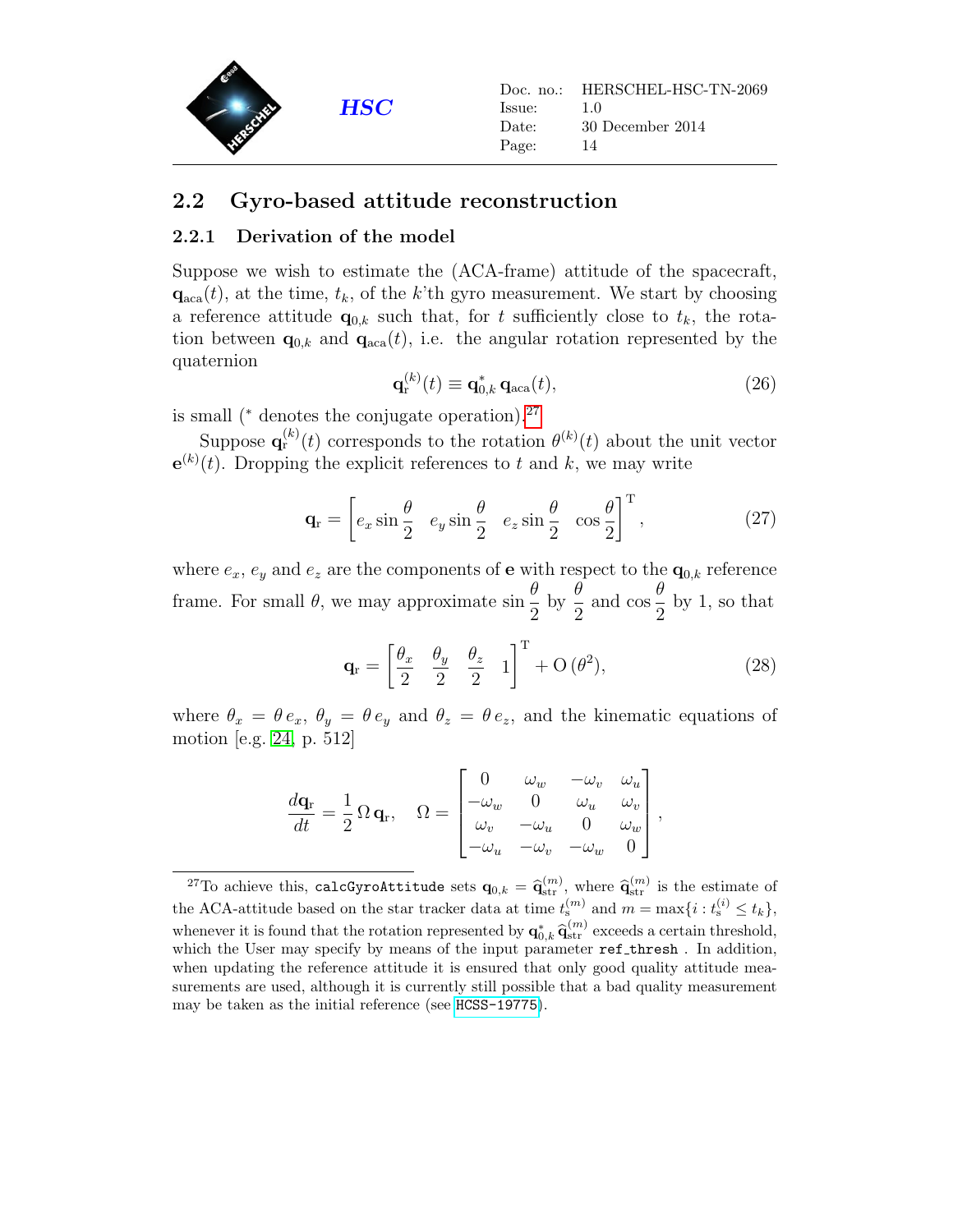

<span id="page-14-3"></span>become:

$$
\dot{\theta}_x = \omega_u + \frac{1}{2} [\omega_w \theta_y - \omega_v \theta_z] + O(\theta^2),
$$
  
\n
$$
\dot{\theta}_y = \omega_v + \frac{1}{2} [\omega_u \theta_z - \omega_w \theta_x] + O(\theta^2),
$$
  
\n
$$
\dot{\theta}_z = \omega_w + \frac{1}{2} [\omega_v \theta_x - \omega_u \theta_y] + O(\theta^2),
$$
\n(29)

where  $\omega_u$ ,  $\omega_v$  and  $\omega_w$  are the components of the angular velocity vector in the body-fixed (i.e. ACA) reference frame and clearly  $\theta = \sqrt{\theta_x^2 + \theta_y^2 + \theta_z^2}$ .

The determination of the body rates,  $\omega_u$ ,  $\omega_v$  and  $\omega_w$ , from the rates,  $\omega_1$ ,  $\omega_2$ ,  $\omega_3$  and  $\omega_4$ , about each of the four gyro axes is an overdetermined problem. We may either disregard the measurements from one of the gyros, using them instead as a check on the quality of the measurements from the other three, or, as is currently performed in the pointing reconstruction software, find the least-squares solution.[28](#page-14-0) That is,

<span id="page-14-2"></span>
$$
\begin{bmatrix} \omega_u \\ \omega_v \\ \omega_w \end{bmatrix} = G^+ \begin{bmatrix} \omega_1 \\ \omega_2 \\ \omega_3 \\ \omega_4 \end{bmatrix}, \qquad (30)
$$

where  $G^+ = (G^T G)^{-1} G^T$  is the Moore-Penrose pseudoinverse of the gyro alignment matrix  $G^{29}$  $G^{29}$  $G^{29}$ 

Substituting [\(30\)](#page-14-2) in [\(29\)](#page-14-3) and neglecting terms of degree one in  $\theta$ ,<sup>[30](#page-14-4)</sup> we

<span id="page-14-1"></span><sup>29</sup>For the nominal (pre-launch) alignments, we have  $G = \frac{1}{4}$ 3  $\sqrt{ }$  $\overline{\phantom{a}}$  $-1$   $-1$  1 1 −1 1 1 −1 −1  $-1$   $-1$   $-1$  $\setminus$ | and

<span id="page-14-4"></span> $G^{+} = \frac{\sqrt{3}}{4}$  $\sqrt{ }$  $\mathcal{L}$ −1 1 1 −1 −1 −1 −1 −1 1 1 −1 −1  $\setminus$  $[1, pp. 599-600].$  $[1, pp. 599-600].$ <sup>30</sup>Writing  $\underline{\theta} = \theta \mathbf{e}$  and  $\underline{\omega} = [\omega_u \ \omega_v \ \omega_w]^{\mathrm{T}}$ , [\(29\)](#page-14-3) become

$$
\underline{\dot{\theta}} = \underline{\omega} + \frac{1}{2} \underline{\theta} \times \underline{\omega} + O(\theta^2).
$$

<span id="page-14-0"></span> $^{28}$ It is argued in [HCSS-19121](http://herschel.esac.esa.int/jira/browse/HCSS-19121) that it might be preferable to follow the method that was used on-board and disregard the measurements from one of the four gyros.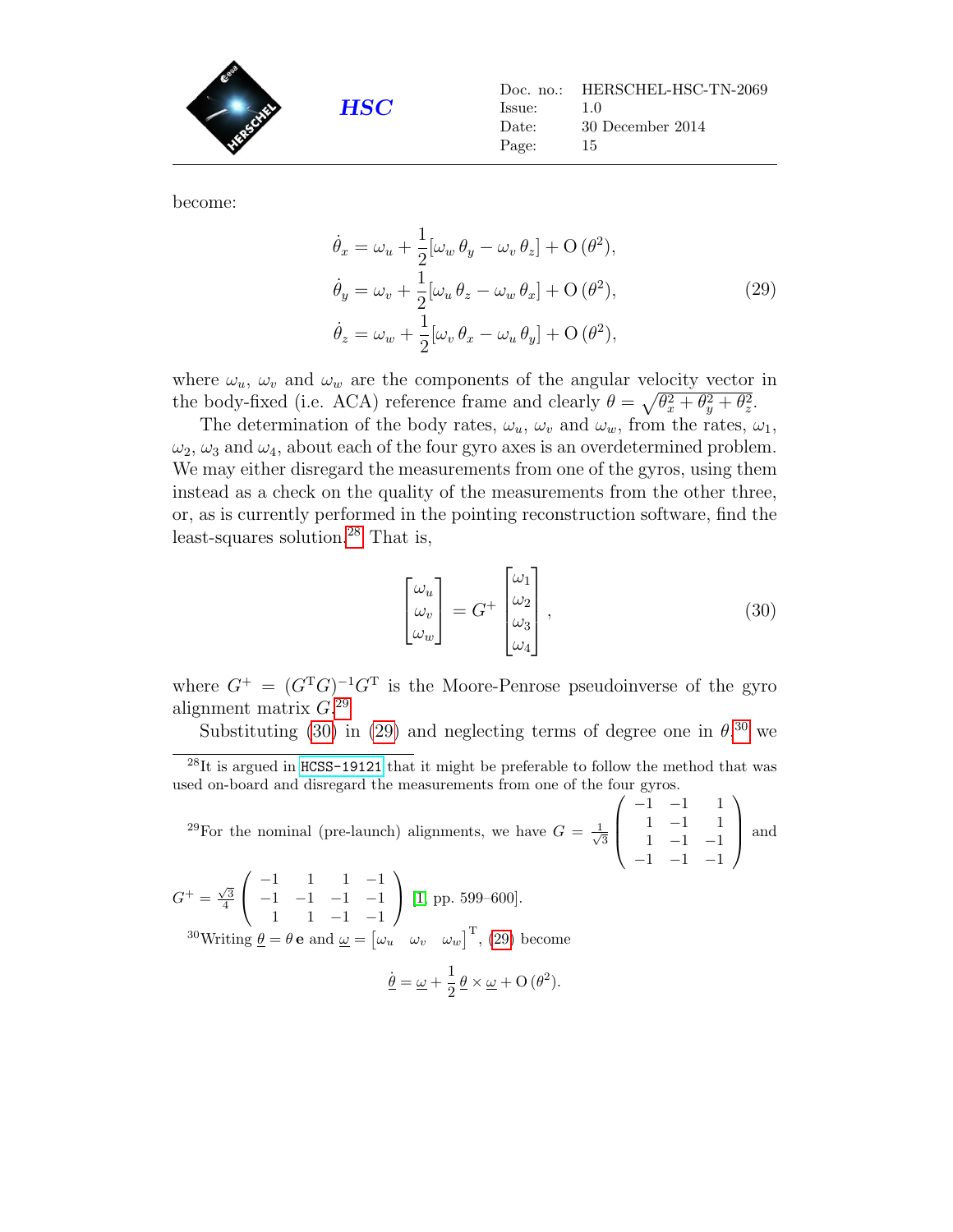**HSC** Doc. no.: HERSCHEL-HSC-TN-2069 Issue: 1.0 Date: 30 December 2014 Page: 16

obtain

<span id="page-15-2"></span>
$$
\begin{bmatrix} \dot{\theta}_x \\ \dot{\theta}_y \\ \dot{\theta}_z \end{bmatrix} = G^+ \begin{bmatrix} \omega_1 \\ \omega_2 \\ \omega_3 \\ \omega_4 \end{bmatrix} . \tag{31}
$$

Now, the Inertial Reference Unit (GYR) provides measurements of the integrated angular rotations,  $\phi_1$ ,  $\phi_2$ ,  $\phi_3$  and  $\phi_4$ , of the spacecraft about each of the four gyro axes (from some unknown time). If we assume that their derivatives are related to the true rates about these axes by

$$
\dot{\phi}_i = k_i \,\omega_i + b_i, \qquad i = 1, \ldots, 4,
$$

where  $k_i$  are the (known) scale factors and  $b_i$  are the (unknown) drift rates,<sup>[31](#page-15-1)</sup> then [\(31\)](#page-15-2) becomes

$$
\dot{\theta}_x = \dot{\psi}_x + b_x, \n\dot{\theta}_y = \dot{\psi}_y + b_y, \n\dot{\theta}_z = \dot{\psi}_z + b_z,
$$
\n(32)

<span id="page-15-3"></span>where

<span id="page-15-4"></span>
$$
\begin{bmatrix} \psi_x \\ \psi_y \\ \psi_z \end{bmatrix} \equiv G^+ \begin{bmatrix} \phi_1/k_1 \\ \phi_2/k_2 \\ \phi_3/k_3 \\ \phi_4/k_4 \end{bmatrix} \quad \text{and} \quad \begin{bmatrix} b_x \\ b_y \\ b_z \end{bmatrix} = -G^+ \begin{bmatrix} b_1/k_1 \\ b_2/k_2 \\ b_3/k_3 \\ b_4/k_4 \end{bmatrix} . \tag{33}
$$

Next, we assume that a value  $T$  be chosen such that the variation in the gyro drift rates (and hence in  $b_x$ ,  $b_y$  and  $b_z$ ) is negligible within the interval  $I_k \equiv [t_k - T/2, t_k + T/2]$ .<sup>[32](#page-15-0)</sup> For  $t \in I_k$ , equations [\(32\)](#page-15-3) can then be integrated

So neglecting the linear term in  $\theta$  introduces an error in  $\dot{\theta}$  of magnitude  $\dot{\theta}_{err}$ , where

$$
\frac{\dot{\theta}_{\rm err}}{\dot{\theta}}\approx\frac{|\underline{\theta}\times\underline{\omega}|}{2\left|\underline{\omega}\right|}\leq\frac{\theta}{2}.
$$

For example, for  $\theta = 1^{\circ}$ ,  $\dot{\theta}_{\text{err}} / \dot{\theta} < 0.01$ .

<span id="page-15-1"></span> $31$ The function calcGyroAttitude reads the values of  $k_i$  from the ACMS product metadata.

<span id="page-15-0"></span><sup>32</sup> The appropriateness of using this 'constant drift rate' model remains to be investigated. (Alternative models, such as one in which the gyro drift rates vary linearly with the time, could be easily implemented.) The window length,  $T$ , is specified by the input parameter wind len, the default value for which is currently 400 s; see [\[8,](#page-46-4) p. 7] and [\[22,](#page-47-1) p. 68].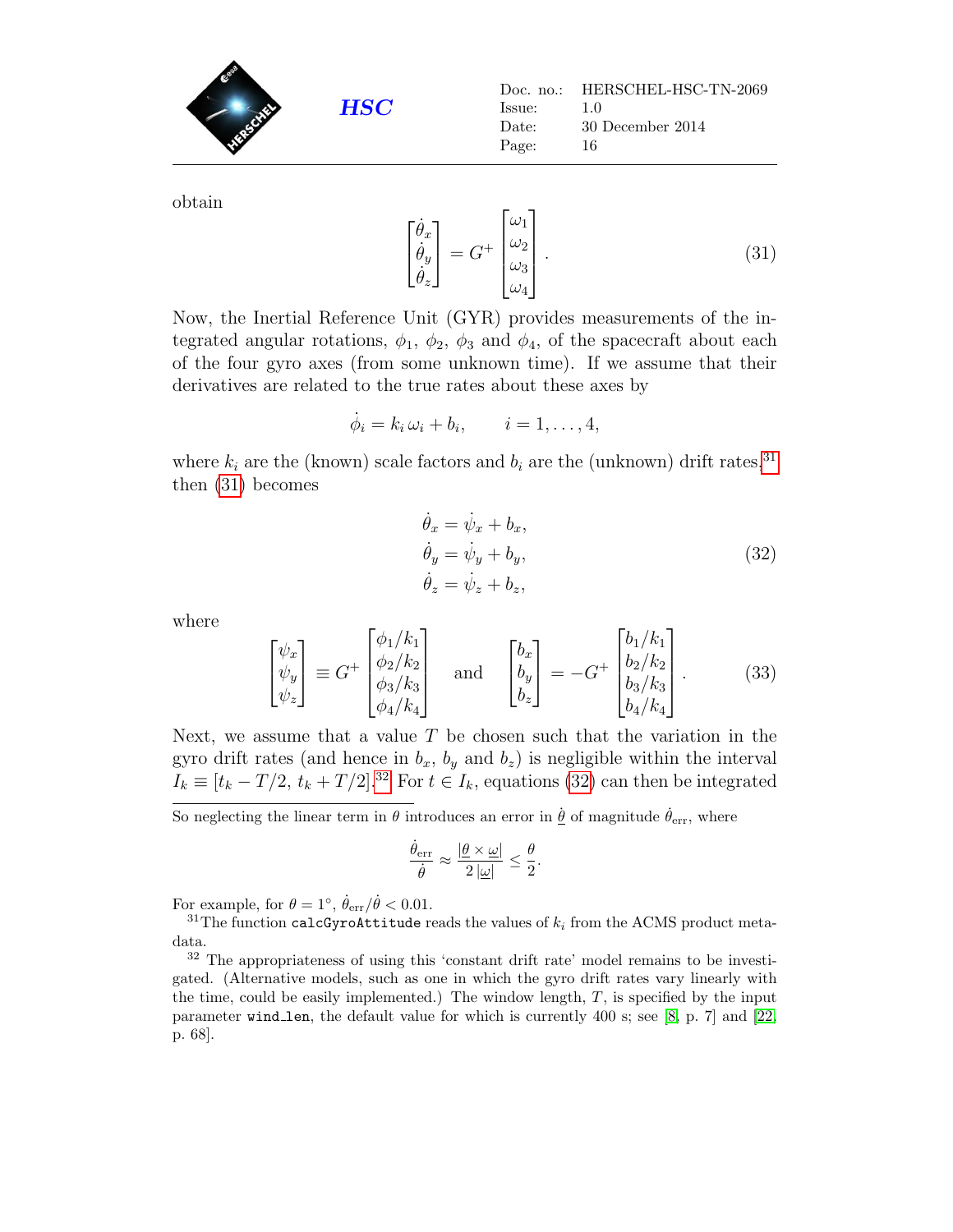

<span id="page-16-1"></span>to give:

$$
\theta_x(t) = \psi_x(t) + b_x (t - t_k) + c_x,\n\theta_y(t) = \psi_y(t) + b_y (t - t_k) + c_y,\n\theta_z(t) = \psi_z(t) + b_z (t - t_k) + c_z,
$$
\n(34)

where  $c_x$ ,  $c_y$ ,  $c_z$  are constants of integration.

Equations [\(34\)](#page-16-1) constitute the model used to relate the small rotations,  $\theta_x$ ,  $\theta_y$  and  $\theta_z$ , from the reference attitude  $\mathbf{q}_{0,k}$  to three angles,  $\psi_x$ ,  $\psi_y$  and  $\psi_z$ , derived from the gyro output.

#### <span id="page-16-0"></span>2.2.2 Estimation of the model parameters

To find (estimate) the parameters in [\(34\)](#page-16-1) we make use of the improved attitude estimates constructed from the star tracker data (see Section [2.1\)](#page-3-1). Measurements of  $\psi_x$ ,  $\psi_y$  and  $\psi_z$  are combined with measurements of  $\theta_x$ ,  $\theta_y$ and  $\theta_z$  and a least-squares fit is performed.

Let  $t<sub>b</sub>$  and  $t<sub>e</sub>$  be the start and end times of the observation and suppose that within the interval  $I_k \cap [t_{\rm b}, t_{\rm e}]$  we have  $n_{\rm g}$  measurements of the angles  $\psi_x, \, \psi_y$  and  $\psi_z$  at times  $t_g^{(1)}, \, \ldots, t_g^{(n_g)}$ , i.e.

$$
\{(\psi_x^{(i)}, \psi_y^{(i)}, \psi_z^{(i)}): i = 1, \ldots, n_g\},\
$$

and  $n_s$  good quality measurements of the angles  $\theta_x$ ,  $\theta_y$  and  $\theta_z$  at times  $t_s^{(1)}$ ,  $\ldots, t_{\rm s}^{(n_{\rm s})}$ , [33](#page-16-2) i.e.

$$
\{(\theta_x^{(i)}, \theta_y^{(i)}, \theta_z^{(i)}): i = 1, \ldots, n_s\}.
$$

Since  $t_k \in I_k$ , we may without loss of generality suppose that

<span id="page-16-3"></span>
$$
t_k = t_g^{(l)},\tag{35}
$$

<span id="page-16-2"></span><sup>&</sup>lt;sup>33</sup> To allow the timing of the star tracker measurements to be synchronized with that of the gyro measurements, an offset set is first added, i.e.  $t_s^{(i)} = \tilde{t}_s^{(i)} + \text{toff\_star}$ , where  $\tilde{t}_s^{(i)}$ is the time of the measurement created by calcStrAttitude and toff\_star is an input parameter which may be specified by the User. It is noted that when assigning the time to each attitude measurement the function calcStrAttitude subtracts 0.805 s from the record time associated with the particular set of star unit vectors. Therefore, the total offset is in fact  $\text{toff\_star} - 0.805$  s. The measurements  $\theta_x^{(i)}$ ,  $\theta_y^{(i)}$  and  $\theta_z^{(i)}$  are considered to be of good quality whenever the  $p_{\mathrm{taste}}$  associated with the improved attitude estimate  $\hat{\mathbf{q}}_{\text{str}}^{(i)}$ , see [\(24\)](#page-12-3), is greater than the value of the input parameter prob thresh.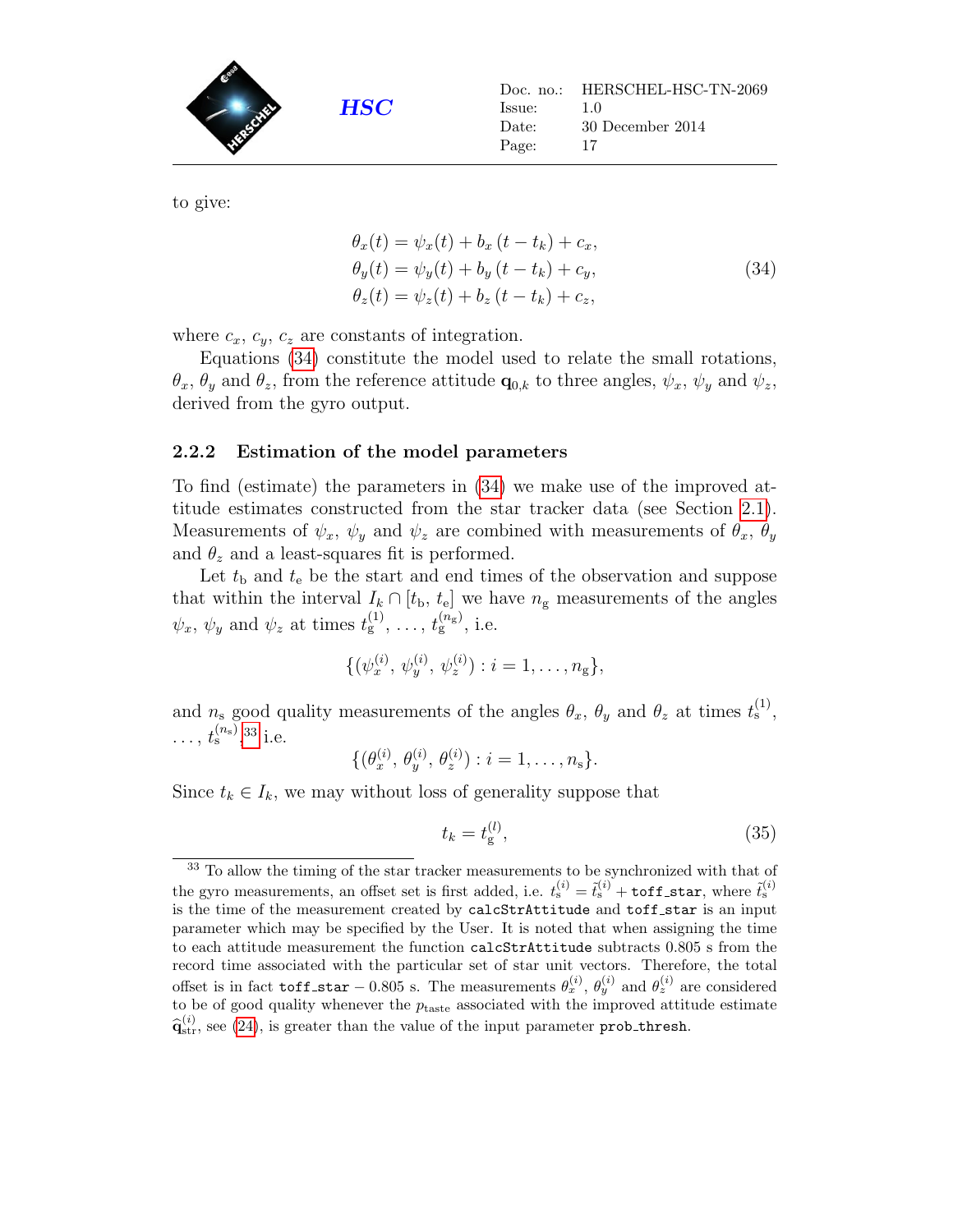

for some  $1 \leq l \leq n_{\rm g}$ .

To obtain the measurements,  $\theta_x^{(i)}$ ,  $\theta_y^{(i)}$ ,  $\theta_z^{(i)}$ , from the reference attitude  $\mathbf{q}_{0,k}$  and the improved attitude estimate  $\hat{\mathbf{q}}_{\text{str}}^{(i)}$  we simply use [\(26\)](#page-13-3) and [\(28\)](#page-13-4), i.e.

<span id="page-17-1"></span>
$$
\left[\frac{\theta_x^{(i)}}{2} \quad \frac{\theta_y^{(i)}}{2} \quad \frac{\theta_z^{(i)}}{2} \quad 1\right]^{\mathrm{T}} = \mathbf{q}_{0,k}^* \, \widehat{\mathbf{q}}_{\mathrm{str}}^{(i)}.\tag{36}
$$

In doing this we are approximating  $\sin \frac{\theta^{(i)}}{2}$  by  $\frac{\theta^{(i)}}{2}$  $2\begin{array}{c} 2 \end{array}$  2 (see p. [14\)](#page-13-5) and so introducing errors of up to 2 sin  $\theta^{(i)}$ 2  $-\frac{\theta^{(i)}}{2}$ 2  $\Big| =$  $(\theta^{(i)})^3$ 24  $+ O([{\theta}^{(i)}]^5)$ , i.e. approximately 0.006''  $(\theta^{(i)} = 0.5^{\circ})$ , 0.05''  $(\theta^{(i)} = 1^{\circ})$  and 0.4''  $(\theta^{(i)} = 2^{\circ})$ . To ensure that these systematic errors do not corrupt the results, any measurement for which the rotation,  $\theta^{(i)}$ , from the reference attitude is greater than the parameter rot\_limit is not used in the fitting. $34$ 

Typically there are four times as many measurements of  $\psi_x$ ,  $\psi_y$  and  $\psi_z$ as of  $\theta_x$ ,  $\theta_y$  and  $\theta_z$ , i.e.  $n_g \approx 4 n_s$ , and the times  $\{t_g^{(i)} : i = 1, \ldots, n_g\}$  and  $\{t_{\rm s}^{(i)}: i=1,\ldots,n_{\rm s}\}\$ do not 'coincide'. Moreover, the noise on the star tracker measurements, and hence on  $\theta_x^{(i)}$ ,  $\theta_y^{(i)}$  and  $\theta_z^{(i)}$ , is far greater than that arising from the gyro measurements. It follows that, to combine the two sets of measurements, it is appropriate to interpolate the measurements  $\psi_x^{(i)}$ ,  $\psi_y^{(i)}$ ,  $\psi_z^{(i)}$  to the times  $\{t_s^{(i)} : i = 1, \ldots, n_s\}$  of the star tracker measurements. For this, the software uses linear interpolation, i.e.

$$
\widetilde{\psi}_x^{(i)} = \frac{\psi_x^{(j+1)} \left[ t_s^{(i)} - t_g^{(j)} \right] + \psi_x^{(j)} \left[ t_g^{(j+1)} - t_s^{(i)} \right]}{t_g^{(j+1)} - t_g^{(j)}}, \qquad t_g^{(j)} \le t_s^{(i)} < t_g^{(j+1)},
$$

and similarly for  $\widetilde{\psi}_y^{(i)}$  and  $\widetilde{\psi}_z^{(i)}$ .

Using this set of  $3 n_s$  measurements with the model [\(34\)](#page-16-1), we obtain the

<span id="page-17-0"></span><sup>&</sup>lt;sup>34</sup>This is achieved by assigning the measurement a zero weight when solving [\(39\)](#page-18-0) and incrementing the number,  $n_d$ , of discarded measurements.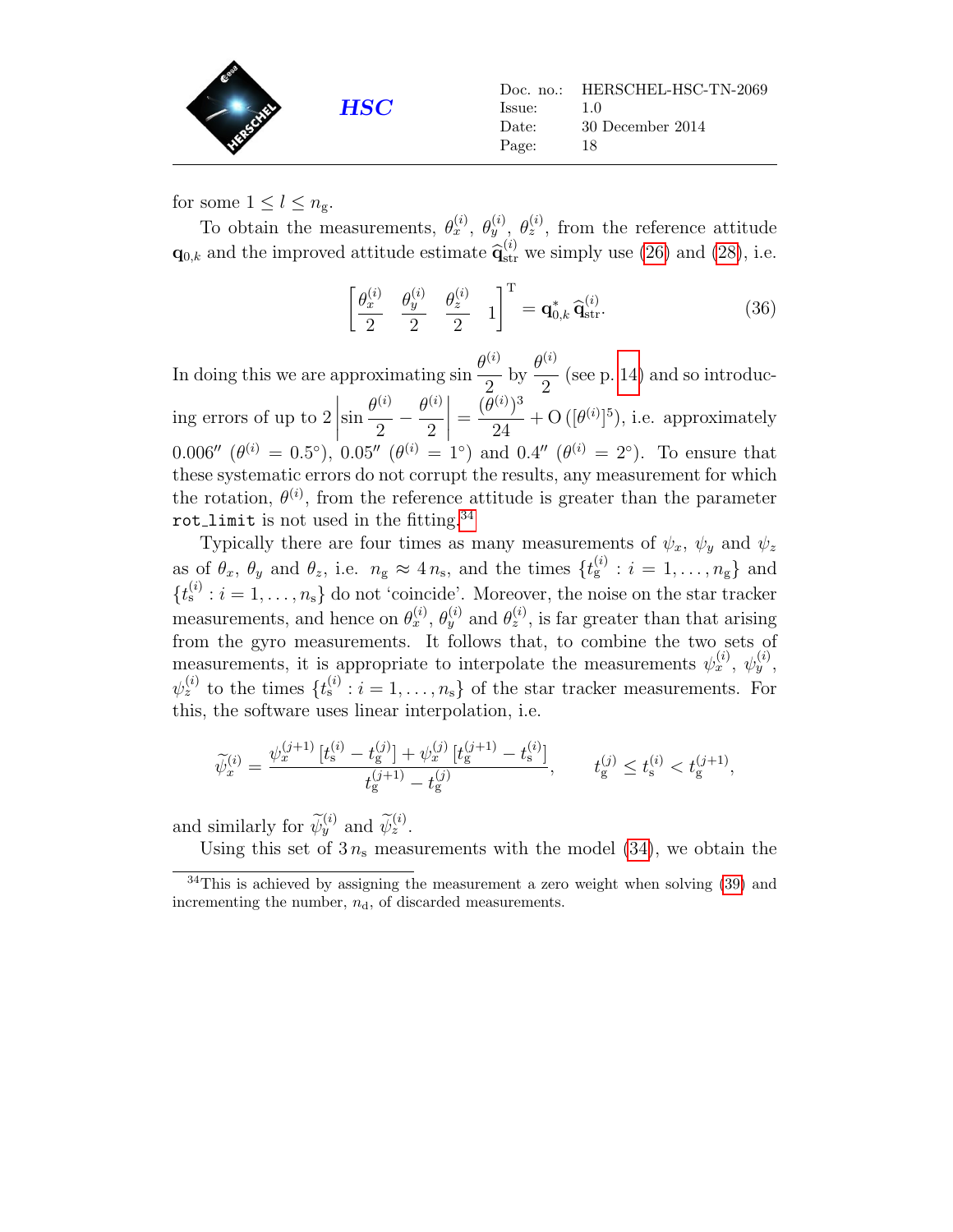

following linear regression equations:

$$
\begin{bmatrix} \theta_x^{(1)} - \tilde{\psi}_x^{(1)} \\ \theta_y^{(1)} - \tilde{\psi}_y^{(1)} \\ \theta_z^{(1)} - \tilde{\psi}_z^{(1)} \\ \cdots \\ \theta_x^{(n_{\rm s})} - \tilde{\psi}_x^{(n_{\rm s})} \\ \theta_y^{(n_{\rm s})} - \tilde{\psi}_y^{(n_{\rm s})} \\ \theta_z^{(n_{\rm s})} - \tilde{\psi}_z^{(n_{\rm s})} \end{bmatrix} = \begin{bmatrix} t_{\rm s}^{(1)} - t_k & 1 & 0 & 0 & 0 & 0 \\ 0 & 0 & t_{\rm s}^{(1)} - t_k & 1 & 0 & 0 \\ 0 & 0 & 0 & t_{\rm s}^{(1)} - t_k & 1 \\ \cdots & \cdots & \cdots & \cdots & \cdots \\ t_{\rm s}^{(n_{\rm s})} - t_k & 1 & 0 & 0 & 0 \\ 0 & 0 & t_{\rm s}^{(n_{\rm s})} - t_k & 1 & 0 & 0 \\ 0 & 0 & 0 & 0 & t_{\rm s}^{(n_{\rm s})} - t_k & 1 \end{bmatrix} \begin{bmatrix} b_x \\ c_x \\ c_x \\ b_y \\ c_y \\ c_z \end{bmatrix} + \begin{bmatrix} \epsilon_x^{(1)} \\ \epsilon_y^{(1)} \\ \epsilon_z^{(1)} \\ \epsilon_z^{(1)} \\ \epsilon_x^{(n_{\rm s})} \\ \epsilon_x^{(n_{\rm s})} \\ \epsilon_z^{(n_{\rm s})} \\ \epsilon_z^{(n_{\rm s})} \end{bmatrix},
$$

which we write, more concisely, as

$$
y = X\beta + \epsilon. \tag{37}
$$

The error term,  $\epsilon$ , is assumed to have a (conditional) mean of zero and (conditional) variance given by the block diagonal matrix:

$$
\Omega = \text{diag}(P_{\theta\theta}^{(1)}, \dots, P_{\theta\theta}^{(n_s)}),
$$

where  $P_{\theta\theta}^{(i)}$  is the Cartesian attitude covariance matrix of measurement *i*, computed according to [\(25\)](#page-12-4).

The best linear unbiased estimate of  $\beta$  (i.e. of the parameters  $b_x, c_x, \ldots$ ,  $b_z, c_z$ ) may be obtained by using the generalized least-squares method to minimize  $\epsilon^{T} \Omega^{-1} \epsilon$ , i.e. by solving the normal equations

<span id="page-18-2"></span>
$$
\left(X^{\mathrm{T}}\,\Omega^{-1}\,X\right)\hat{\beta} = X^{\mathrm{T}}\,\Omega^{-1}\,y.\tag{38}
$$

The software assumes that the off-diagonal elements of  $P_{\theta\theta}^{(i)}$  are negligi-ble.<sup>[35](#page-18-1)</sup> The problem then becomes one which may be solved by a weighted least-squares method and [\(38\)](#page-18-2) decouple to give:

$$
(X_x^{\mathrm{T}} X_x) \begin{bmatrix} \hat{b}_x \\ \hat{c}_x \end{bmatrix} = X_x^{\mathrm{T}} y_x,
$$
  
\n
$$
(X_y^{\mathrm{T}} X_y) \begin{bmatrix} \hat{b}_y \\ \hat{c}_y \end{bmatrix} = X_y^{\mathrm{T}} y_y,
$$
  
\n
$$
(X_z^{\mathrm{T}} X_z) \begin{bmatrix} \hat{b}_z \\ \hat{c}_z \end{bmatrix} = X_z^{\mathrm{T}} y_z,
$$
\n(39)

<span id="page-18-1"></span><span id="page-18-0"></span><sup>35</sup>However, this has been found to be far from true. As might be expected from geometrical considerations, the errors about the spacecraft  $x$ -axis are highly correlated with those about the  $y$ - and  $z$ -axes.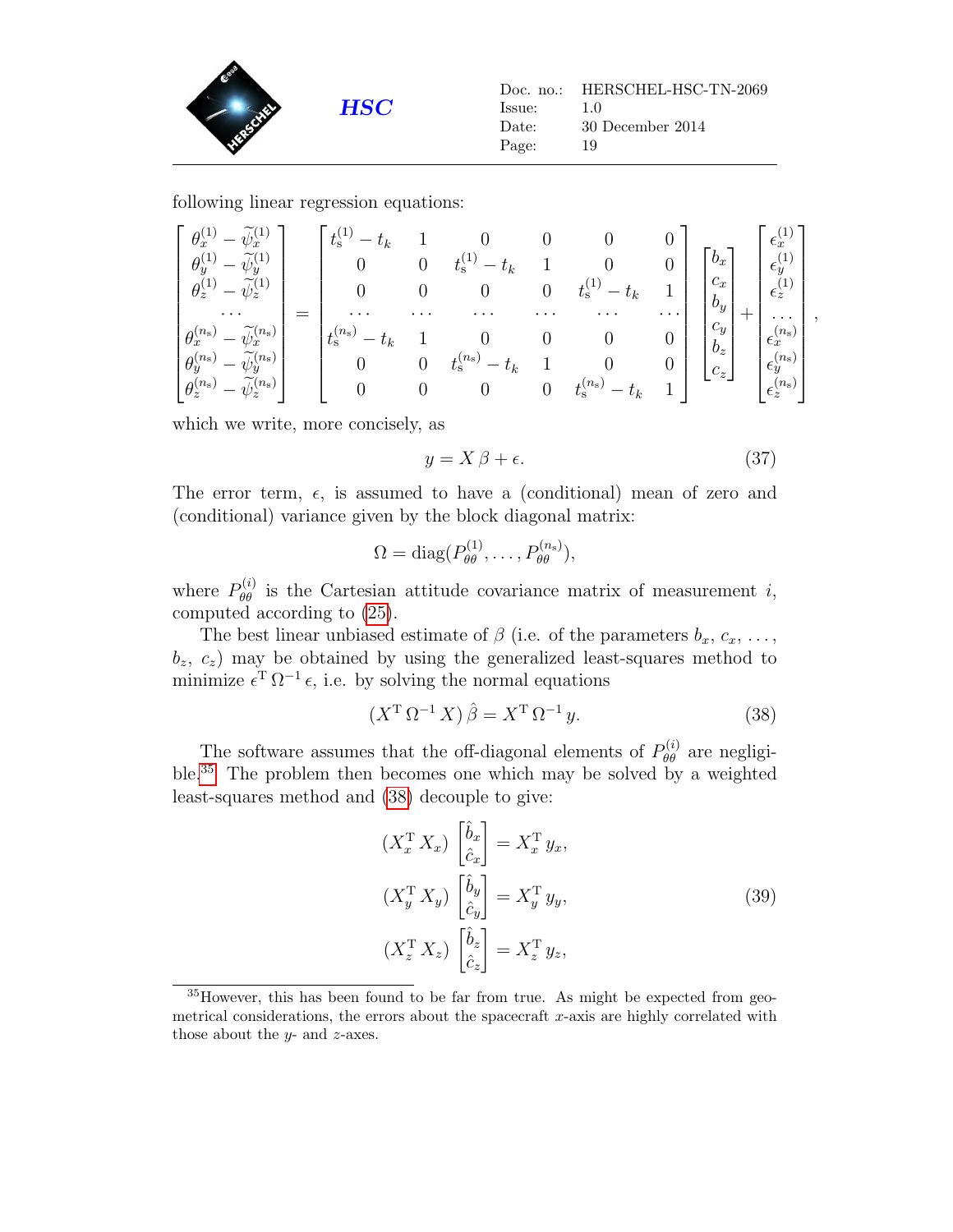

where

$$
X_x = \begin{bmatrix} (t_s^{(1)} - t_k)/\sigma_x^{(1)} & 1/\sigma_x^{(1)} \\ (t_s^{(2)} - t_k)/\sigma_x^{(2)} & 1/\sigma_x^{(2)} \\ \cdots & \cdots & \cdots \\ (t_s^{(n_s)} - t_k)/\sigma_x^{(n_s)} & 1/\sigma_x^{(n_s)} \end{bmatrix}, \quad y_x = \begin{bmatrix} (\theta_x^{(1)} - \tilde{\psi}_x^{(1)})/\sigma_x^{(1)} \\ (\theta_x^{(2)} - \tilde{\psi}_x^{(2)})/\sigma_x^{(2)} \\ \cdots \\ (\theta_x^{(n_s)} - \tilde{\psi}_x^{(n_s)})/\sigma_x^{(n_s)} \end{bmatrix},
$$

 $\sigma_x^{(i)} = \sqrt{P_{\theta\theta}^{(i)}[1,1]}$  and similary for  $X_y$ ,  $y_y$ ,  $\sigma_y$  and  $X_z$ ,  $y_z$ ,  $\sigma_z$ .<sup>[36](#page-19-1)</sup> Solving [\(39\)](#page-18-0) is equivalent to minimizing the cost functions:

$$
\chi_r^2(b_r, c_r) = \left(y_r - X_r \begin{bmatrix} b_r \\ c_r \end{bmatrix}\right)^{\mathrm{T}} \left(y_r - X_r \begin{bmatrix} b_r \\ c_r \end{bmatrix}\right), \quad r \in \{x, y, z\}.
$$

Assuming each of the (normalized) errors contributing to the sum  $\chi^2_r(b_r, c_r)$ to be normally distributed, we expect  $\chi^2_r(\hat{b}_r, \hat{c}_r)$  to come from a chi-squared distribution with  $n_s - n_d - 2$  degrees of freedom [\[14,](#page-47-8) p. 654], where  $n_d$  is the number of discarded measurements (see footnote [34\)](#page-17-0). As a measure of the goodness-of-fit we may therefore use the probability of exceeding the value  $\chi^2_r(\hat{b}_r, \hat{c}_r)$  at random, viz.

<span id="page-19-2"></span>
$$
\Pr\{\min\{\chi_r^2\} > \chi_r^2(\hat{b}_r, \hat{c}_r)\} = 1 - P\left(\frac{n_s - n_d - 2}{2}, \frac{\chi_r^2(\hat{b}_r, \hat{c}_r)}{2}\right),\tag{40}
$$

where  $r \in \{x, y, z\}$  and P is the lower (regularized) incomplete gamma function.

#### <span id="page-19-0"></span>2.2.3 Computation of the new attitude estimate and its uncertainty

Assuming the fits are good, [\(34\)](#page-16-1) and [\(35\)](#page-16-3) may be used to obtain estimates of the small-angle rotations at time  $t_k$ , i.e.

$$
\widehat{\theta}_r(t_k) = \psi_r^{(l)} + \hat{c}_r, \quad r \in \{x, y, z\}.
$$
 (41)

Then from [\(28\)](#page-13-4),

$$
\widehat{\mathbf{q}}_r^{(k)}(t_k) = \begin{bmatrix} \widehat{\theta}_x(t_k) & \widehat{\theta}_y(t_k) & \widehat{\theta}_z(t_k) & 1 \end{bmatrix}^\mathrm{T},\tag{42}
$$

<span id="page-19-1"></span><sup>36</sup> $P_{\theta\theta}^{(i)}[j, k]$  indicates the  $jk$ <sup>th</sup> component of  $P_{\theta\theta}^{(i)}$ .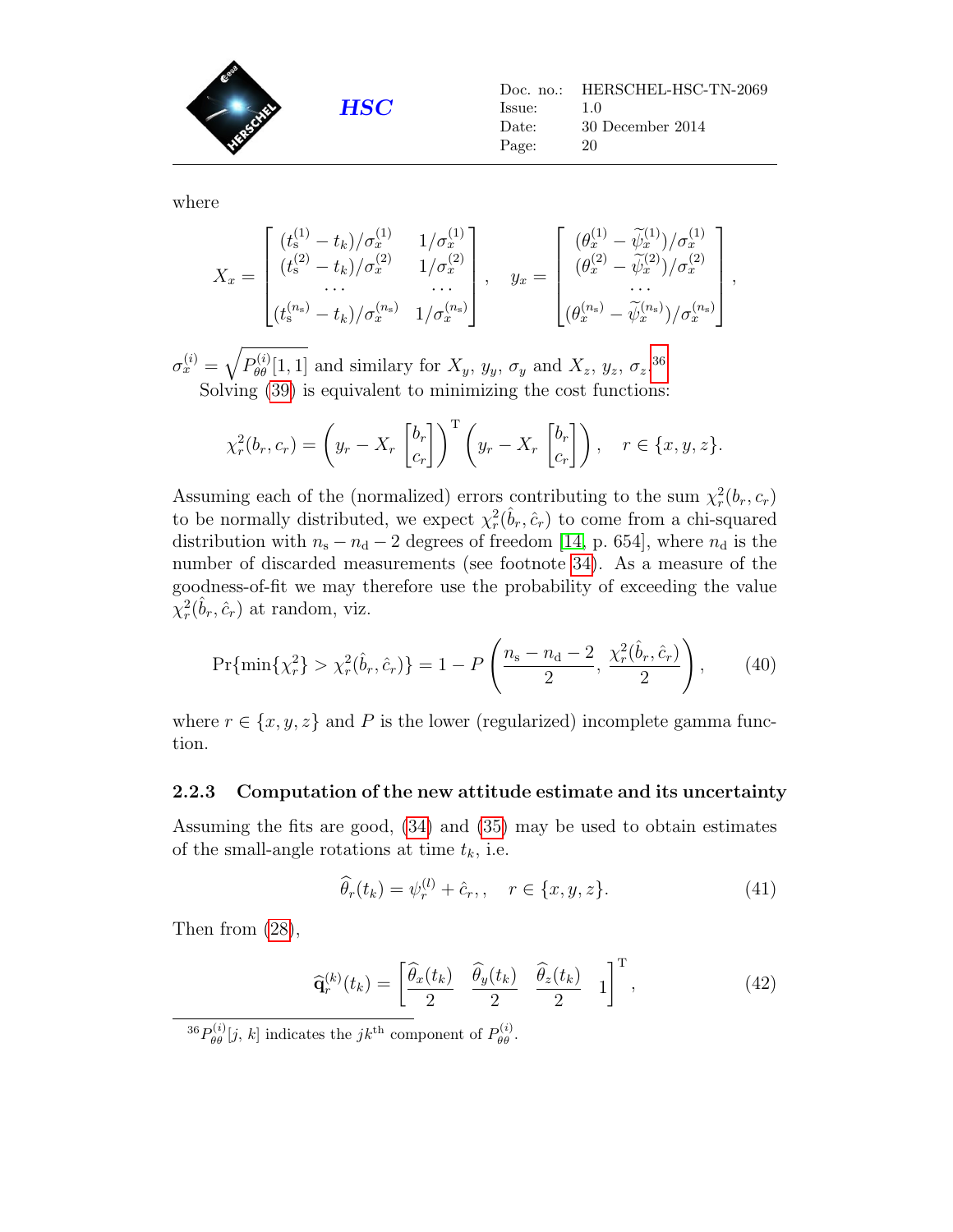| Issue:<br>Date:<br>Page: | Doc. no.: HERSCHEL-HSC-TN-2069<br>1.0<br>30 December 2014<br>21 |
|--------------------------|-----------------------------------------------------------------|
|                          |                                                                 |

and, finally, from [\(26\)](#page-13-3),

$$
\widehat{\mathbf{q}}_{\text{aca}}(t_k) = \mathbf{q}_{0,k} \,\widehat{\mathbf{q}}_r^{(k)}(t_k). \tag{43}
$$

Let  $\tilde{\theta}_{x,k}, \tilde{\theta}_{y,k}$  and  $\tilde{\theta}_{z,k}$  be the errors in the small angle rotations at time  $t_k$ . In passing from [\(38\)](#page-18-2) to [\(39\)](#page-18-0) we are ignoring the coupling between these errors and so we are unable to compute  $E[\tilde{\theta}_{x,k} \tilde{\theta}_{y,k}], E[\tilde{\theta}_{x,k} \tilde{\theta}_{z,k}]$  and  $E[\tilde{\theta}_{y,k} \tilde{\theta}_{z,k}]$  (see description of HCSS-19472 on p. [43\)](#page-40-1). However, the diagonal elements of the Cartesian attitude covariance matrix contain the expected variances of the errors in  $c_x$ ,  $c_y$  and  $c_z$  and these are readily obtained, i.e.

<span id="page-20-0"></span>
$$
E[\tilde{\theta}_{r,k}^2] = E(\tilde{c}_r^2) = (X_r^T X_r)^{-1}[2,2], \quad r \in \{x, y, z\}.
$$
 (44)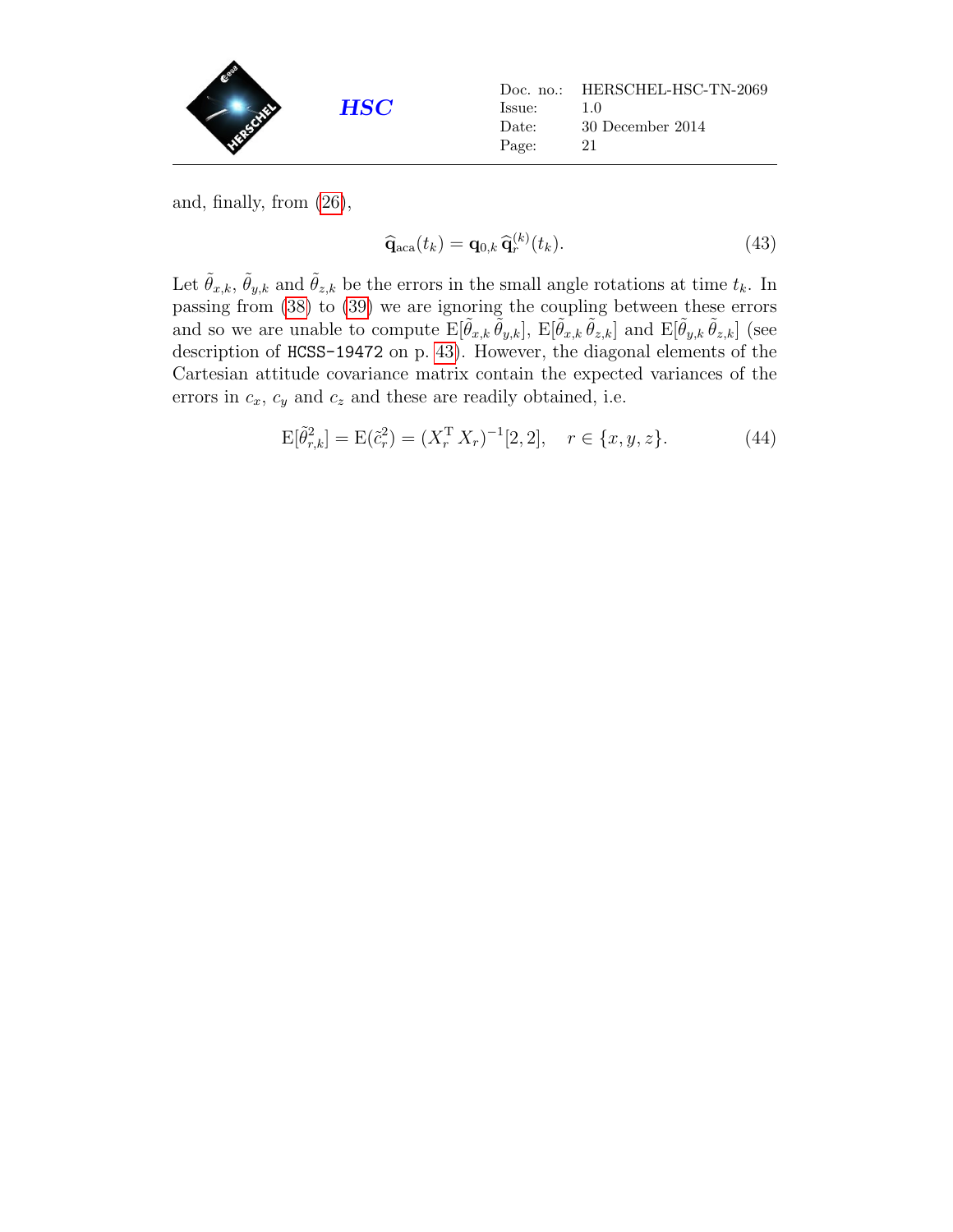

### <span id="page-21-0"></span>3 How to use the software

To obtain a pointing product containing the attitudes reconstructed by the gyro-based method, use calcAttitude. This task may be either selected and run from the task view or called from the command line:

newpp = calcAttitude (oldpp, acmsProduct, tcHistoryProduct,  $[prob\_thresh = \ldots, ref\_thresh = \ldots,$ wind  $len = \ldots$ , rot limit  $= \ldots$ , toff star  $= \ldots$ ,  $excl_gyro = ...$ 

By calling first calcStrAttitude and then calcGyroAttitude, the task calcAttitude takes the information contained in the ACMS telemetry product, acmsProduct, and uses the method described in Section [2](#page-3-0) to estimate the ACA-frame attitude at a sequence of times spanning the period of the original pointing product, oldpp.<sup>[37](#page-21-1)</sup> It then creates a new copy, newpp, of the pointing product and augments this with the newly estimated attitudes and the associated quality and accuracy information. To do this, the task loops through the lines of the pointing product and replaces each of the attitude quaternions in the column labeled filterQuat with the newlyestimated attitude,  $\hat{\mathbf{q}}_{\text{aca}}(t_k)$ , associated with the closest matching time,  $t_k$ . The related quality and accuracy information are written to the columns labelled gyroAttProbX, gyroAttProbY, gyroAttProbZ and gyroAttSigmaX, gyroAttSigmaY, gyroAttSigmaZ respectively. To indicate that this has been performed, the flag in the column labelled filterQuatFlag is set equal to 0. If, for some time  $t_k$ , the gyro-based method was unable to estimate the attitude, then the quaternion in the column labeled filterQuat and the flag in the column labelled filterQuatFlag are left unchanged. Irrespective of whether the values in column filterQuat are overwritten, the old attitude quaternion—which is that computed by the on-board filter (with or without the simple focal length correction)—is copied to the column labelled simpleCorrFilterQuat.

A summary of the columns in the pointing product associated with the gyro-based attitude reconstruction is given below in Table [1;](#page-22-0) for a complete

<span id="page-21-1"></span><sup>&</sup>lt;sup>37</sup>As explained in Section [2.2,](#page-13-0) the gyro-based method reconstructs the attitudes at the times associated with the gyro measurements. Although these times are very similar to the OBT times in the pointing product, they do not match exactly (see also Section [4,](#page-40-0) HCSS-19201). The TC history product, tcHistoryProduct, is also required as it contains the spacecraft velocity vector which is needed in the aberration correction.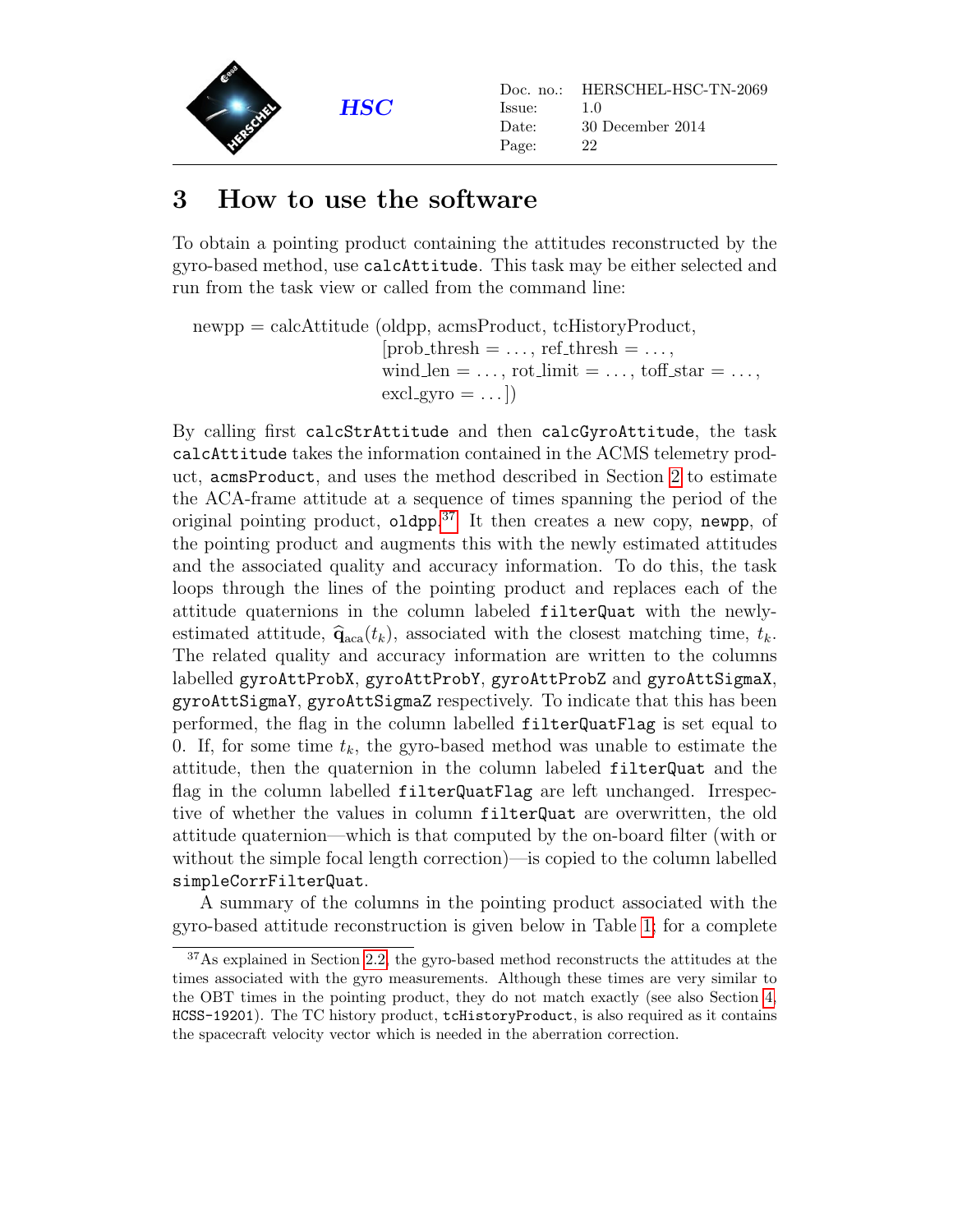

description of all the columns, see [\[16\]](#page-47-9). In addtion, calcStrAttitude accepts a number of optional input parameters; these are described in Table [2.](#page-33-0)

<span id="page-22-0"></span>

| Column | Field          | Units   | Description                                                               |
|--------|----------------|---------|---------------------------------------------------------------------------|
| 1      | obt            | $\mu$ s | On-board time.                                                            |
| 3      | filterQuat     | None    | Reconstructed ACA-frame attitude                                          |
|        |                |         | quaternion. Iff filter QuatElag = $0$ , then                              |
|        |                |         | filterQuat contains $\hat{\mathbf{q}}_{\text{aca}}(t_k)$ , where $t_k$ is |
|        |                |         | the time of the closest gyro measurement.                                 |
| 19     | gyroAttProbX   | None    | Quality associated with $x$ -axis fit,                                    |
|        |                |         | i.e. $\Pr{\min\{\chi_x^2\}} > \chi_x^2(\hat{b}_x, \hat{c}_x)\}^{38}$      |
| 20     | gyroAttProbY   | None    | Quality associated with $y$ -axis fit,                                    |
|        |                |         | i.e. $\Pr{\min\{\chi_y^2\}} > \chi_y^2(b_y, \hat{c}_y)$ .                 |
| 21     | gyroAttProbZ   | None    | Quality associated with $z$ -axis fit,                                    |
|        |                |         | i.e. $\Pr{\min\{\chi_z^2\}} > \chi_z^2(b_z, \hat{c}_z)\}.$                |
| 22     | gyroAttSigmaX  | arcsec. | Standard deviation of error in gyro-based                                 |
|        |                |         | reconstructed attitude about ACA-frame                                    |
|        |                |         | x-axis, i.e. $\sqrt{\mathrm{E}[\tilde{\theta}_{x,k}^2]^{.39}}$            |
| 23     | gyroAttSigmaY  | arcsec. | Standard deviation of error in gyro-based                                 |
|        |                |         | reconstructed attitude about ACA-frame                                    |
|        |                |         | y-axis, i.e. $\sqrt{\mathrm{E}[\tilde{\theta}_{y,k}^2]}$ .                |
| 24     | gyroAttSigmaZ  | arcsec. | Standard deviation of error in gyro-based                                 |
|        |                |         | reconstructed attitude about ACA-frame                                    |
|        |                |         | <i>z</i> -axis, i.e. $\sqrt{\mathrm{E}[\hat{\theta}_{z,k}^2]}$ .          |
| 25     | filterQuatFlag | None    | Flag indicating nature of attitude                                        |
|        |                |         | in filterQuat field.                                                      |
|        |                |         | $(0 = gyro-based method,$                                                 |
|        |                |         | $1 =$ simple focal length correction,                                     |
|        |                |         | $2 =$ on-board filter)                                                    |

Table 1: Relevant columns of pointing product

<span id="page-22-1"></span> $^{38}{\rm{See}}$ p. [20,](#page-19-2) eq. [\(40\)](#page-19-2).

<span id="page-22-2"></span> $39$ See p. [21,](#page-20-0) eq.  $(44)$ .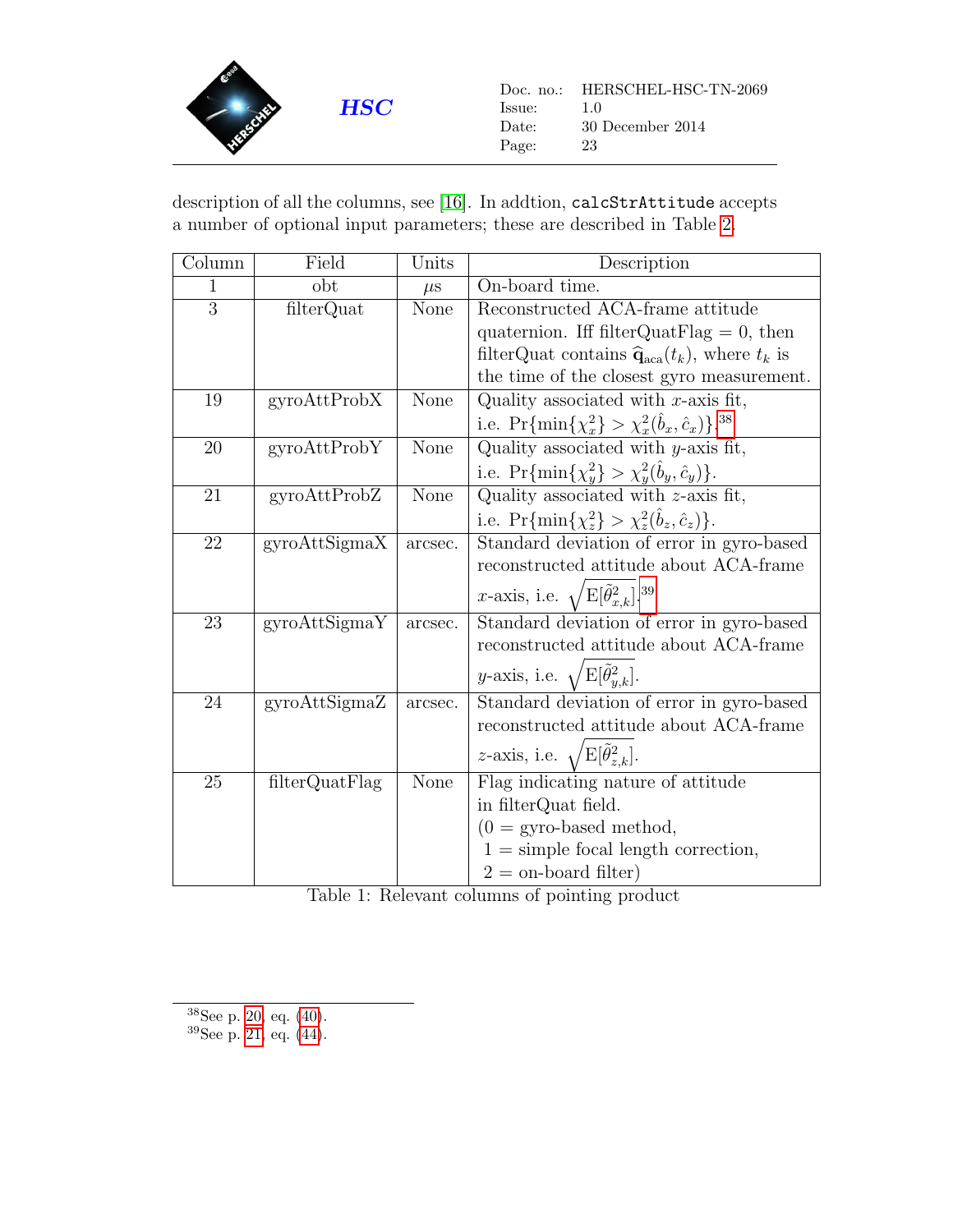| <b>HSC</b> | lssue:<br>Date:<br>Page: | Doc. no.: HERSCHEL-HSC-TN-2069<br>1.O<br>30 December 2014<br>24 |
|------------|--------------------------|-----------------------------------------------------------------|
|------------|--------------------------|-----------------------------------------------------------------|

Before using the attitudes computed by the gyro-based method, it is important that the User first check the quality of the results. For example, a plot for observation 1342197884 of the probabilities found in columns 19–21 (Figure [1\)](#page-23-0) indicates that the method was successful and that the reconstructed attitudes, as shown by the blue curves in Figures [2–](#page-24-0)[4,](#page-26-0) are likely to be of good quality.<sup>[40](#page-23-1)</sup> The 1- $\sigma$  uncertainties about the spacecraft axes are shown in Figure [5.](#page-27-0)



<span id="page-23-0"></span>Figure 1: Quality plot – 1342197884

<span id="page-23-1"></span><sup>40</sup>For this particular observation—in fact for much of OD 389—the attitudes from the gyro-based method are in closer agreement with those from the on-board filter than with the 'simple-corrected' attitudes. It is known that the 'simple-corrected' attitudes are likely to be inaccurate whenever interlacing mode was active; see [HCSS-19870](http://herschel.esac.esa.int/jira/browse/HCSS-19870).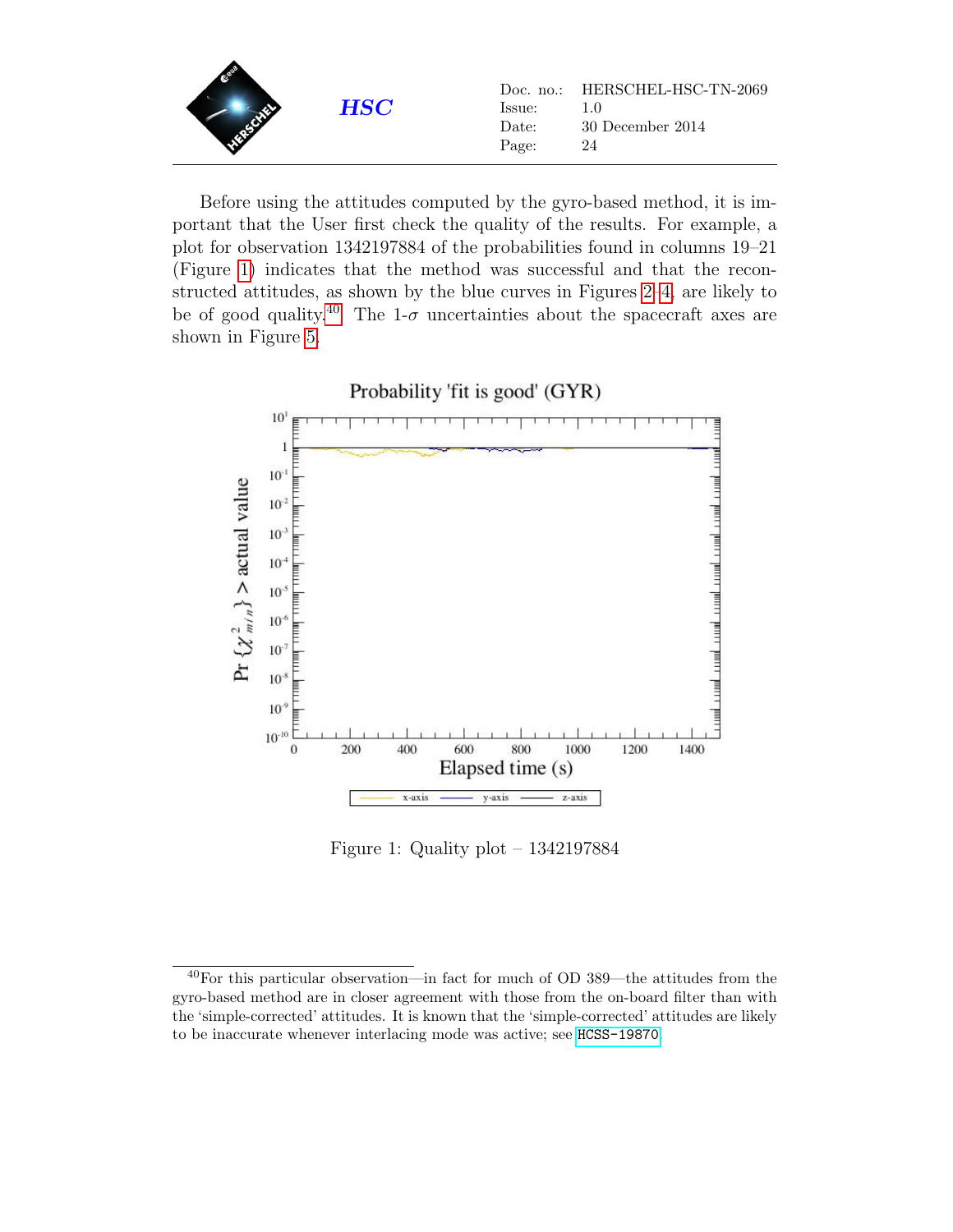



<span id="page-24-0"></span>Figure 2: Right ascension – 1342197884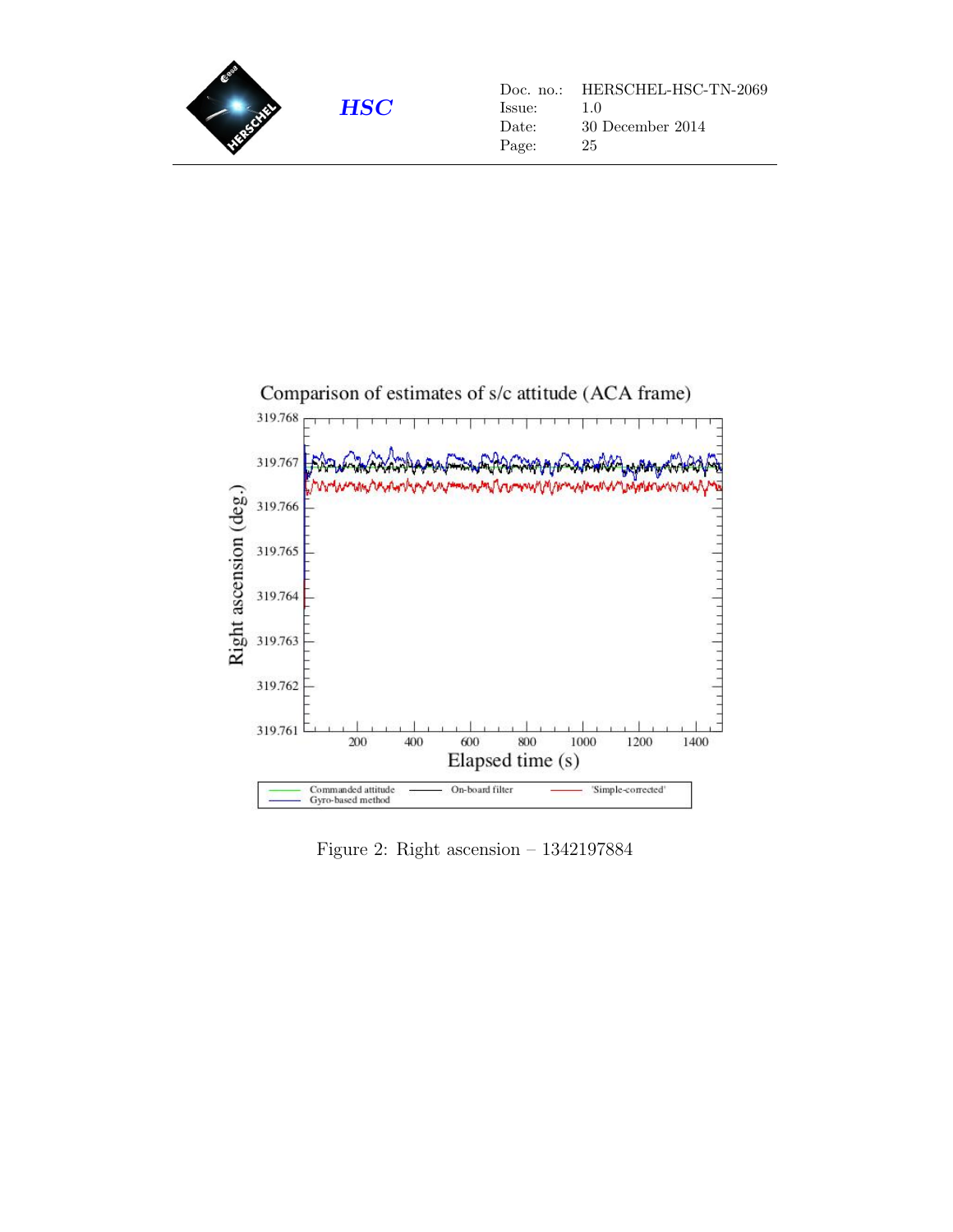



Figure 3: Declination – 1342197884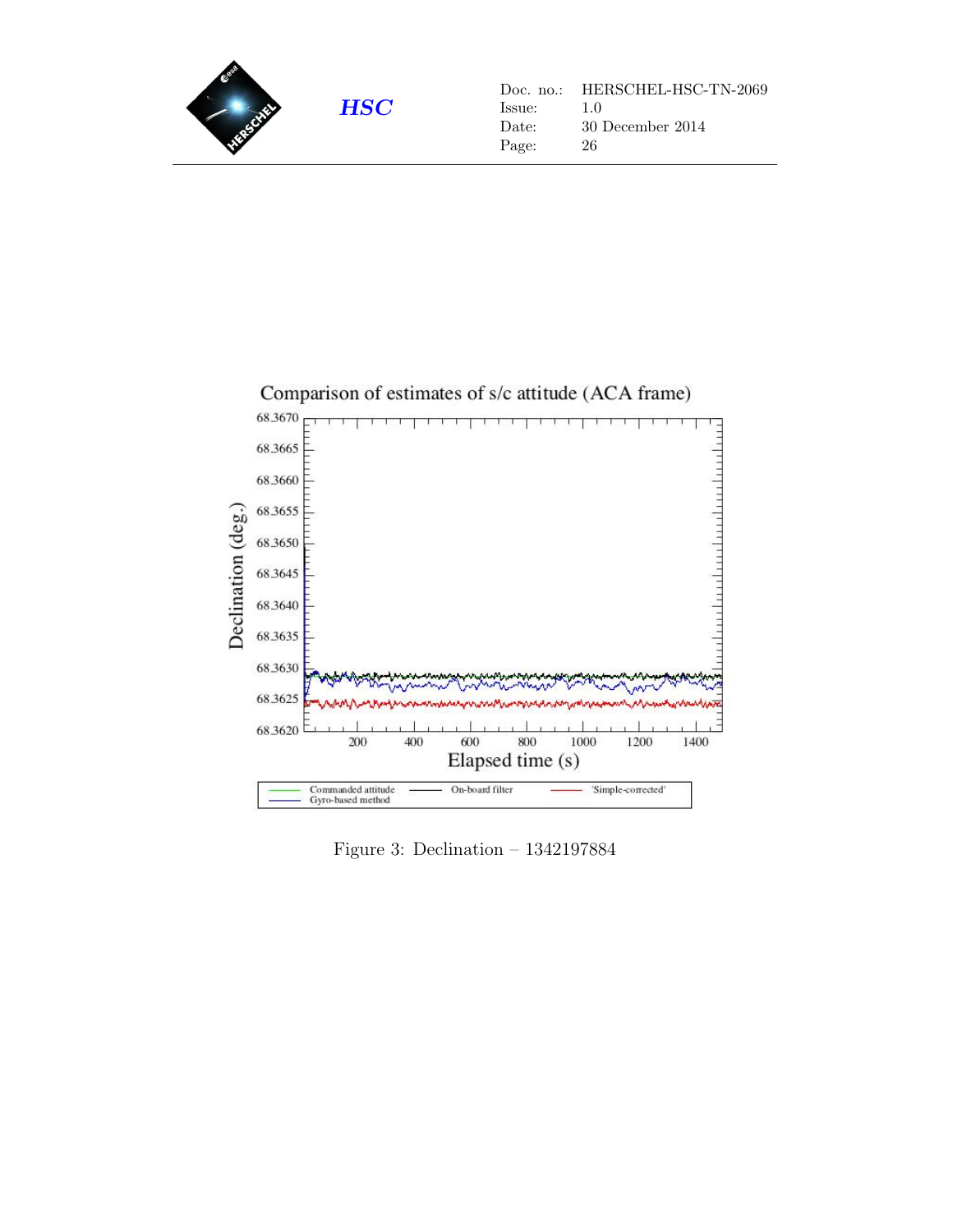



<span id="page-26-0"></span>Figure 4: Roll – 1342197884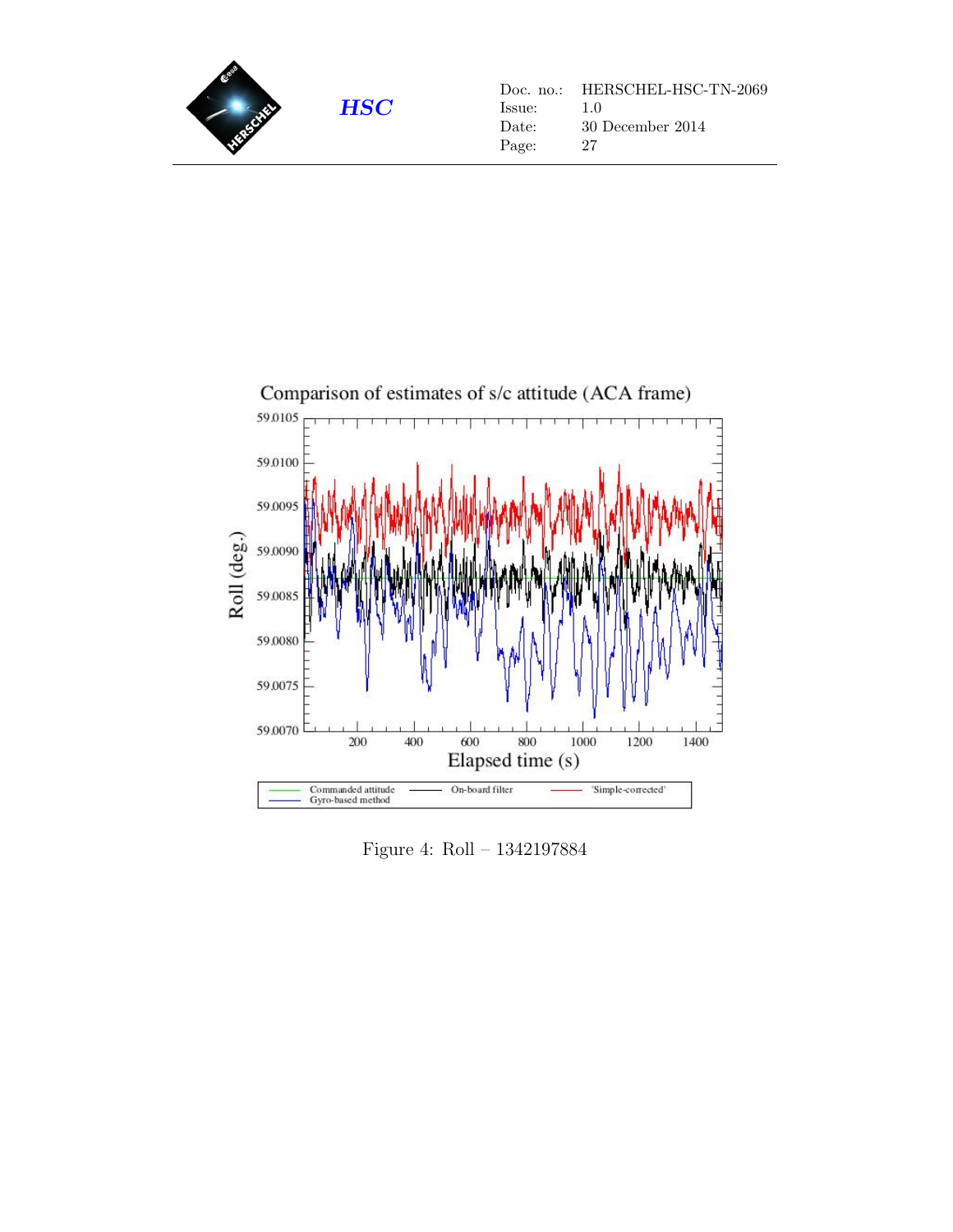



<span id="page-27-0"></span>Figure 5: 1- $\sigma$  uncertainties – 1342197884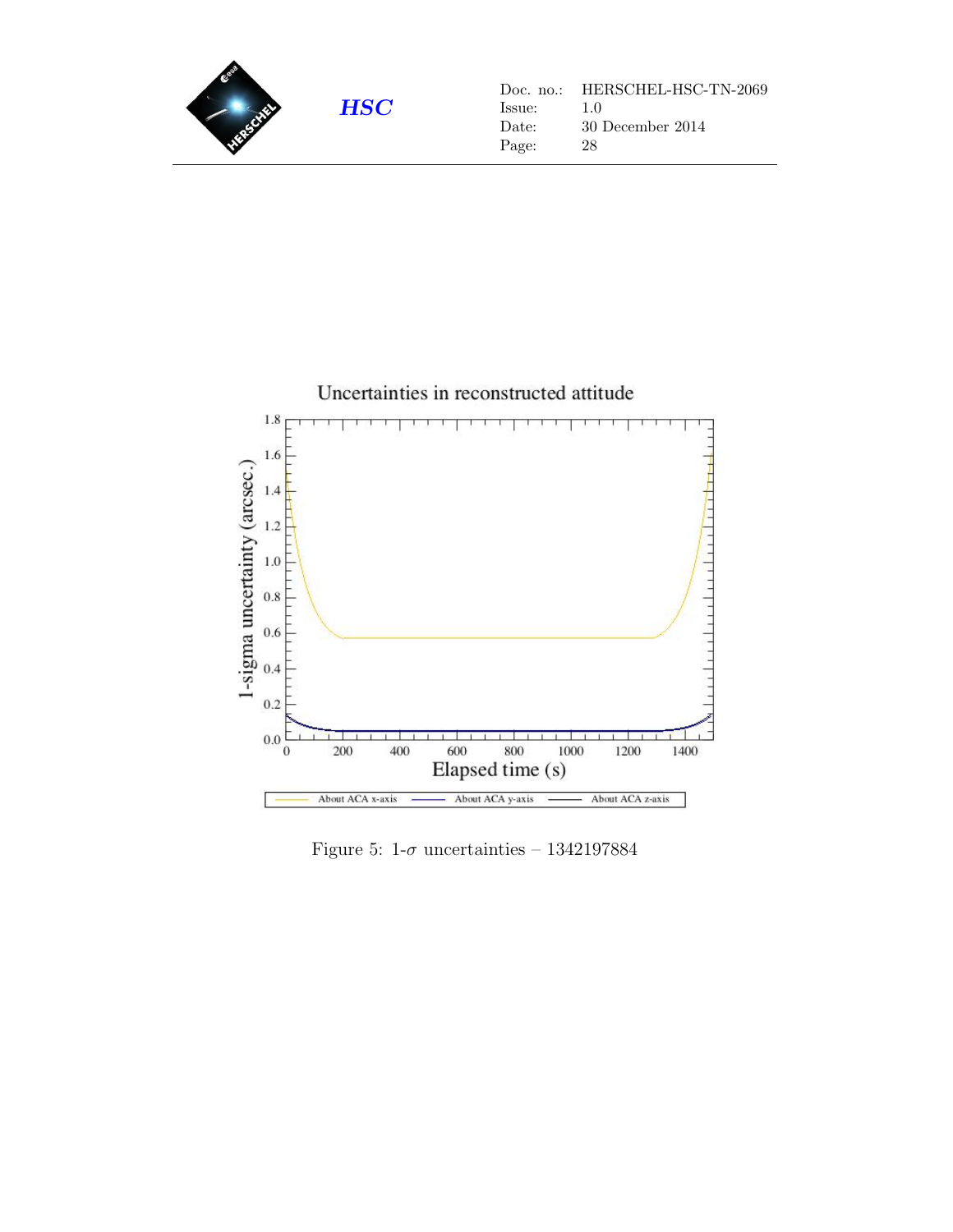| <b>HSC</b> | lssue:<br>Date:<br>Page: | Doc. no.: HERSCHEL-HSC-TN-2069<br>30 December 2014<br>29 |
|------------|--------------------------|----------------------------------------------------------|
|------------|--------------------------|----------------------------------------------------------|

On the other hand, for 1342227764 the quality plot (Figure [6\)](#page-28-0) shows that, for most of the duration of this observation, little confidence can be placed in the reconstructed attitude. The associated uncertainties for this observation are meaningless and so are not shown.





<span id="page-28-0"></span>Figure 6: Quality plot – 1342227764

To investigate cases like this further, additional output from the attitude reconstruction may be useful. Such output may be produced by calling the functions calcStrAttitude and calcGyroAttitude directly and setting the debug flags, i.e.

 $(\text{strAttitude}, \text{status}) = \text{calcStrAttitude}$  (oldpp, acmsProduct, tcHistoryProduct,  $[prob\_thresh = \ldots, delay = 1]$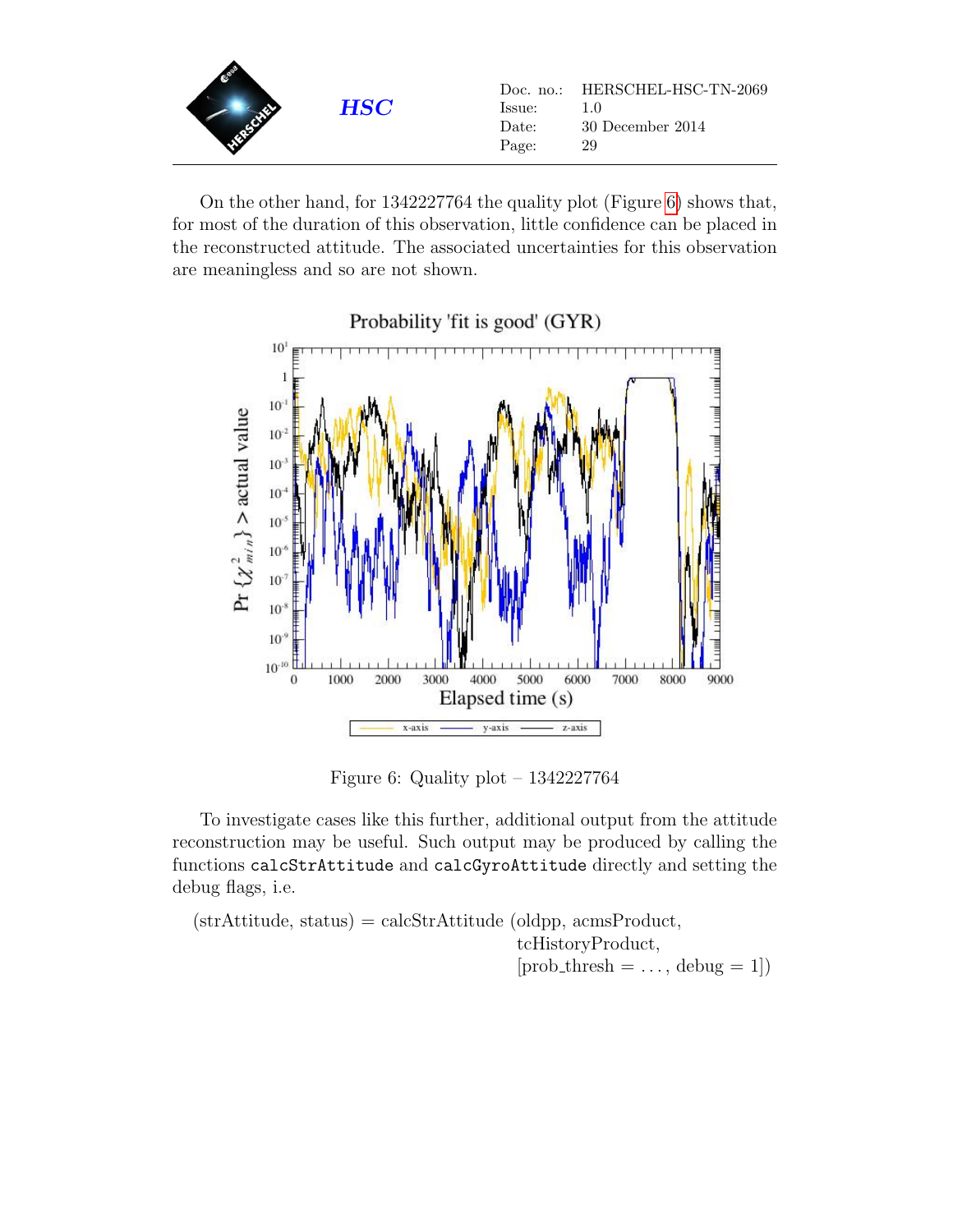

if (status  $== 0$ ):

```
gyroAttitude = calcGyroAttitude (oldpp, acmsProduct, strAttitude,
                                          [ref\_thresh = \ldots, wind\_len = \ldots,rot_limit = \dots, toff_star = \dots,
                                          prob_{\text{thresh}} = \ldots, excl_{\text{gyro}} = \ldots,
                                          \text{debug} = 1
```
The first call produces a table, strAttitude, containing the corrected attitude measurements made by the (operational) star tracker. These are then passed to the function calcGyroAttitude, which produces a table gyroAttitude containing the reconstructed attitude. Again, a full description of the various input and output parameters for these two calls is given in Table  $2.^{41}$  $2.^{41}$  $2.^{41}$ .

The quality of the attitude measurements produced by calcStrAttitude may be examined by means of the probability found in column 11 (prob\_taste) of strAttitude (see Table [3\)](#page-35-0). Figures [7](#page-30-0) and [8](#page-31-0) show this probability for the two observations considered above. It is clear from these figures that there is a problem with the construction of the attitude measurements for observation 1342227764.

When the debug flag is set, calcStrAttitude also estimates the attitude using the uncorrected star vectors. The quality of this estimation is indicated by the probability contained in column 38 (prob\_taste\_old). Comparing, for observation 1342197884, a plot of this probability (Figure [9\)](#page-32-0) with that shown in Figure [7,](#page-30-0) we get an idea of the improvement in accuracy which has been achieved through the application of the new distortion correction.<sup>[42](#page-29-1)</sup>

<span id="page-29-0"></span><sup>41</sup>Unlike calcAttitude, this does not produce a new pointing product, but it has the advantage that the time stamps of the quaternions are slightly more accurate (see Section [4,](#page-40-0) HCSS-19201)

<span id="page-29-1"></span> $42\text{Since the software currently uses a maximum of 9 stars, this gain in accuracy will be}$ offset to some extent whenever interlacing mode is active.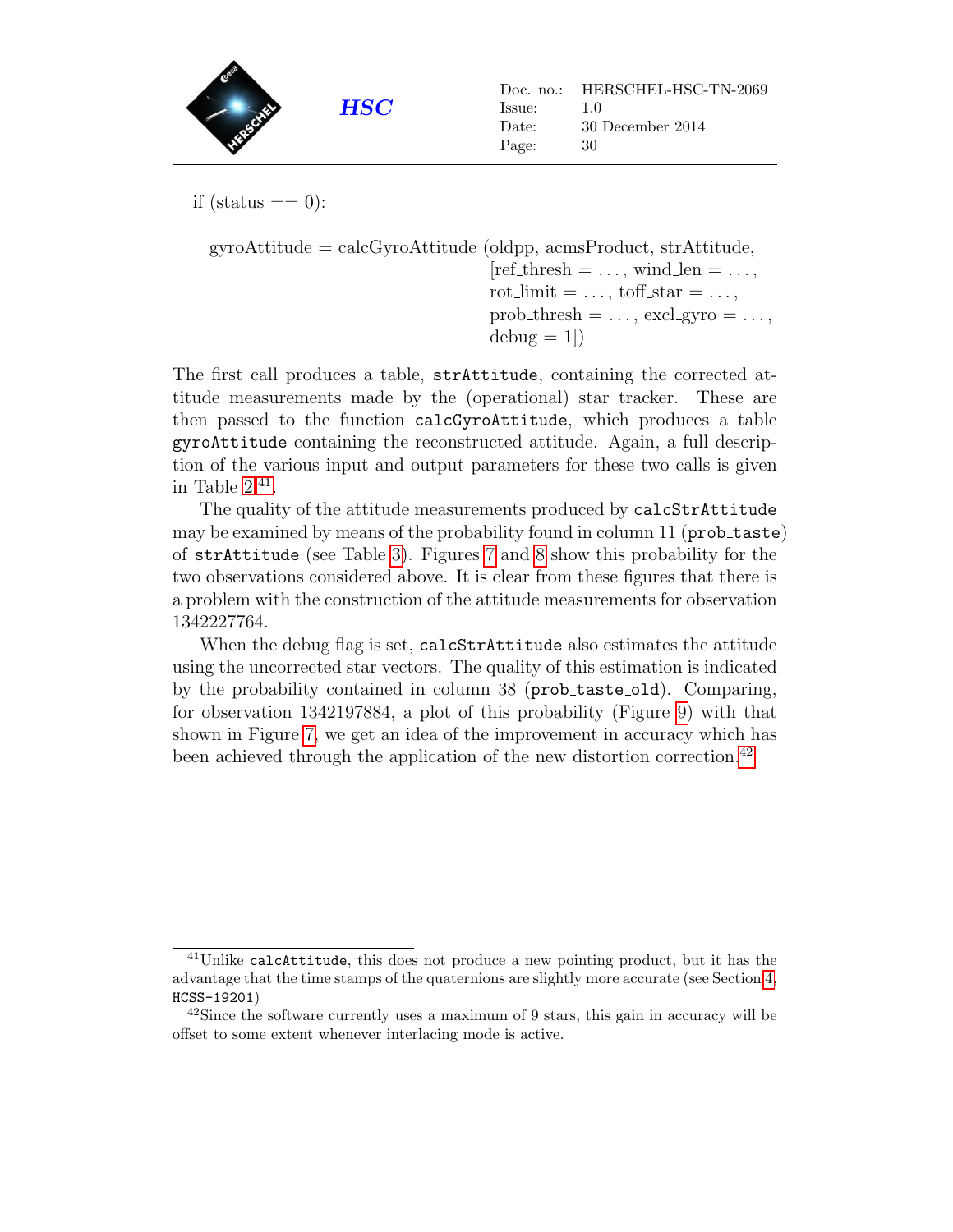



<span id="page-30-0"></span>Figure 7: Quality of attitude measurements – 1342197884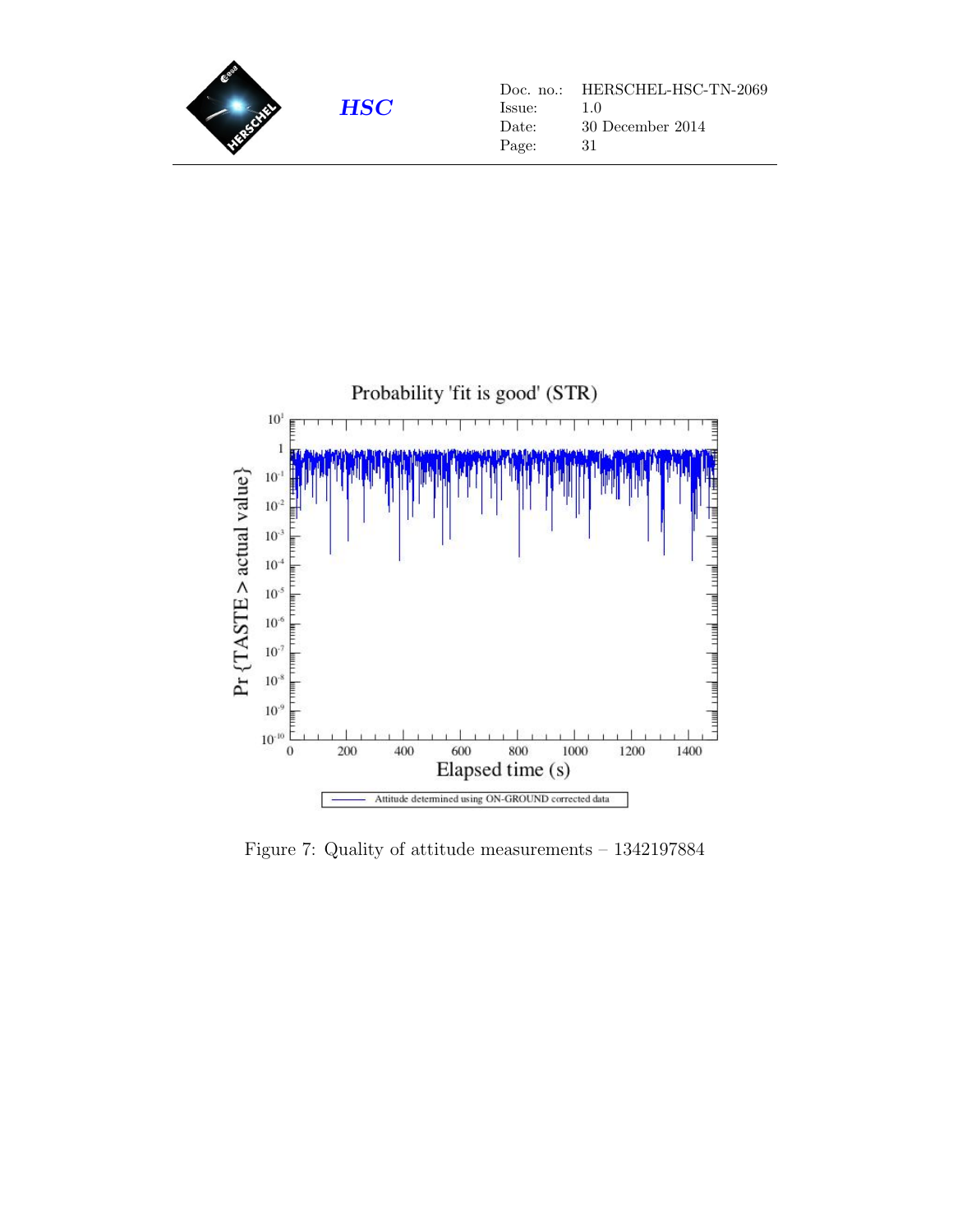



<span id="page-31-0"></span>Figure 8: Quality of attitude measurements – 1342227764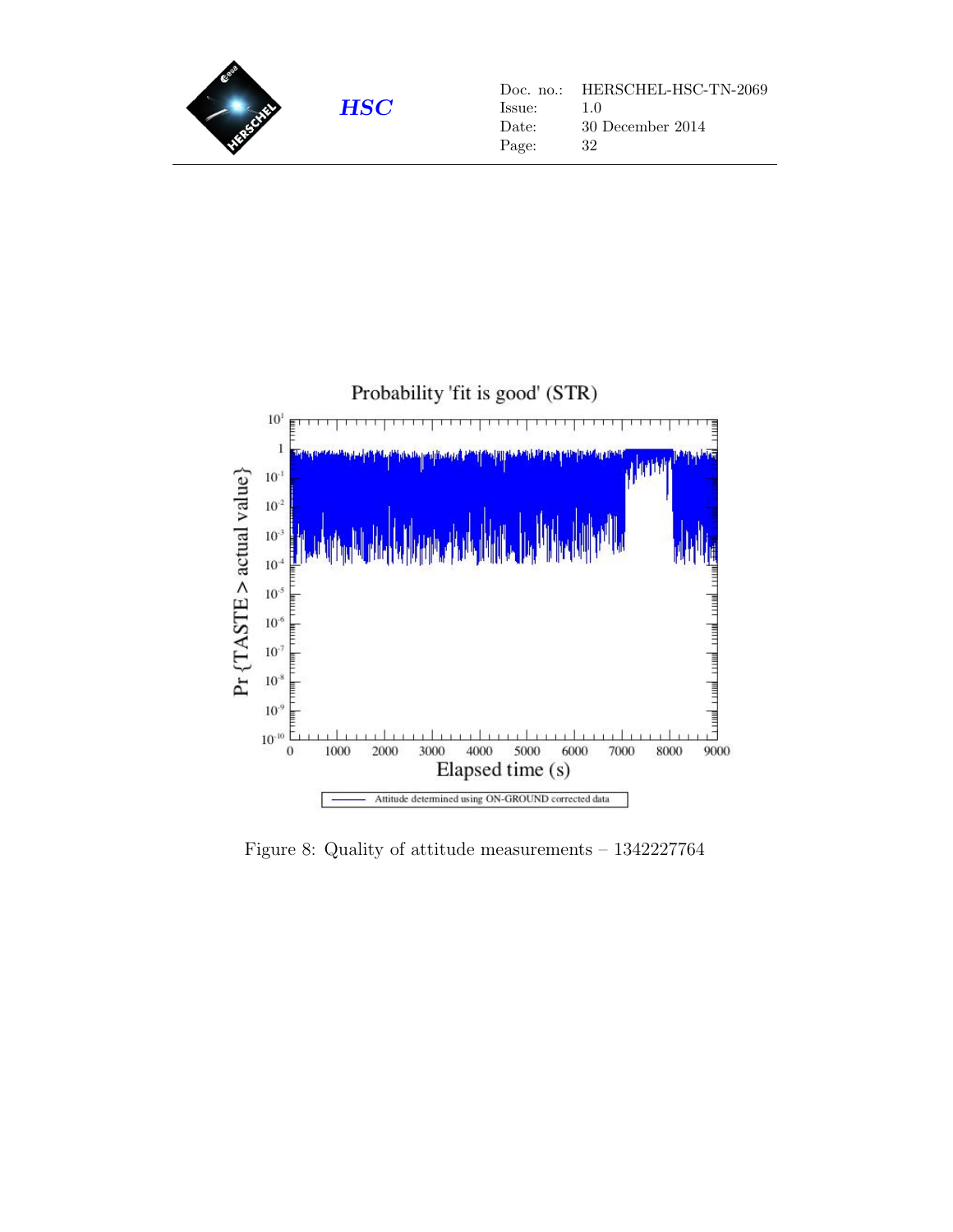



<span id="page-32-0"></span>Figure 9: Quality of uncorrected attitude measurements – 1342197884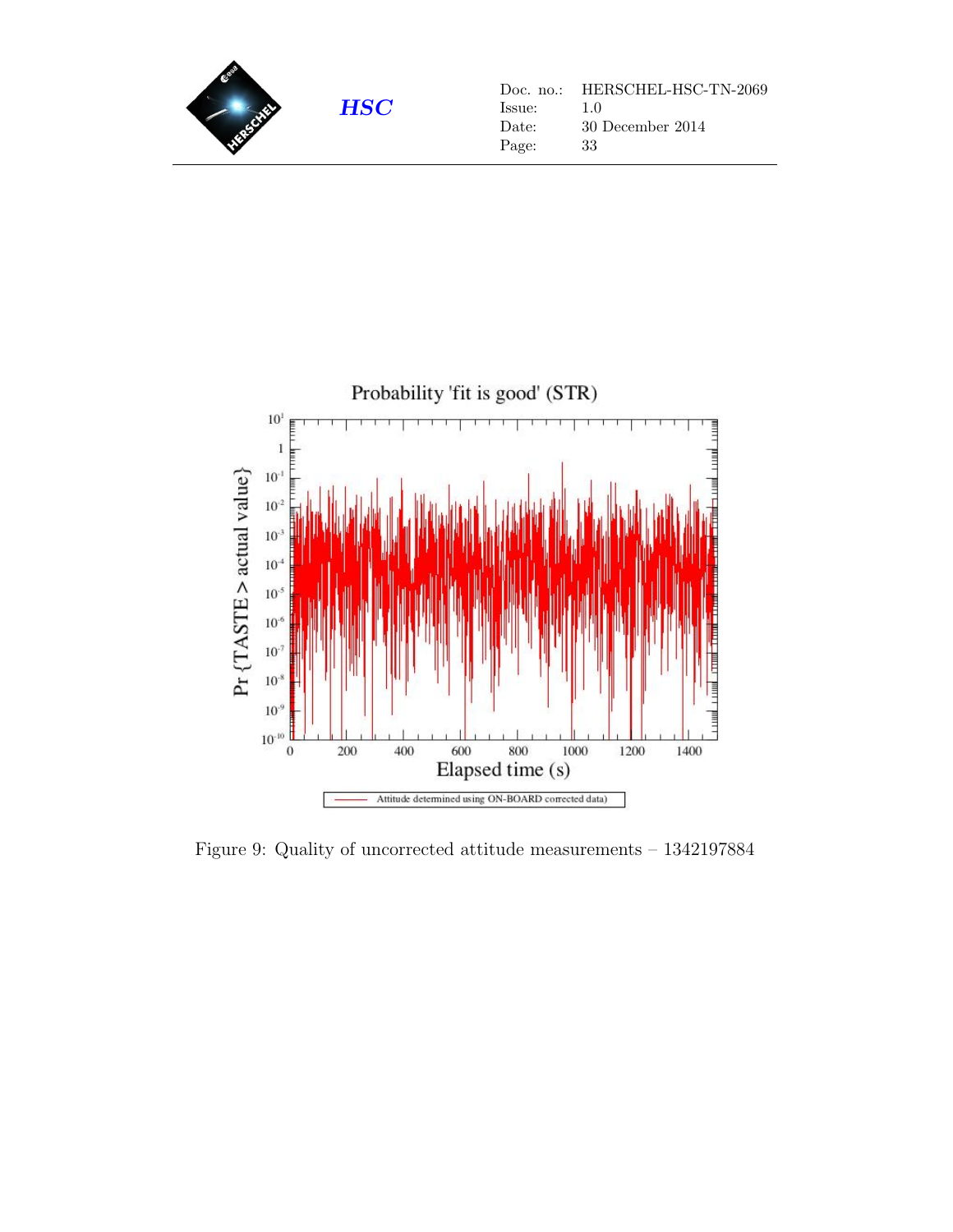

 $\begin{tabular}{ll} Doc. no.: & HERSCHEL-HSC-TN-2069 \\ Issue: & 1.0 \end{tabular}$  ${\rm Issue:} \\ {\rm Date:}$  $30$  December  $2014$ Page: 34

<span id="page-33-0"></span>

| Parameter        | Class                  | Description                                 |
|------------------|------------------------|---------------------------------------------|
| oldpp            | PointingProduct        | Original pointing product, i.e.             |
|                  |                        | obs.auxiliary.pointing where obs is         |
|                  |                        | an observation context.                     |
| acmsProduct      | AcmsTelemetryProduct   | ACMS telemetry product, i.e.                |
|                  |                        | obs.auxiliary.acms where obs is an          |
|                  |                        | observation context.                        |
| tcHistoryProduct | TeleCommandHistProduct | TC history product, i.e.                    |
|                  |                        | obs.auxiliary.teleCommHistory               |
|                  |                        | where obs is an observation context.        |
| newpp            | PointingProduct        | New pointing product.                       |
| prob_thresh      | Double                 | Probability threshold used for deciding     |
|                  |                        | when fit to determine star tracker          |
|                  |                        | attitude is bad (optional, default value)   |
|                  |                        | $= 1.0 \times 10^{-4}$ ; see p. 13.         |
| ref_thresh       | Double                 | The reference attitude is updated           |
|                  |                        | whenever it is found to differ by more      |
|                  |                        | than ref_thresh (arcsecs.) from the         |
|                  |                        | 'current' star tracker attitude             |
|                  |                        | measurement (optional, default value        |
|                  |                        | $= 100.0$ ; see p. 14, footnote 27.         |
| wind_len         | Double                 | The nominal length (in seconds) of the      |
|                  |                        | of the interval used to estimate the        |
|                  |                        | parameters in the least-squares fits        |
|                  |                        | (optional, default value $= 400.0$ ); see   |
|                  |                        | p. 16, footnote 32.                         |
| rot_limit        | Double                 | Attitude measurements which differ by       |
|                  |                        | more than rot_limit (deg.) from the         |
|                  |                        | reference attitude are excluded from the    |
|                  |                        | fitting (optional, default value $= 0.5$ ); |
|                  |                        | see p. 18.                                  |
| toff_star        | Double                 | Time offset (in seconds) used to            |
|                  |                        | synchronize the star tracker attitude       |
|                  |                        | measurements with the gyro                  |
|                  |                        | measurements (optional, default value       |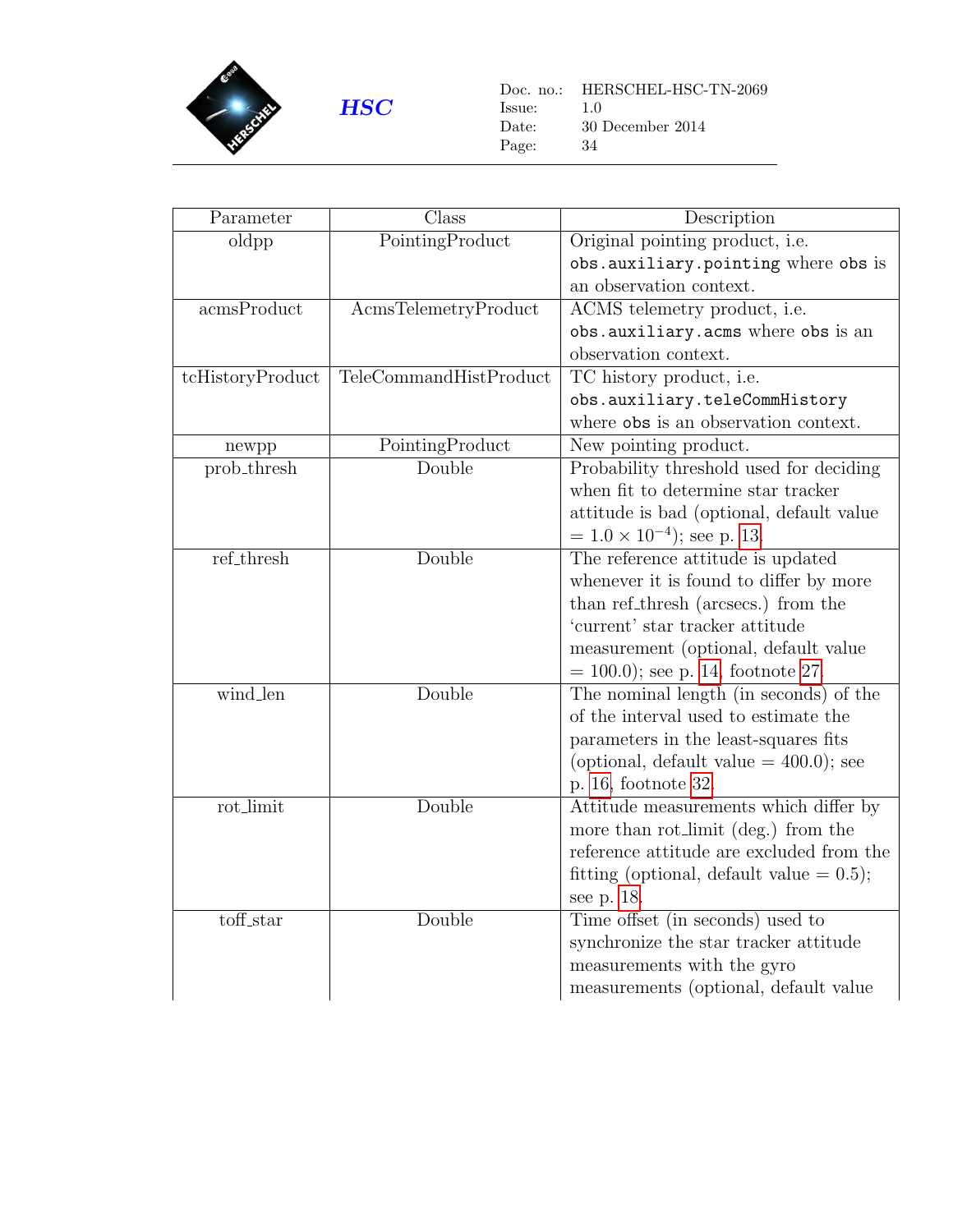

Doc. no.: HERSCHEL-HSC-TN-2069 Issue: 1.0 Date: 30 December 2014 Page: 35

|                  |              | $= 0.189$ ; see p. 17, footnote 33. <sup>43</sup>     |
|------------------|--------------|-------------------------------------------------------|
| Int<br>excl_gyro |              | Number of the gyro from which                         |
|                  |              | measurements are to be excluded. If set               |
|                  |              | equal to zero, or any integer other than              |
|                  |              | $\{1,2,3,4\}$ , then measurements from all            |
|                  |              | four gyros are used (optional, default                |
|                  |              | value $= 0$ ).                                        |
| debug            | Int          | Set equal to 1 for additional output                  |
|                  |              | (optional, default value $= 0$ ).                     |
| strAttitude      | TableDataset | Contains corrected attitude                           |
|                  |              | measurements (from star tracker); see                 |
|                  |              | Table 3.                                              |
| status           | Int          | Return status from calcStrAttitude                    |
|                  |              | $(0 = \text{success}, \text{ otherwise error})$ . See |
|                  |              | function header for further details.                  |
| gyroAttitude     | TableDataset | Contains reconstructed attitude; see                  |
|                  |              | Table 4.                                              |

Table 2: Input and output parameters

<span id="page-34-0"></span> $43$ The default value for  $\text{toff\_star}$  is based upon the value which was estimated in [\[11\]](#page-46-9) for being optimal for the now-defunct parameter toff gyro; see [HCSS-19454](http://herschel.esac.esa.int/jira/browse/HCSS-19454) for further details.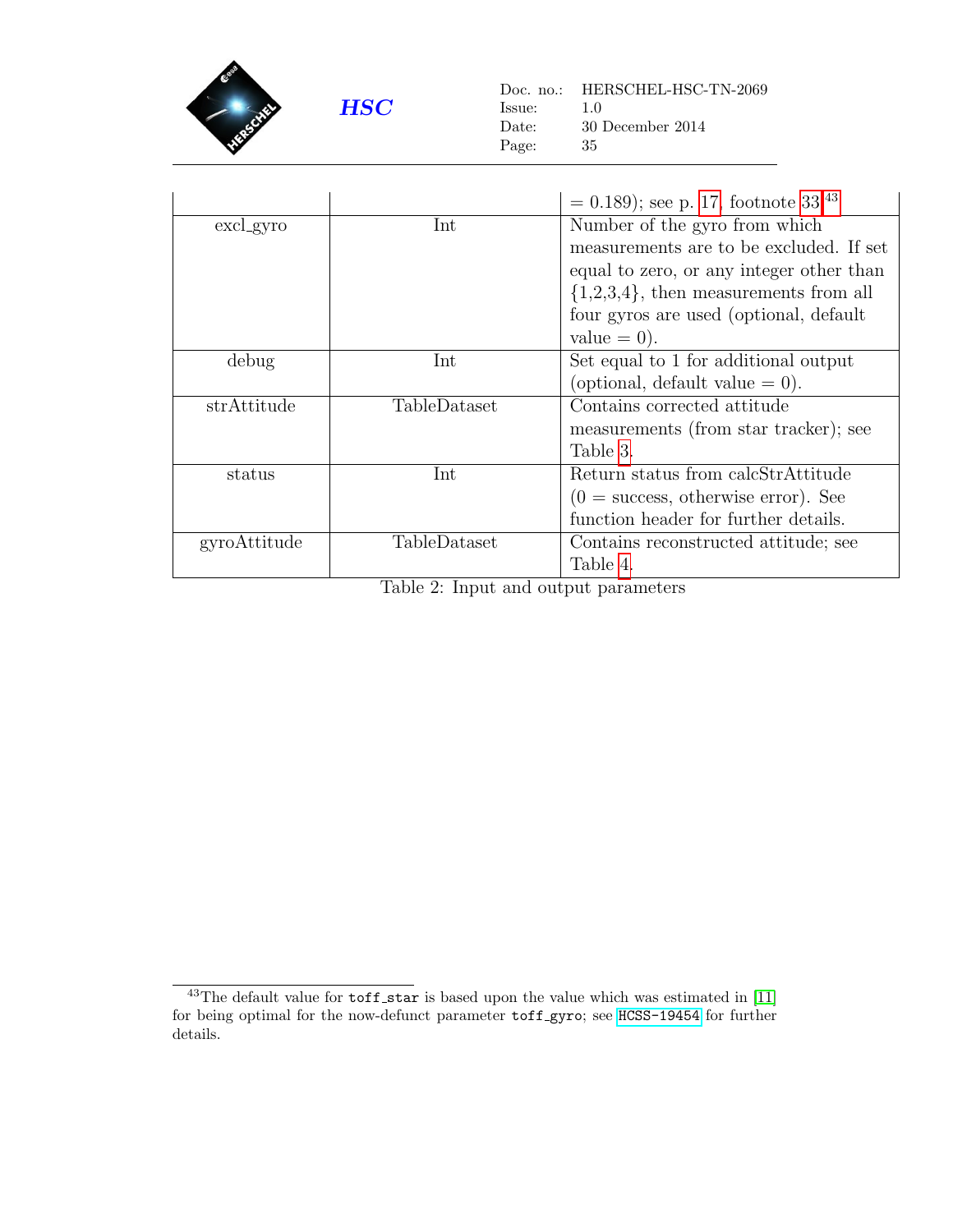

Doc. no.: HERSCHEL-HSC-TN-2069 Issue: 1.0 Date: 30 December 2014 Page: 36

<span id="page-35-0"></span>

| Column           | Name               | <b>Type</b>               | Units                     | Description                                       |
|------------------|--------------------|---------------------------|---------------------------|---------------------------------------------------|
| 1                | $_{\rm obt}$       | $Double1d(*)$             | $\mu$ s                   | On-board time.                                    |
| $\overline{2}$   | $newmeas_q$        | Double2 $d(*, 4)$         | None                      | New (corrected) measurement of                    |
|                  |                    |                           |                           | ACA-frame attitude quaternion.                    |
| $\overline{3}$   | newmeas_ra         | Double $1d(*)$            | deg.                      | New (corrected) measurement of                    |
|                  |                    |                           |                           | right ascension of ACA-frame $x$ -axis.           |
| $\overline{4}$   | newmeas_dec        | $Double1d(*)$             | deg.                      | New $\overline{(corrected)}$ measurement of       |
|                  |                    |                           |                           | declination of ACA-frame $x$ -axis.               |
| $\overline{5}$   | newmeas_roll       | $Double1d(*)$             | deg.                      | New (corrected) measurement of                    |
|                  |                    |                           |                           | roll about ACA-frame $x$ -axis.                   |
| $\overline{6}$   | newstr_q           | Double2 $d(*, 4)$         | None                      | New (corrected) measurement of                    |
|                  |                    |                           |                           | STR-frame attitude quaternion.                    |
| $\overline{7}$   | ${\tt newstr\_ra}$ | $Double1d(*)$             | deg.                      | New (corrected) measurement of                    |
|                  |                    |                           |                           | right ascension of STR-frame $x$ -axis.           |
| $\overline{8}$   | newstr_dec         | $Double1d(*)$             | $\overline{\text{deg}}$ . | New (corrected) measurement of                    |
|                  |                    |                           |                           | declination of STR-frame $x$ -axis.               |
| $\boldsymbol{9}$ | newstr_roll        | Double $1d(*)$            | deg.                      | New (corrected) measurement of                    |
|                  |                    |                           |                           | roll about STR-frame x-axis.                      |
| 10               | <b>TASTE</b>       | Double $1d(*)$            | None                      | Value of TASTE variable from                      |
|                  |                    |                           |                           | attitude determination.                           |
| 11               | prob_taste         | $Double1d(*)$             | None                      | Probability, $p_{\text{taste}}$ , of such a large |
|                  |                    |                           |                           | value of TASTE occurring at                       |
|                  |                    |                           |                           | random; see p. 13, eq. $(24)$ .                   |
| 12               | num_bad            | $Int1d(*)$                | None                      | Number of stars excluded from                     |
|                  |                    |                           |                           | attitude determination.                           |
| 13               | badStars           | Int2d(*, $\overline{2}$ ) | None                      | IDs of excluded stars (if any).                   |
| 14               | nStarsUsed         | $Int1d(*)$                | None                      | Number of stars used in attitude                  |
|                  |                    |                           |                           | determination.                                    |
| 15               | sigma_x            | $Double1d(*)$             | arcsec.                   | Standard deviation of error about                 |
|                  |                    |                           |                           | $ACA$ -frame $x$ -axis.                           |
| 16               | sigma_y            | Double $1d(*)$            | arcsec.                   | Standard deviation of error about                 |
|                  |                    |                           |                           | $ACA-frame y-axis.$                               |
| 17               | sigma_z            | Double $1d(*)$            | arcsec.                   | Standard deviation of error about                 |
|                  |                    |                           |                           | $ACA$ -frame $z$ -axis.                           |
| 18               | rho_yz             | $Double1d(*)$             | None                      | Correlation coefficient between errors            |
|                  |                    |                           |                           | about ACA-frame $y$ - and $z$ -axes.              |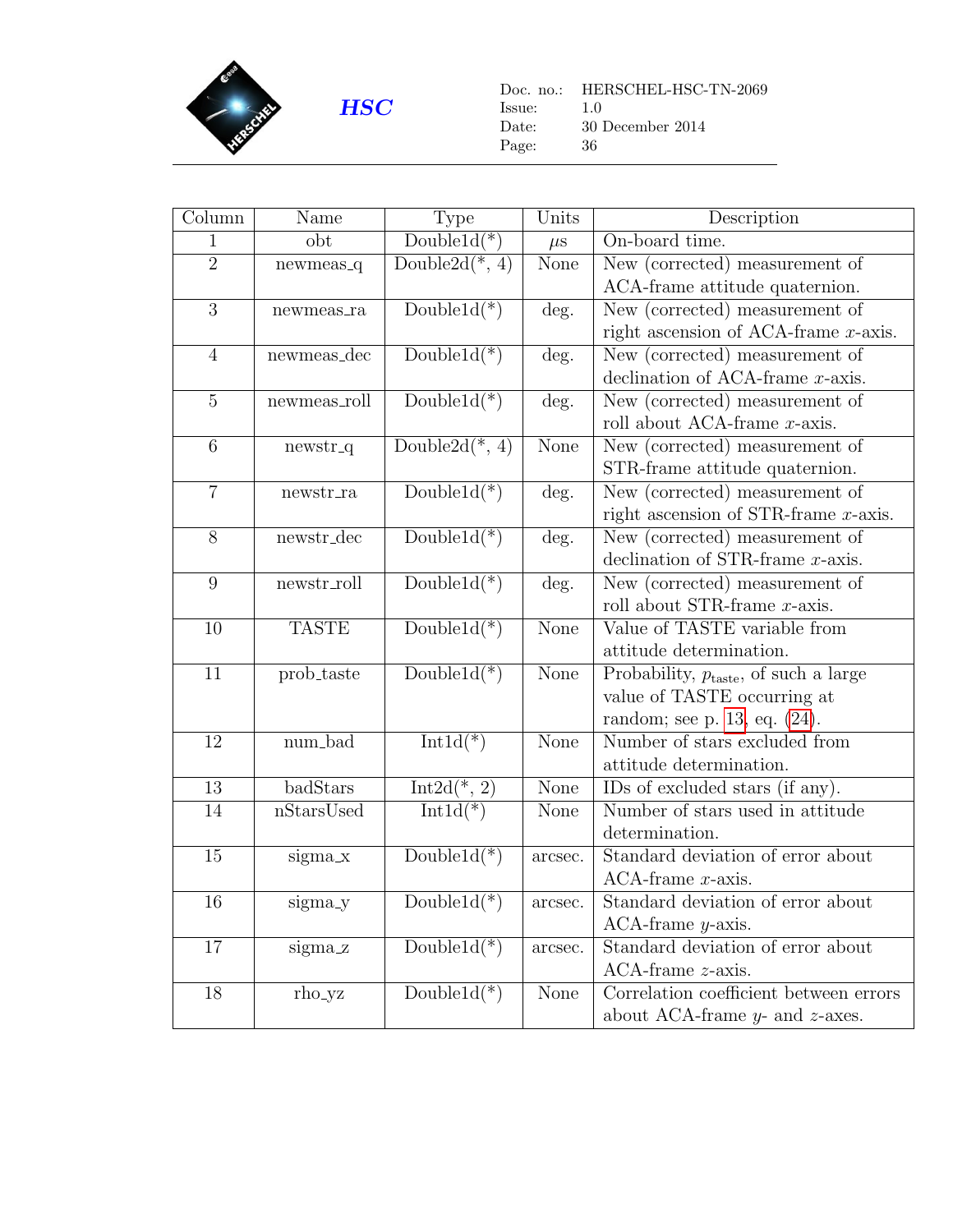

Doc. no.: HERSCHEL-HSC-TN-2069 Issue: 1.0 Date: 30 December 2014 Page: 37

| 19                 | rho_xz               | $Double1d(*)$     | None                     | Correlation coefficient between errors<br>about ACA-frame $x$ - and $z$ -axes. |
|--------------------|----------------------|-------------------|--------------------------|--------------------------------------------------------------------------------|
| 20                 | rho_xy               | $Double1d(*)$     | None                     | Correlation coefficient between errors                                         |
|                    |                      |                   |                          |                                                                                |
|                    |                      |                   |                          | about ACA-frame $x$ - and $y$ -axes.                                           |
| 21                 | obmeas <sub>-q</sub> | Double2d $(*, 4)$ | None                     | On-board measurement of                                                        |
| $(\mathtt{debug})$ |                      |                   |                          | ACA-frame attitude quaternion.                                                 |
| 22                 | obmeas_ra            | $Double1d(*)$     | deg.                     | On-board measurement of right                                                  |
| $(\mathtt{debug})$ |                      |                   |                          | ascension of ACA-frame $x$ -axis.                                              |
| $\overline{23}$    | obmeas_dec           | $Double1d(*)$     | deg.                     | On-board measurement of                                                        |
| $(\mathtt{debug})$ |                      |                   |                          | declination of ACA-frame $x$ -axis.                                            |
| 24                 | $obmeas_rroll$       | $Double1d(*)$     | deg.                     | On-board measurement of roll                                                   |
| $(\mathtt{debug})$ |                      |                   |                          | about ACA-frame $x$ -axis.                                                     |
| 25                 | $oldmeas_q$          | Double2 $d(*, 4)$ | <b>None</b>              | Uncorrected measurement of                                                     |
| $(\mathtt{debug})$ |                      |                   |                          | ACA-frame attitude quaternion. <sup>44</sup>                                   |
| 26                 | oldmeas_ra           | $Double1d(*)$     | $\overline{\text{deg.}}$ | Uncorrected measurement of right                                               |
| (debug)            |                      |                   |                          | ascension of ACA-frame $x$ -axis.                                              |
| $\overline{27}$    | $oldmeas\_dec$       | $Double1d(*)$     | deg.                     | Uncorrected measurement of                                                     |
| (debug)            |                      |                   |                          | declination of ACA-frame $x$ -axis.                                            |
| $\overline{28}$    | oldmeas_roll         | $Double1d(*)$     | deg.                     | Uncorrected measurement of roll                                                |
| (debug)            |                      |                   |                          | about ACA-frame $x$ -axis.                                                     |
| 29                 | $rot\_ob_q$          | Double2d $(*, 4)$ | None                     | Quaternion giving rotation of new                                              |
| (debug)            |                      |                   |                          | attitude measurement with respect                                              |
|                    |                      |                   |                          | to on-board attitude measurement.                                              |
| $\overline{30}$    | $rot\_ob_x$          | $Double1d(*)$     | arcsec.                  | $ACA$ -frame $x$ -axis component of new                                        |
| (debug)            |                      |                   |                          | attitude measurement with respect                                              |
|                    |                      |                   |                          | to on-board attitude measurement.                                              |
| $\overline{31}$    | $rot\_ob_y$          | Double $1d(*)$    | arcsec.                  | $ACA$ -frame $y$ -axis component of new                                        |
| (debug)            |                      |                   |                          | attitude measurement with respect                                              |
|                    |                      |                   |                          | to on-board attitude measurement.                                              |
| $\overline{32}$    | $rot_ob_z$           | $Double1d(*)$     | arcsec.                  | $ACA-frame$ z-axis component of new                                            |
| (debug)            |                      |                   |                          | attitude measurement with respect                                              |
|                    |                      |                   |                          | to on-board attitude measurement.                                              |
| $\overline{33}$    | $rot\_old_q$         | Double2d $(*, 4)$ | <b>None</b>              | Quaternion giving rotation of new                                              |
|                    |                      |                   |                          |                                                                                |
| (debug)            |                      |                   |                          | attitude measurement with respect                                              |
|                    |                      |                   |                          | to uncorrected attitude measurement.                                           |

<span id="page-36-0"></span> $\overline{^{444}}$  Uncorrected' means computed on-ground using the measured star vectors in [\(6\)](#page-5-7).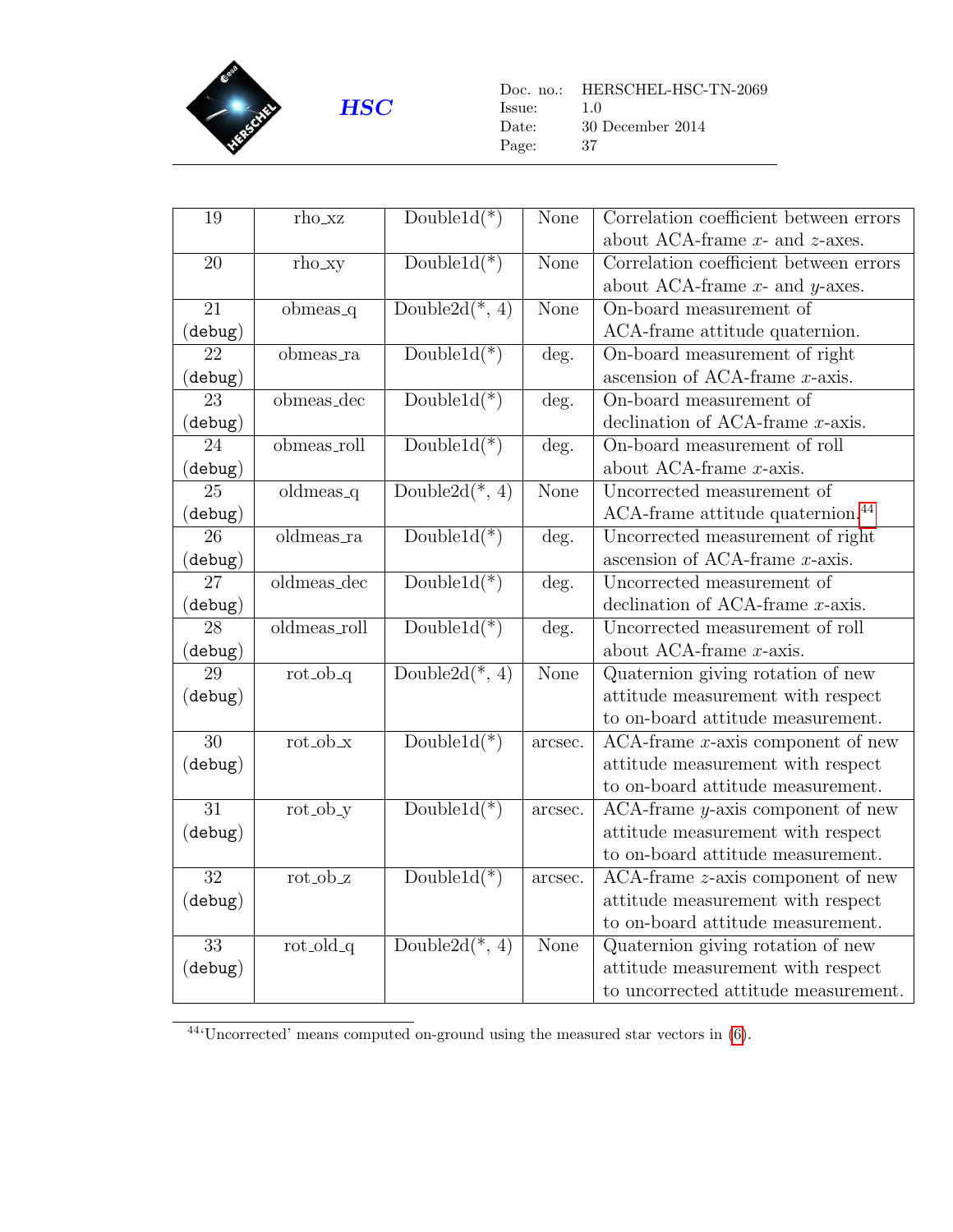

Doc. no.: HERSCHEL-HSC-TN-2069 Issue: 1.0 Date: 30 December 2014 Page: 38

| 34                 | $rot\_old\_x$  | Double1 $d(*)$ | arcsec.     | $ACA-frame x-axis component of new$               |
|--------------------|----------------|----------------|-------------|---------------------------------------------------|
| (debug)            |                |                |             | attitude measurement with respect                 |
|                    |                |                |             | to uncorrected attitude measurement.              |
| 35                 | rot_old_y      | Double $1d(*)$ | arcsec.     | $ACA$ -frame $y$ -axis component of new           |
| $(\mathtt{delay})$ |                |                |             | attitude measurement with respect                 |
|                    |                |                |             | to uncorrected attitude measurement.              |
| 36                 | $rot\_old_z$   | Double $1d(*)$ | arcsec.     | $ACA-frame$ z-axis component of new               |
| (debug)            |                |                |             | attitude measurement with respect                 |
|                    |                |                |             | to uncorrected attitude measurement.              |
| 37                 | TASTE_old      | Double $1d(*)$ | None        | Value of TASTE variable from                      |
| (debug)            |                |                |             | attitude determination giving                     |
|                    |                |                |             | oldmeas <sub>-q</sub> .                           |
| 38                 | prob_taste_old | Double $1d(*)$ | <b>None</b> | Probability, $p_{\text{taste}}$ , of such a large |
| (debug)            |                |                |             | value of TASTE (that in TASTE old)                |
|                    |                |                |             | occurring at random; see p. 13,                   |
|                    |                |                |             | eq. $(24)$ .                                      |

Table 3: Contents of strAttitude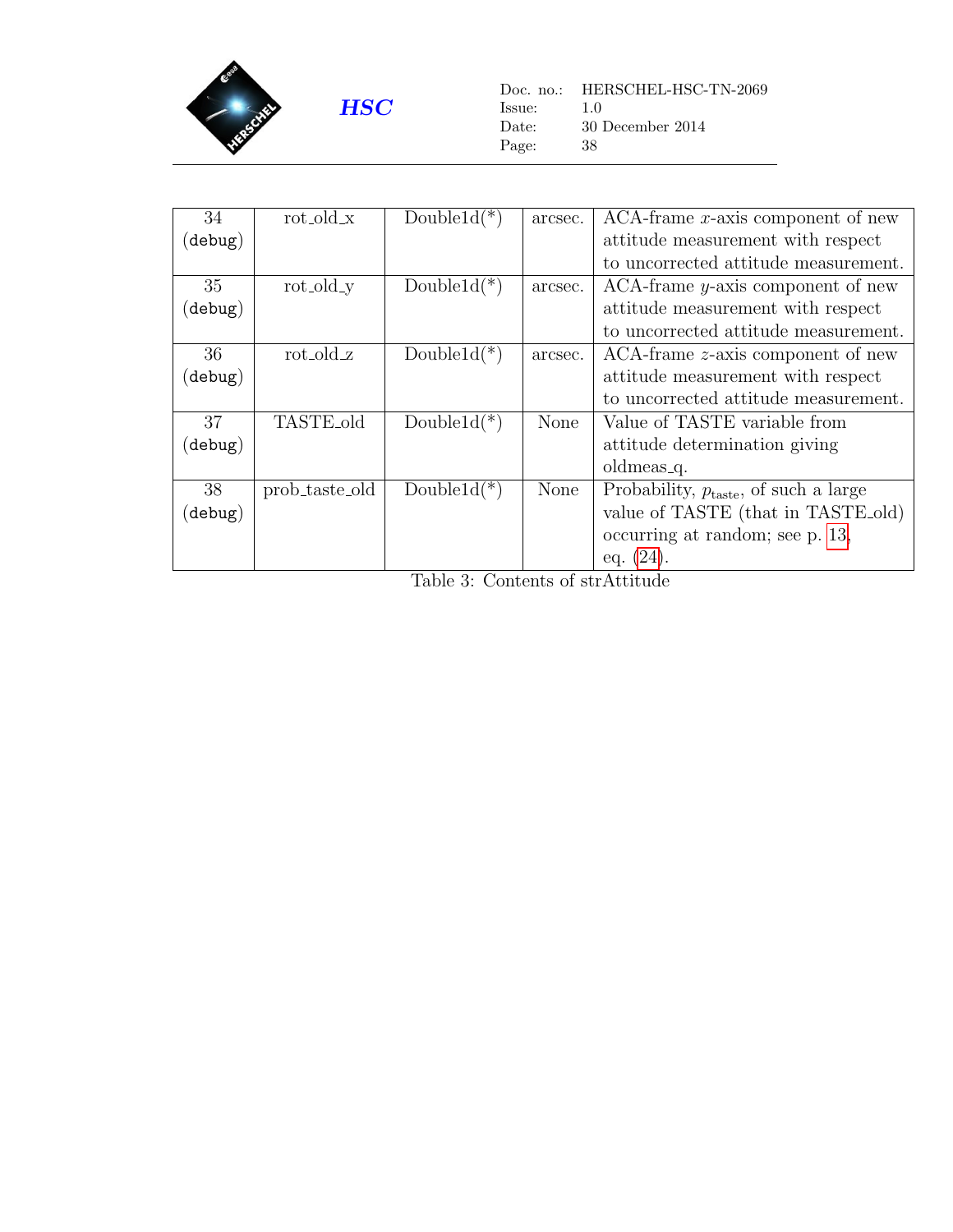

 $\begin{tabular}{ll} Doc. no.: & HERSCHEL-HSC-TN-2069 \\ Issue: & 1.0 \end{tabular}$  $\;$  Issue: Date: 30 December 2014 Page: 39

<span id="page-38-0"></span>

| Column             | Name          | <b>Type</b>       | Units   | Description                                                 |
|--------------------|---------------|-------------------|---------|-------------------------------------------------------------|
| 1                  | obt           | $Double1d(*)$     | $\mu$ s | On-board time, $t_k$ , of gyro                              |
|                    |               |                   |         | measurement.                                                |
| $\overline{2}$     | $gyratt_q$    | Double2 $d(*, 4)$ | None    | Reconstructed ACA-frame                                     |
|                    |               |                   |         | attitude quaternion, $\hat{\mathbf{q}}_{\text{aca}}(t_k)$ . |
| 3                  | gyratt_ra     | Double $1d(*)$    | deg.    | Reconstructed right ascension                               |
|                    |               |                   |         | of ACA-frame $x$ -axis.                                     |
| $\overline{4}$     | $gyratt\_dec$ | $Double1d(*)$     | deg.    | Reconstructed declination of                                |
|                    |               |                   |         | $ACA$ -frame $x$ -axis.                                     |
| $\overline{5}$     | gyratt_roll   | Double $1d(*)$    | deg.    | Reconstructed roll about                                    |
|                    |               |                   |         | $ACA$ -frame $x$ -axis.                                     |
| 6                  | $prob_x$      | Double $1d(*)$    | None    | Quality associated with $x$ -axis fit,                      |
|                    |               |                   |         | i.e. $\Pr{\min\{\chi_x^2\}} > \chi_x^2(b_x, \hat{c}_x)$ ,   |
|                    |               |                   |         | see eq. $(40)$ , p. 20.                                     |
| $\overline{7}$     | prob_y        | $Double1d(*)$     | None    | Quality associated with $y$ -axis fit,                      |
|                    |               |                   |         | i.e. $\Pr{\min\{\chi_y^2\} > \chi_y^2(b_y, \hat{c}_y)\},$   |
|                    |               |                   |         | see eq. (40), p. 20.                                        |
| $8\,$              | prob_z        | Double $1d(*)$    | None    | Quality associated with $z$ -axis fit,                      |
|                    |               |                   |         | i.e. $\Pr{\min\{\chi_z^2\}} > \chi_z^2(b_z, \hat{c}_z)\},$  |
|                    |               |                   |         | see eq. $(40)$ , p. 20.                                     |
| 9                  | sigma_x       | Double $1d(*)$    | arcsec. | Standard deviation of error in                              |
|                    |               |                   |         | gyro-based reconstructed attitude                           |
|                    |               |                   |         | about ACA-frame $x$ -axis, i.e.                             |
|                    |               |                   |         | $\sqrt{E[\tilde{\theta}_{x,k}^2]}$ , see eq. (44), p. 21.   |
| 10                 |               | Double $1d(*)$    |         | Standard deviation of error in                              |
|                    | sigma_y       |                   | arcsec. | gyro-based reconstructed attitude                           |
|                    |               |                   |         | about ACA-frame $y$ -axis, i.e.                             |
|                    |               |                   |         |                                                             |
|                    |               |                   |         | $E[\hat{\theta}_{y,k}^2]$ , see eq. (44), p. 21.            |
| 11                 | sigma_z       | Double $1d(*)$    | arcsec. | Standard deviation of error in                              |
|                    |               |                   |         | gyro-based reconstructed attitude                           |
|                    |               |                   |         | about ACA-frame <i>z</i> -axis, <i>i.e.</i>                 |
|                    |               |                   |         | $E[\tilde{\theta}_{z,k}^2]$ , see eq. (44), p. 21.          |
| 12                 | maxrot_ref    | Double $1d(*)$    | deg.    | Maximum rotation—over the                                   |
| $(\mathtt{debug})$ |               |                   |         | interval used for the estimation—                           |
|                    |               |                   |         | of the star tracker measurements                            |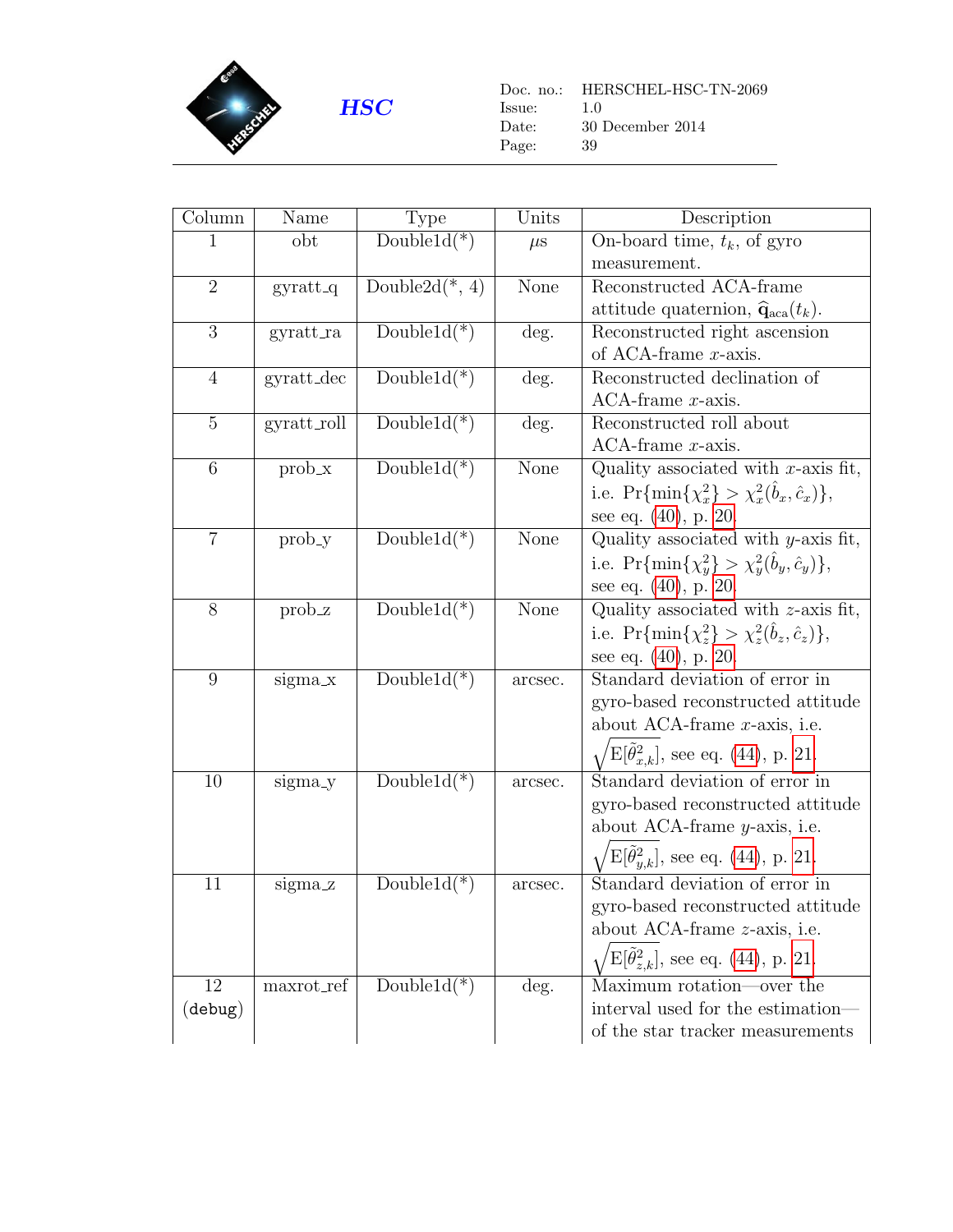

Doc. no.: HERSCHEL-HSC-TN-2069  $\begin{tabular}{ll} Issue: & \color{red}{1.0} \\ Date: & \color{red}{30} \end{tabular}$  $30$  December  $2014$ Page: 40

|                    |            |                |              | from the reference attitude.      |
|--------------------|------------|----------------|--------------|-----------------------------------|
| 13                 | num_meas   | $Int1d(*)$     | <b>None</b>  | Number of measurements used in    |
| $(\texttt{debug})$ |            |                |              | the fit (for each axis).          |
| 14                 | $drift_x$  | Double $1d(*)$ | $\arcsec./s$ | Estimated (gyro) drift rate about |
| $(\mathtt{delay})$ |            |                |              | $ACA$ -frame x-axis.              |
| 15                 | $drift_y$  | Double $1d(*)$ | $\arcsec./s$ | Estimated (gyro) drift rate about |
| $(\texttt{debug})$ |            |                |              | $ACA-frame y-axis.$               |
| 16                 | $drift_z$  | Double $1d(*)$ | $\arcsec./s$ | Estimated (gyro) drift rate about |
| $(\mathtt{debug})$ |            |                |              | $ACA$ -frame $z$ -axis.           |
| 17                 | $sig-dr.x$ | Double $1d(*)$ | $\arcsec./s$ | Standard deviation of error in    |
| $(\mathtt{delay})$ |            |                |              | estimated (gyro) drift rate about |
|                    |            |                |              | $ACA$ -frame $x$ -axis.           |
| 18                 | $sig/dr_y$ | Double $1d(*)$ | $\arcsec./s$ | Standard deviation of error in    |
| $(\mathtt{delay})$ |            |                |              | estimated (gyro) drift rate about |
|                    |            |                |              | $ACA-frame y-axis.$               |
| 19                 | $sig/dr_z$ | Double $1d(*)$ | $\arcsec./s$ | Standard deviation of error in    |
| $(\mathtt{debug})$ |            |                |              | estimated (gyro) drift rate about |
|                    |            |                |              | $ACA$ -frame $z$ -axis.           |

Table 4: Contents of gyroAttitude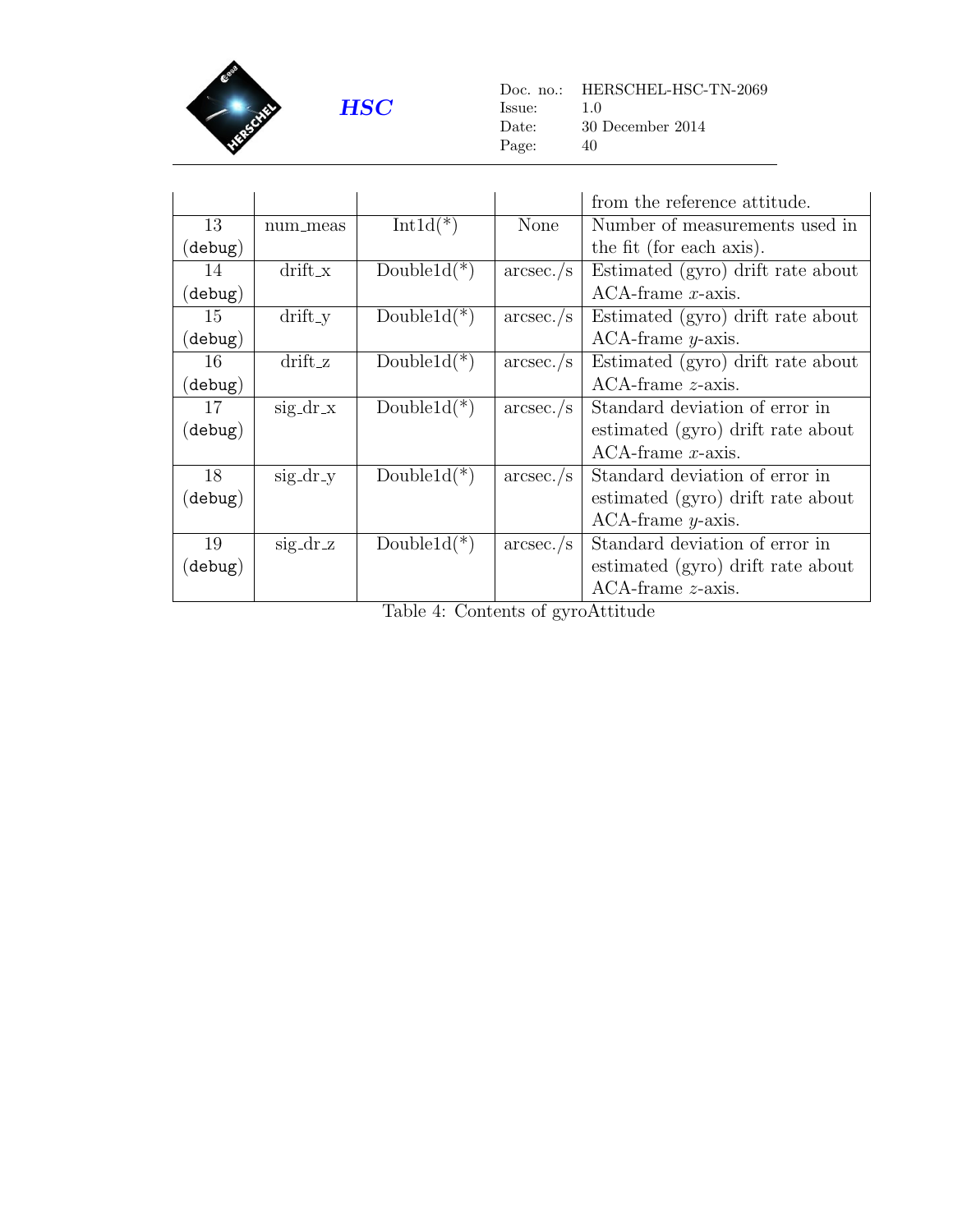

### <span id="page-40-0"></span>4 Summary of known issues

Below is a summary of the issues known to affect the versions of the functions contained in build 4772 of HIPE 13.0 or build 214 of HIPE 14.0: CalcAttitudeTask (version 1.6), calcStrAttitude (version 1.30) and calcGyroAttitude (version  $1.29$ ).<sup>[45](#page-40-2)</sup> For further details, click on the 'issue key' to follow the link to the JIRA page describing the issue.

Table [5](#page-40-1) provides an overview of the issues and attempts to classify them according to the likelihood of the User encountering the problem and the severity of the problem if encountered.

| Issue key | Likelihood of problem             | Severity                        |
|-----------|-----------------------------------|---------------------------------|
|           | Unlikely $(0)$ , Probable $(1)$ , | No impact $(0)$ , Minor $(1)$ , |
| $HCSS$ -  | Very likely $(2)$ , Always $(3)$  | Moderate $(2)$ , Major $(3)$    |
| 18766     | $1 - 2$                           | 3                               |
| 19121     | $0 - 1$                           | 2                               |
| 19122     |                                   | $\overline{2}$                  |
| 19200     | 3                                 |                                 |
| 19201     | $()$ -1                           | 3                               |
| 19219     | $0 - 1$                           | 3                               |
| 19267     | 3                                 | $()$ -1                         |
| 19293     | 3                                 |                                 |
| 19463     |                                   | 3                               |
| 19472     | 3                                 | 1(?)                            |
| 19775     |                                   |                                 |

<span id="page-40-1"></span>Table 5: Overview of issues

#### [HCSS-18766](http://herschel.esac.esa.int/jira/browse/HCSS-18766)

Large ( $\sim 2''$  amplitude) oscillations have been observed in the residuals from the simple linear regressions (least-squares fits) which the function calcGyroAttitude performs.

#### [HCSS-19121](http://herschel.esac.esa.int/jira/browse/HCSS-19121)

The Moore–Penrose pseudoinverse,  $G^+$ , of the gyro alignment matrix

<span id="page-40-2"></span><sup>45</sup>The exception to this is HCSS-19122, which is associated with the software used to generate the star tracker CCD distortion maps. Since the function calcAttitude calls both calcStrAttitude and calcGyroAttitude, all issues affecting the latter two functions also affect calcAttitude.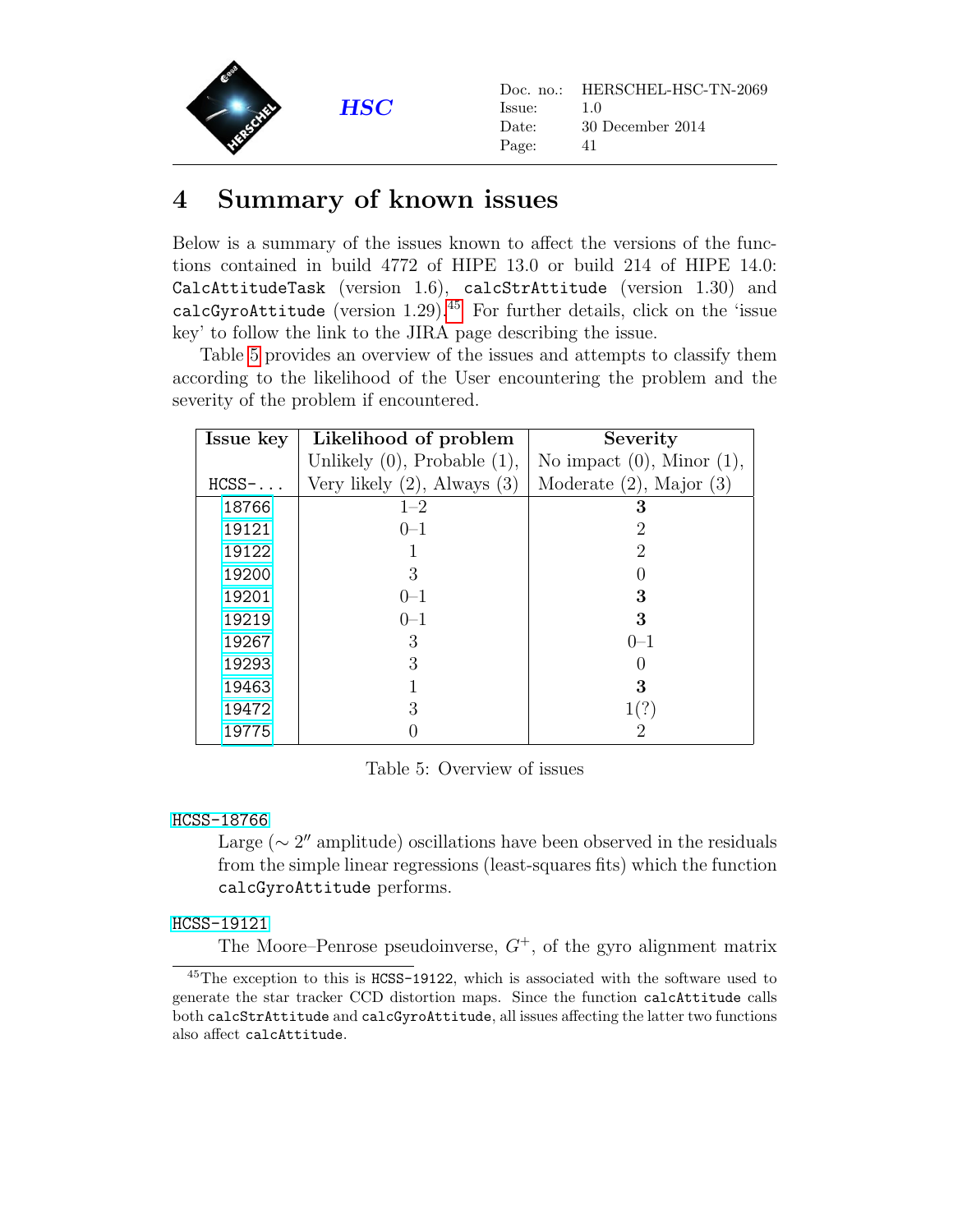

(see p. [15\)](#page-14-2) is being used in [\(33\)](#page-15-4) to perform a least-squares fit and convert the four integrated gyro rates into three small-angle rotations. The function calcGyroAttitude currently does not check to see whether the output from the four gyros is consistent.

#### [HCSS-19122](http://herschel.esac.esa.int/jira/browse/HCSS-19122)

The software used to compute the star tracker CCD distortion maps compares the measured coordinates of each detected star with its expected coordinates. However, instead of using the best estimate of the spacecraft attitude to transform the catalogue coordinates of each star from the inertial reference frame to the Boresight Reference Frame (BRF), this software currently uses the attitude estimated using the 'reference period' parameters (i.e. the parameters which were on-board between ODs 320–762). New distortion maps have now been generated [see [9\]](#page-46-10), but these are still not being used!

#### [HCSS-19200](http://herschel.esac.esa.int/jira/browse/HCSS-19200)

The creation date added by calcAttitude to the meta data of the new pointing product is not the date when the product was created.

#### [HCSS-19201](http://herschel.esac.esa.int/jira/browse/HCSS-19201)

The function calcAttitude overwrites the fields filterQuat, which contain the attitude quaternions from the on-board filter, with the attitude quaternions from the ground-based attitude reconstruction. Since the OBTs in the pointing product are left unmodified and since they do not correspond exactly with those found in the output table from calcGyroAttitude, each quaternion is overwritten with the quaternion corresponding to the closest matching time. Typically, the times match to within a few microseconds, but, as no test is performed, the mismatch may be larger. (Times differing by as much as 1.5 seconds have been observed.)

#### [HCSS-19219](http://herschel.esac.esa.int/jira/browse/HCSS-19219)

The gyro-based software will produce completely erroneous results whenever STR-B was the operational star tracker (mainly due to the use of the incorrect star tracker alignment quaternion). In the auxiliary processors this problem has been mitigated by only overwriting the filterQuat attitudes in the pointing product for periods when STR-A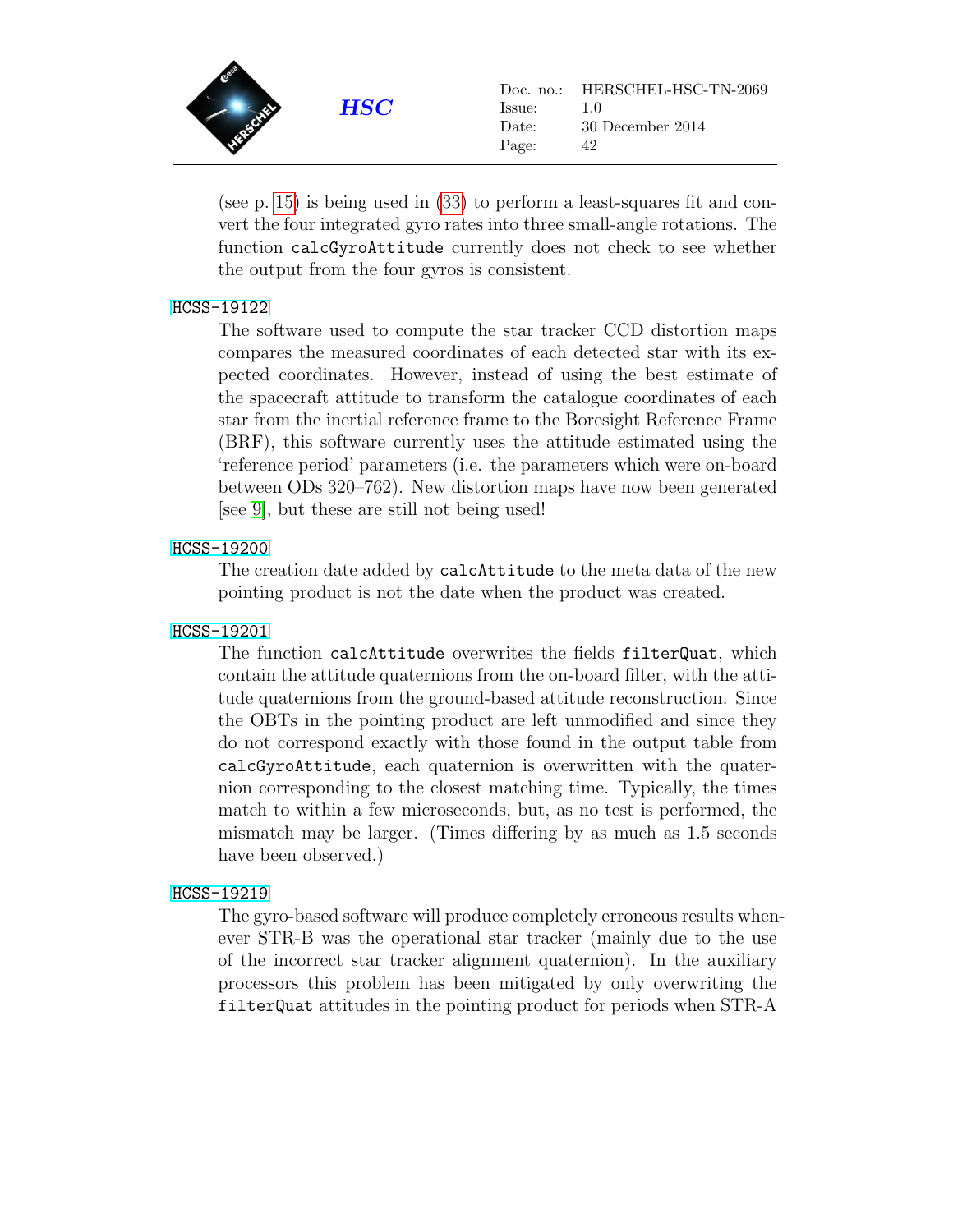

was operational. In addition, the software currently cannot handle spacecraft velocity vector resets.

#### [HCSS-19267](http://herschel.esac.esa.int/jira/browse/HCSS-19267)

The standard deviation of the error used in the QUEST measurement model is currently hard-coded to a value which was estimated, using [\(23\)](#page-12-5), for just a handful of observations. It would be a good idea to reestimate this parameter within calcStrAttitude for each observation so that it could be updated to a more realistic value at a later date.

#### [HCSS-19293](http://herschel.esac.esa.int/jira/browse/HCSS-19293)

A suggestion to remove the on-board distortion correction by the modified Newton method described in Appendix [A.1.](#page-43-1)

#### [HCSS-19463](http://herschel.esac.esa.int/jira/browse/HCSS-19463)

We need a way of handling observations (or periods of time) where the overall quality of the attitude determination performed by calcStrAttitude is poor. Consistently large values of TASTE are an indication of a problem, even when each individual value is not sufficiently large to reject the fit.

#### [HCSS-19472](http://herschel.esac.esa.int/jira/browse/HCSS-19472)

The high correlation (between axes) of the measurement errors used by calcGyroAttitude means that a generalized least-squares method is required.[46](#page-42-0) Although the simplification of decoupling the problem into three weighted least-squares fits probably has negligible effect on the reconstructed attitudes, the consequence is that we have no knowledge of how the errors in the reconstructed attitude are correlated (between axes).

#### [HCSS-19775](http://herschel.esac.esa.int/jira/browse/HCSS-19775)

<span id="page-42-0"></span>Currently, it is still possible that a bad quality attitude measurement may be chosen as the initial reference attitude (see p. [14,](#page-13-2) footnote [27.](#page-13-2))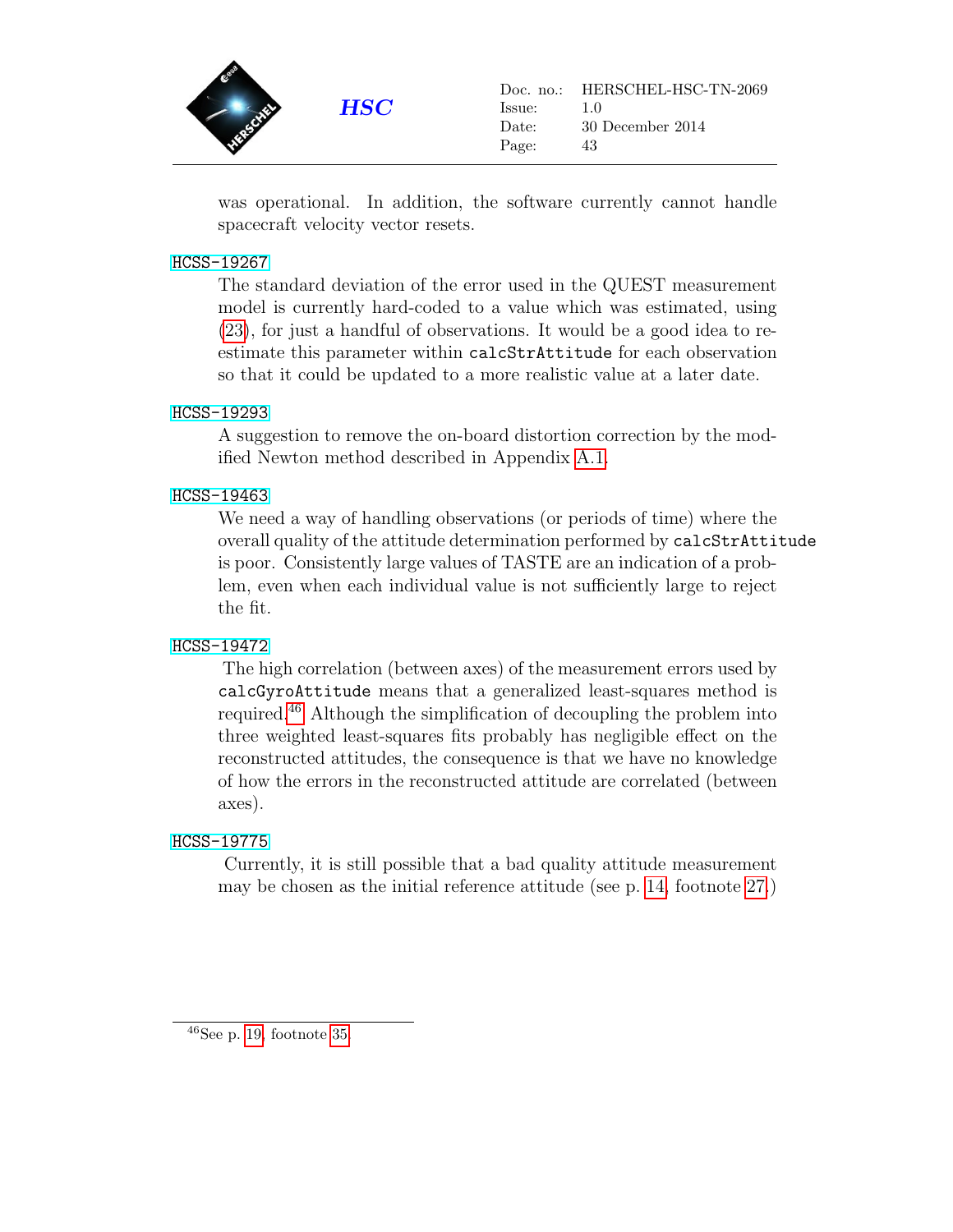

### <span id="page-43-0"></span>A Inversion of distortion correction equations

### <span id="page-43-1"></span>A.1 Using a modified Newton method

A simple and very effective way of inverting the system of algebraic equations [\(9\)](#page-6-2), which avoids completely the necessity of having to estimate new sets of coefficients for the distortion correction polynomials, is to set  $y_0 = y'$ ,  $z_0 = z'$ and to iterate using:[47](#page-43-2)

$$
y_{i+1} = y' + y_i - F_1(y_i, z_i; k_0, \dots, k_7),
$$
  
\n
$$
z_{i+1} = z' + z_i - F_1(z_i, y_i; h_0, \dots, h_7).
$$
\n(45)

<span id="page-43-3"></span>Writing [\(9\)](#page-6-2) as

$$
g_1(y, z) \equiv F_1(y, z; k_0, \dots, k_7) - y' = 0, g_2(y, z) \equiv F_1(z, y; h_0, \dots, h_7) - z' = 0,
$$
 (46)

Newton's method gives:

$$
\begin{pmatrix}\ny_{i+1} \\
z_{i+1}\n\end{pmatrix} = \begin{pmatrix}\ny_i \\
z_i\n\end{pmatrix} - \left[\frac{\partial(g_1, g_2)}{\partial(y, z)}\right]_{(y_i, z_i)}^{-1} \begin{pmatrix}\ng_1(y_i, z_i) \\
g_2(y_i, z_i)\n\end{pmatrix}
$$
\n
$$
= \begin{pmatrix}\ny_i \\
z_i\n\end{pmatrix} - \begin{bmatrix}\nJ_{11} & J_{12} \\
J_{21} & J_{22}\n\end{bmatrix}_{(y_i, z_i)}^{-1} \begin{pmatrix}\nF_1(y_i, z_i; k_0, \dots, k_7) - y' \\
F_1(z_i, y_i; h_0, \dots, h_7) - z'\n\end{pmatrix},
$$
\n(47)

where

<span id="page-43-4"></span>
$$
J_{11} = k_1 - 2 k_5 y - k_6 z + k_3 (3y^2 + z^2) + k_4 (5y^4 + 6y^2 z^2 + z^4),
$$
  
\n
$$
J_{12} = k_2 - k_6 y - 2 k_7 z + 2 k_3 y z + 4 k_4 y z (y^2 + z^2),
$$
  
\n
$$
J_{21} = h_2 - 2 h_7 y - h_6 z + 2 h_3 y z + 4 h_4 y z (y^2 + z^2),
$$
  
\n
$$
J_{22} = h_1 - h_6 y - 2 h_5 z + h_3 (y^2 + 3 z^2) + h_4 (y^4 + 6y^2 z^2 + 5z^4).
$$
\n(48)

We see therefore that the intuitive scheme [\(45\)](#page-43-3) corresponds to the approximation  $J_{11} = J_{22} = 1$ ,  $J_{12} = J_{21} = 0$ . In general, the quadratic convergence exhibited by Newton's method is lost when one approximates the (inverse) Jacobian by a constant matrix and only linear convergence can be expected [\[10,](#page-46-11) pp. 109–110]. However, it appears that in the problem under consideration the approximation is sufficiently accurate that little of the quadratic

<span id="page-43-2"></span><sup>&</sup>lt;sup>47</sup>For the sake of clarity the subscript 'r' on  $y_r$ ,  $z_r$ ,  $y'_r$  and  $z'_r$  has been dropped here.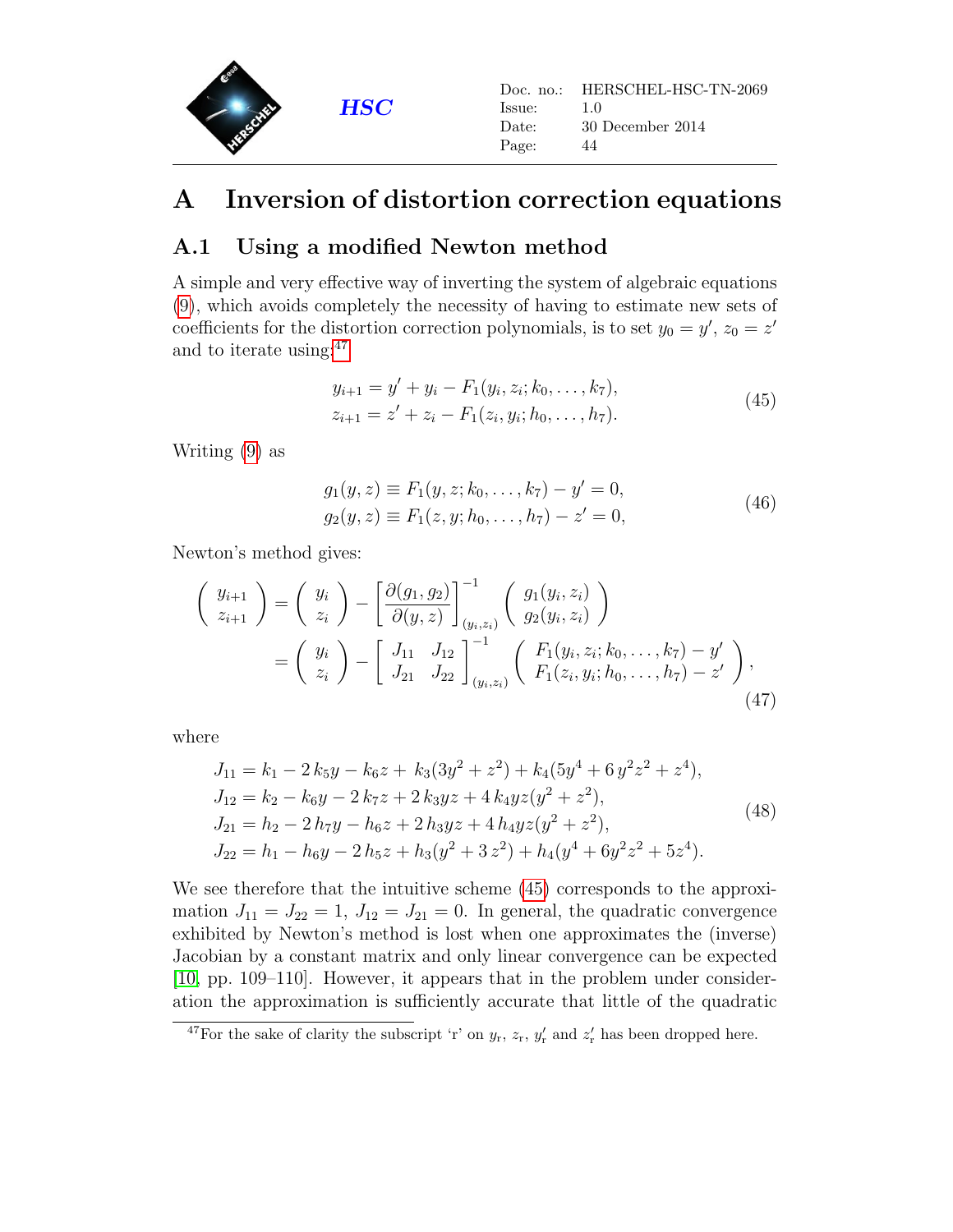

convergence is lost. That is, it has been found that two iterations of [\(45\)](#page-43-3) are sufficient to match the accuracy of the current method and that a third iteration reduces the errors to below  $0.0001''$ .

#### <span id="page-44-0"></span>A.2 Using power series

Berrighi claims that the solution of [\(1\)](#page-4-5), or equivalently for our purposes [\(9\)](#page-6-2), will exist in the form of Taylor series and that the "same level of accuracy" can be obtained by truncating these series at degree five  $[4, p. 84]$  $[4, p. 84]$ .<sup>[48](#page-44-1)</sup>

In an attempt to justify this, rewrite [\(9\)](#page-6-2) as:

$$
g_i(y, z; y', z') = 0, \quad i = 1, 2.
$$

The implicit functions  $g_1$  and  $g_2$  are polynomials and hence analytic in  $y, z$ ,  $y'$  and  $z'$ . Equations [\(48\)](#page-43-4) show the value of the Jacobian determinant at the origin to be

$$
\left|\frac{\partial(g_1, g_2)}{\partial(y, z)}\right|_{y=z=0} = |k_1h_1 - k_2h_2| \approx |k_1h_1|.
$$

Since this determinant is non-zero, as may be easily verified from the values found for the distortion correction coefficients, and the solution satisfies the conditions

$$
g_i(0,0; k_0, h_0) = 0, \quad i = 1, 2,
$$

it follows from the theory of analytic implicit functions [e.g. [13,](#page-47-10) ch. 6] that  $y$ and z may be solved as power series of the form

$$
y = \sum_{i,j=0}^{\infty} c_{ij} (y' - k_0)^i (z' - h_0)^j,
$$
  
\n
$$
z = \sum_{i,j=0}^{\infty} d_{ij} (y' - k_0)^i (z' - h_0)^j,
$$
\n(49)

where the  $c_{ij}$  and  $d_{ij}$  are real constants and  $c_{00} = d_{00} = 0$ .

A formal solution may be obtained by the method of undetermined coefficients and Cauchy's method of majorants may then be used to show that

<span id="page-44-1"></span><sup>48</sup>The second statement is understood to mean that the errors incurred in truncating the power series solution at the terms of degree five is negligible compared with the accuracy of the distortion correction model (a system of polynomials of degree five).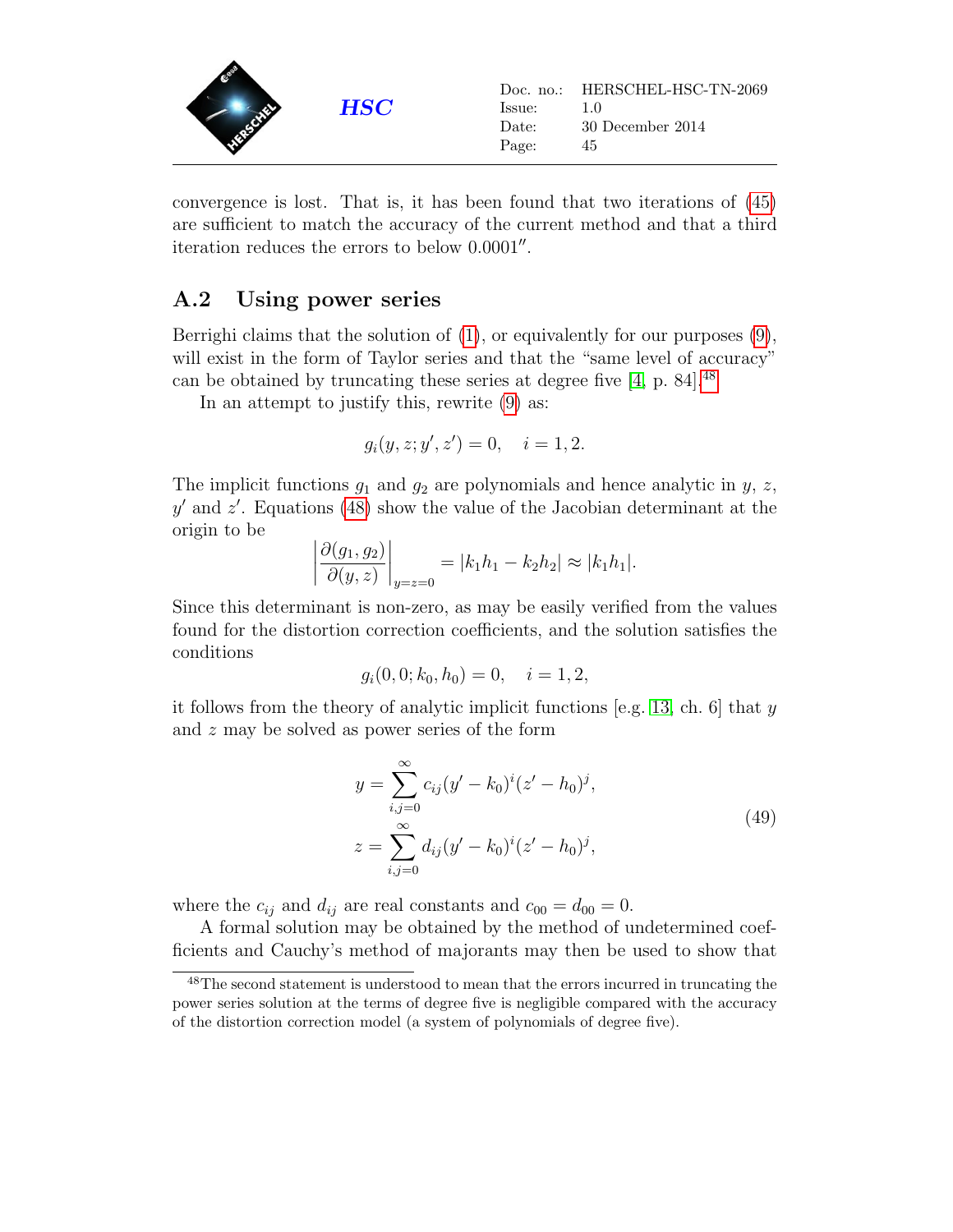

these series converge for sufficiently small  $y' - k_0$  and  $z' - h_0$ . However, without further analysis, there is no guarantee that these series converge over the entire range of values corresponding to the star tracker's CCD and Berrighi's claim regarding the level of accuracy that may be achieved by truncating the series at the terms of degree five would seem to be entirely unjustified.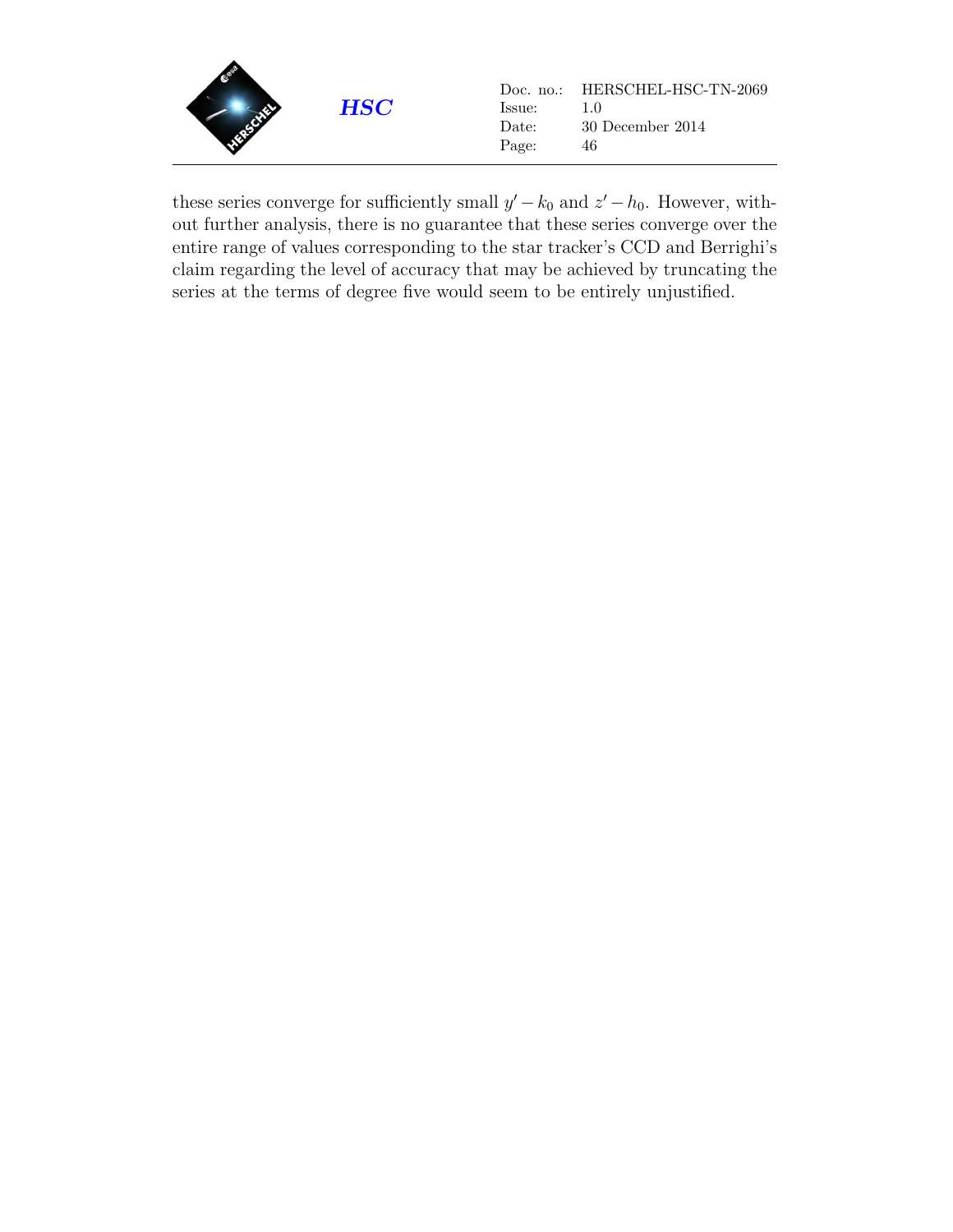

## References

- <span id="page-46-8"></span>[1] ACMS Team (Dutch Space). Herschel-Planck ACMS User Manual. Technical Report H-P-4-DS-MA-001, Issue 4/4, Dutch Space, Feb 2009.
- <span id="page-46-2"></span>[2] H. Aussel. Towards an accurate reconstruction of Herschel pointing. Technical Report SAp-PACS-HA-0729-11, Issue 1.0, CEA Saclay, Nov 2011.
- <span id="page-46-3"></span>[3] H. Aussel. PACS pointing jitter : the GYR view. Technical Report SAp-PACS-HA-0730-12, Issue 1.0, CEA Saclay, Aug 2012.
- <span id="page-46-5"></span>[4] G. Berrighi. ASTR for HERSCHEL/PLANCK User Manual. Technical Report H-P-4-GAF-MA-0001, Issue 7, Galileo Avionica, Oct 2006.
- <span id="page-46-6"></span>[5] J. Bradley. A Letter from the Reverend Mr. James Bradley Savilian Professor of Astronomy at Oxford, and F.R.S. to Dr. Edmond Halley Astronom. Reg. &c. giving an Account of a new discovered Motion of the Fix'd Stars. Philosophical Transactions of the Royal Society, 35: 637–661, Jan 1727.
- <span id="page-46-0"></span>[6] H. Feuchtgruber. Herchel Guide Stars. Technical Report PICC-ME-TN-040, Issue 1.0, Herschel PACS, Dec 2011.
- <span id="page-46-1"></span>[7] H. Feuchtgruber. Herschel STR-A CCD Sub-Pixel Structure. Technical Report PICC-ME-TN-041, Issue 2.0, Herschel PACS, Mar 2012.
- <span id="page-46-4"></span>[8] H. Feuchtgruber. Reconstruction of the Herschel Pointing Jitter. Technical Report PICC-ME-TN-042, Draft, Revision 1.0, Herschel PACS, Sep 2012.
- <span id="page-46-10"></span>[9] H. Feuchtgruber. Herschel STR-A CCD Sub-Pixel Structure. Technical Report PICC-ME-TN-041, Issue 4.0, Herschel PACS, Jul 2014.
- <span id="page-46-11"></span>[10] R. Kress. Numerical Analysis. Number 181 in Graduate Texts in Mathematics. Springer, 1998.
- <span id="page-46-9"></span>[11] D. Lutz. Some tests for toff gyro in calcAttitude. Oct 2014.
- <span id="page-46-7"></span>[12] F. L. Markley and D. Mortari. Quaternion Attitude Estimation Using Vector Observations. Journal of the Astronautical Sciences, 48(2–3): 359–380, Apr–Sep 2000.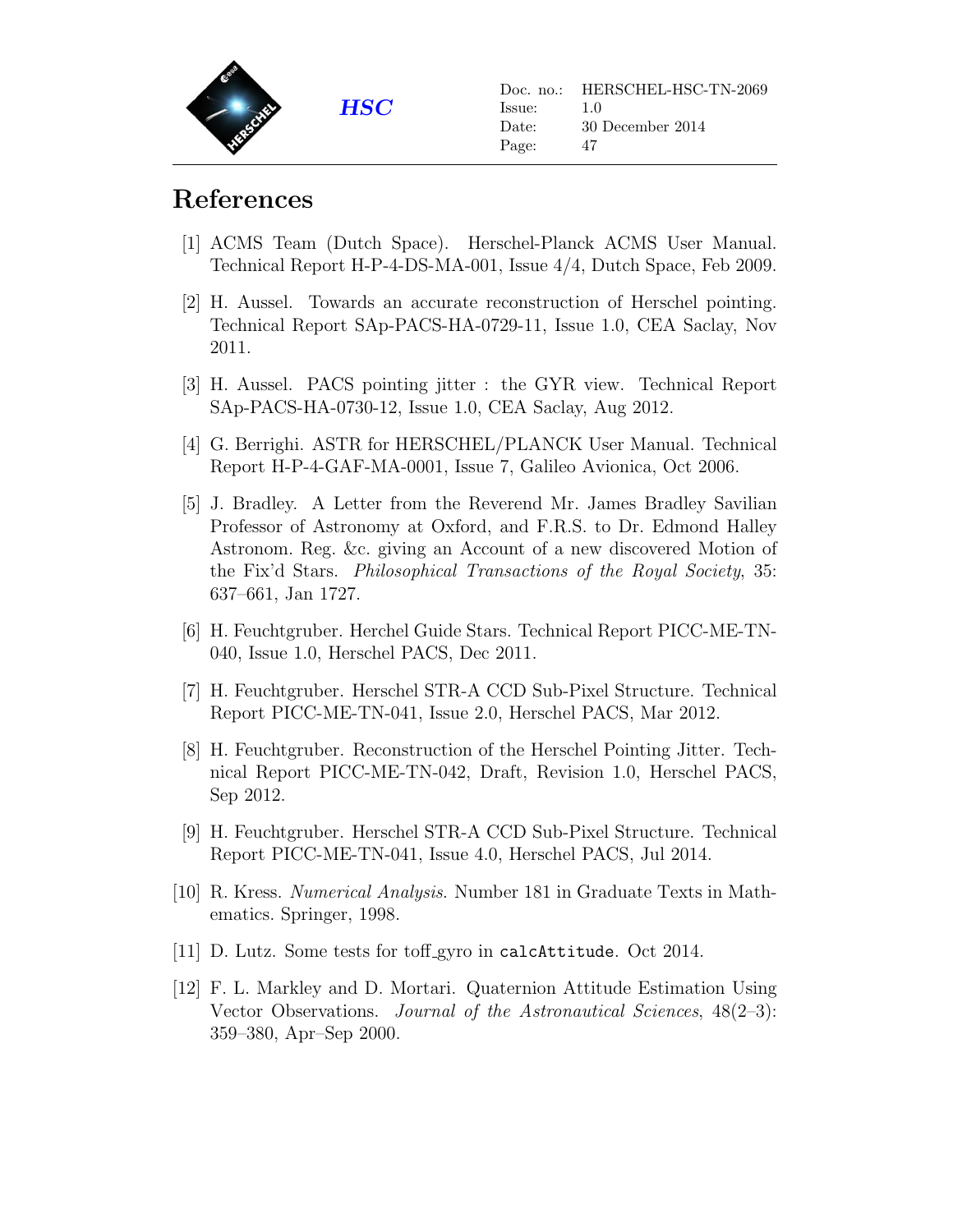

- <span id="page-47-10"></span>[13] F. R. Moulton. Differential Equations. The Macmillan Company, 1930. Reprinted by Dover Publications, New York, 1958.
- <span id="page-47-8"></span>[14] W. H. Press, S. A. Teukolsky, W. T. Vetterling, and B. P. Flannery. Numerical Recipes in Fortran 77: The Art of Scientific Computing. Cambridge University Press, second edition, 1992. Reprinted with corrections, 1997.
- <span id="page-47-2"></span>[15] M. Sánchez-Portal. Herschel Auxiliary Products Specification. Technical Report HERSCHEL-HSC-DOC-0816, Issue 1.7, Herschel Science Centre, Jun 2013.
- <span id="page-47-9"></span>[16] M. Sánchez-Portal. Herschel Pointing Product Specification. Technical Report HERSCHEL-HSC-DOC-0662, Issue 1.14, Herschel Science Centre, Nov 2014.
- <span id="page-47-4"></span>[17] M. D. Shuster. Maximum Likelihood Estimation of Spacecraft Attitude. Journal of the Astronautical Sciences, 37(1):79–88, Jan–Mar 1989.
- <span id="page-47-7"></span>[18] M. D. Shuster. The Generalized Wahba Problem. Journal of the Astronautical Sciences, 54(2):245–259, Apr–Jun 2006.
- <span id="page-47-6"></span>[19] M. D. Shuster and D. C. Freesland. The Statistics of TASTE and the Inflight Estimation of Sensor Precision. The NASA/GSFC Flight Mechanics Symposium, Oct 2005.
- <span id="page-47-3"></span>[20] M. D. Shuster and S. D. Oh. Three-Axis Attitude Determination from Vector Observations. Journal of Guidance and Control, 4(1):70–77, Jan– Feb 1981.
- <span id="page-47-0"></span>[21] M. Tuttlebee. HERSCHEL/PLANCK Star Tracker Focal Length Assessment Using Raw Star Telemetry Data. Technical Report PT-CMOC-FD-TN-2724-OPS-GFE, Issue 1.0, ESOC Flight Dynamics, Mar 2011.
- <span id="page-47-1"></span>[22] M. Tuttlebee. HERSCHEL/PLANCK Star Tracker Performance Assessment and Calibration. Technical Report PT-CMOC-OPS-RP-6435- HSO-GF, Issue 1.0, ESOC Flight Dynamics, Aug 2013.
- <span id="page-47-5"></span>[23] G. Wahba. A Least Squares Estimate of Satellite Attitude. SIAM Review, 7(3):409, Jul 1965.